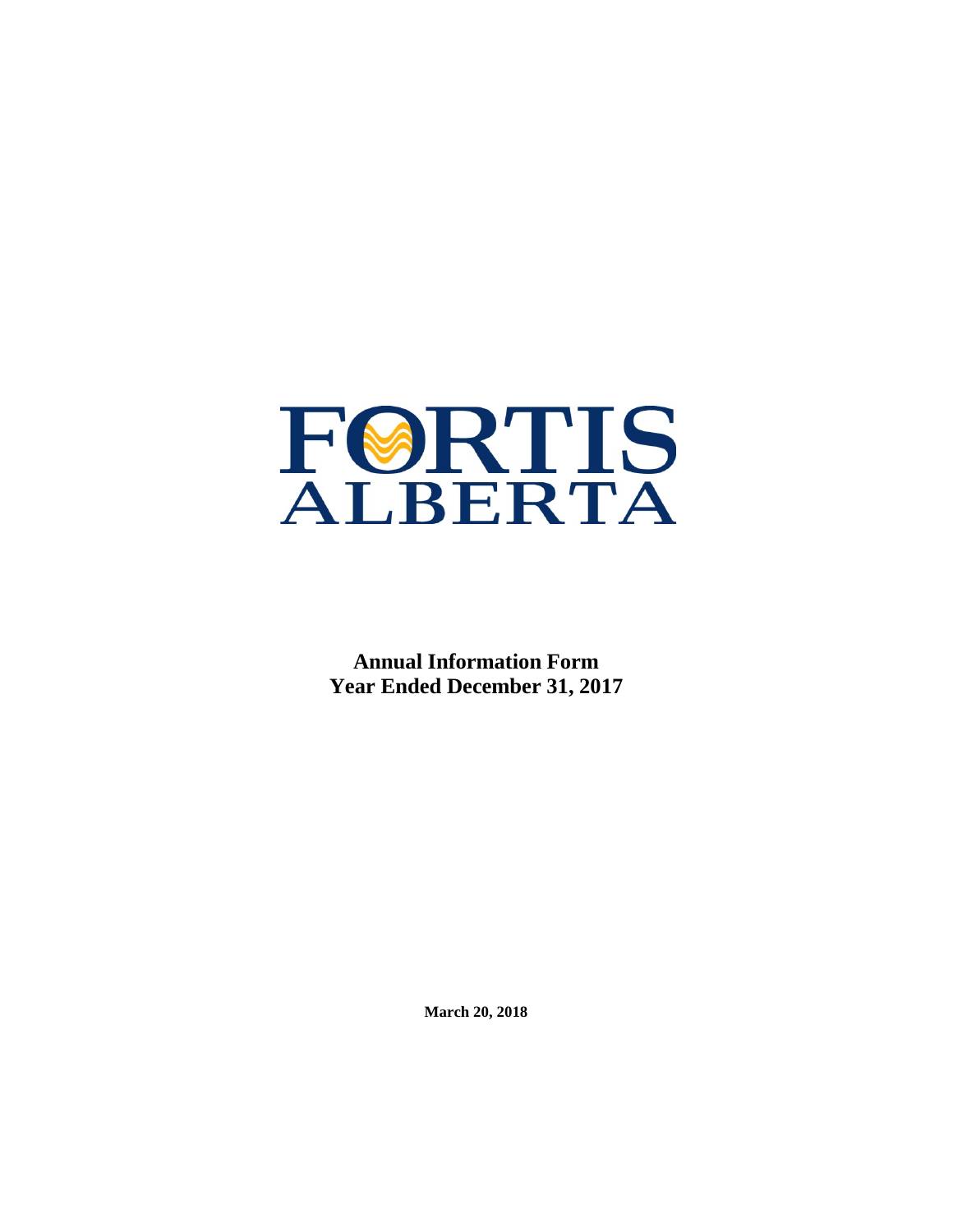# TABLE OF CONTENTS

| TERMINATION OF EMPLOYMENT, CHANGE IN RESPONSIBILITIES AND EMPLOYMENT CONTRACTS 42 |  |
|-----------------------------------------------------------------------------------|--|
|                                                                                   |  |
|                                                                                   |  |
|                                                                                   |  |
|                                                                                   |  |
|                                                                                   |  |
|                                                                                   |  |
|                                                                                   |  |
|                                                                                   |  |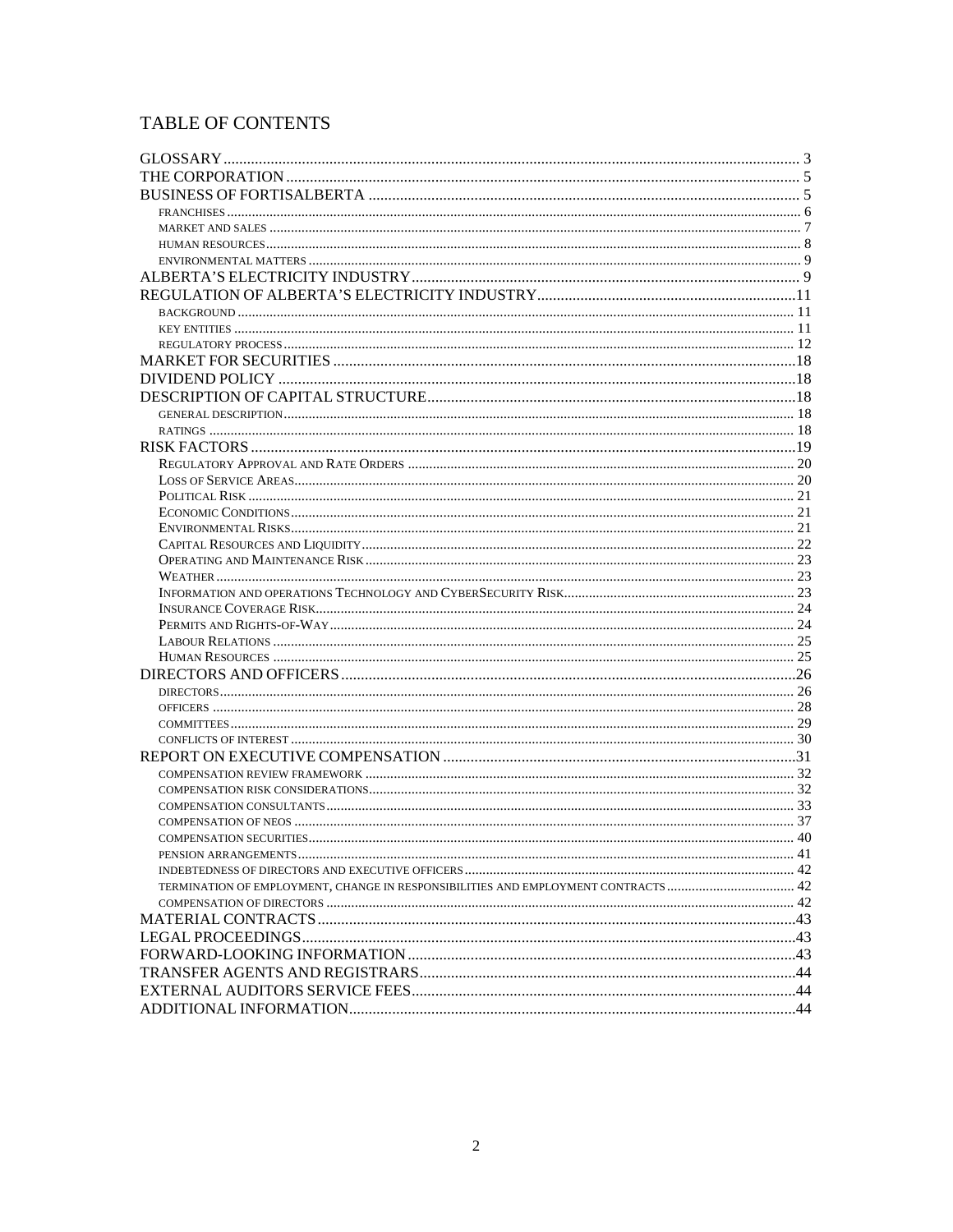# <span id="page-2-0"></span>**GLOSSARY**

Except as otherwise defined, or unless the context otherwise requires, the following terms have the meanings set forth below:

**"ABCA"** means the *Business Corporations Act* (Alberta);

**"AESO"** means the Alberta Electric System Operator;

**"AIES"** means the Alberta Interconnected Electric System;

**"AIF"** means the Annual Information Form;

**"ARE"** means the Audit, Risk and Environment Committee of the Board;

**"AUC"** means the Alberta Utilities Commission;

**"AUC Act"** means the *Alberta Utilities Commission Act*;

**"Balancing Pool"** means an independent government agency set up to manage the transition to a competitive generation market and administer the Power Purchase Arrangements;

**"Board"** means the Board of Directors of FortisAlberta Inc.;

**"Corporation"** means FortisAlberta Inc.;

**"DBRS"** means DBRS Limited;

**"DC SERP"** means the FortisAlberta Defined Contribution Supplemental Employee Retirement Plan;

**"Debentures"** means, collectively, the Series 04-2 Debentures, Series 06-1 Debentures, Series 07-1 Debentures, Series 08-1 Debentures, Series 09-1 Debentures, Series 09-2 Debentures, Series 10-1 Debentures, Series 11-1 Debentures, Series 12-1 Debentures, Series 13-1 Debentures, Series 14-1 Debentures, Series 14-2 Debentures, Series 15-1 Debentures, Series 16-1 Debentures and Series 17-1 Debentures;

**"EMS"** means the Environmental Management System;

**"EPCOR"** means EPCOR Energy Alberta GP Inc.;

**"EUA"** means the *Electric Utilities Act* (Alberta);

**"Executive Officer"** means an individual who is:

- (a) a chair, vice-chair or president;
- (b) a chief executive officer or chief financial officer;
- (c) a vice-president in charge of a principal business unit, division or function including sales, finance or production; or
- (d) performing a policy-making function in respect of this issuer;

**"Fortis"** means Fortis Inc.;

**"FortisAlberta"** means FortisAlberta Inc.;

**"FPA"** means forest protection area as defined by the Alberta *Forest and Prairie Protection Act*;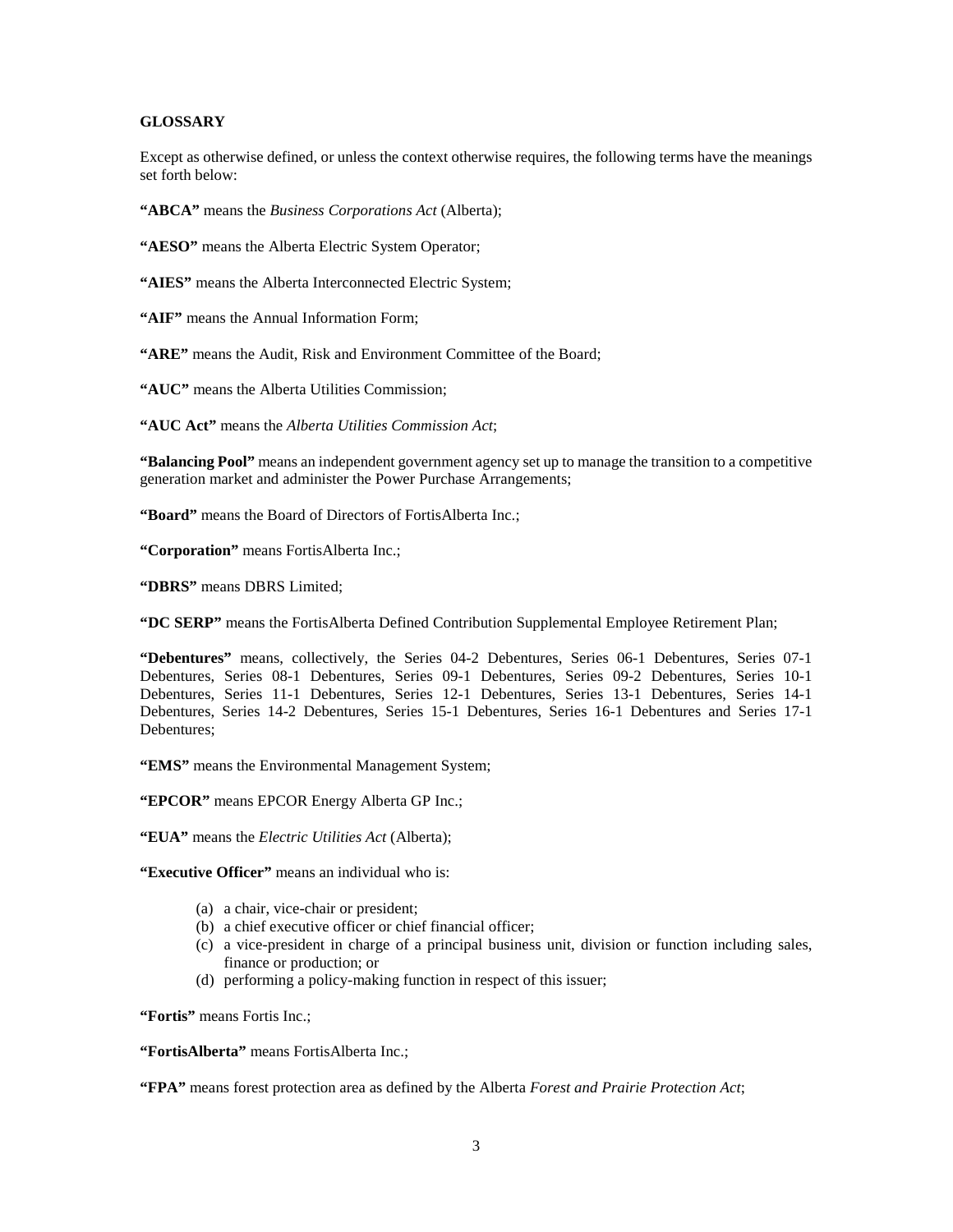**"GAAP"** means, at the option of the Corporation, the generally accepted accounting principles (including International Financial Reporting Standards, as applicable) as in effect from time to time, in either Canada or in the United States of America, and applied to the financial statements most recently publicly filed by the Corporation in accordance with Canadian securities laws;

**"GHR Committee"** means the Governance and Human Resources Committee of the Board;

"**GCOC**" means Generic Cost of Capital;

**"GWh"** means a gigawatt hour, which is a measure of energy used over a one-hour period that is equal to 1,000,000,000 watts;

**"HEEA"** means the *Hydro and Electric Energy Act* (Alberta);

**"Hay Group"** means Hay Group Ltd;

**"Indentures"** means, collectively, the trust indentures respectively dated October 25, 2004 and September 7, 2011, between the Corporation and the Trustee, as each may be amended or supplemented from time to time, which trust indentures collectively provide for the issuance of the Debentures;

**"KWh"** means a kilowatt-hour, which is a measure of energy used over a one-hour period that is equal to 1,000 watts;

**"MGA"** means the *Municipal Government Act* (Alberta);

**"MSA"** means the Market Surveillance Administrator;

**"NEO"** or Named Executive Officer means each of the following individuals:

- (a) chief executive officer;
- (b) chief financial officer; and
- (c) each of the most highly compensated Executive Officers of the Corporation;

**"PBR"** means Performance Based Regulation;

**"PBR Utilities"** means Alberta distribution utilities regulated under PBR;

**"Power Pool"** means the power pool of Alberta;

**"Power Purchase Arrangements"** means the legislated commercial arrangements known as power purchase arrangements;

**"PSU"** means performance share unit;

**"Rate Base Assets"** means all distribution utility assets in which the Corporation has invested to provide service to distribution utility customers, which are included in the determination of the Corporation's revenue requirement and are subject to a regulated rate of return;

"**REA**" means Rural Electrification Association;

**"ROE"** means Return on Equity;

**"RRO"** means Regulated Rate Option;

**"RRO Customers"** mean certain small and medium-sized customers for whom distribution utilities are required to continue to arrange for or provide retail services;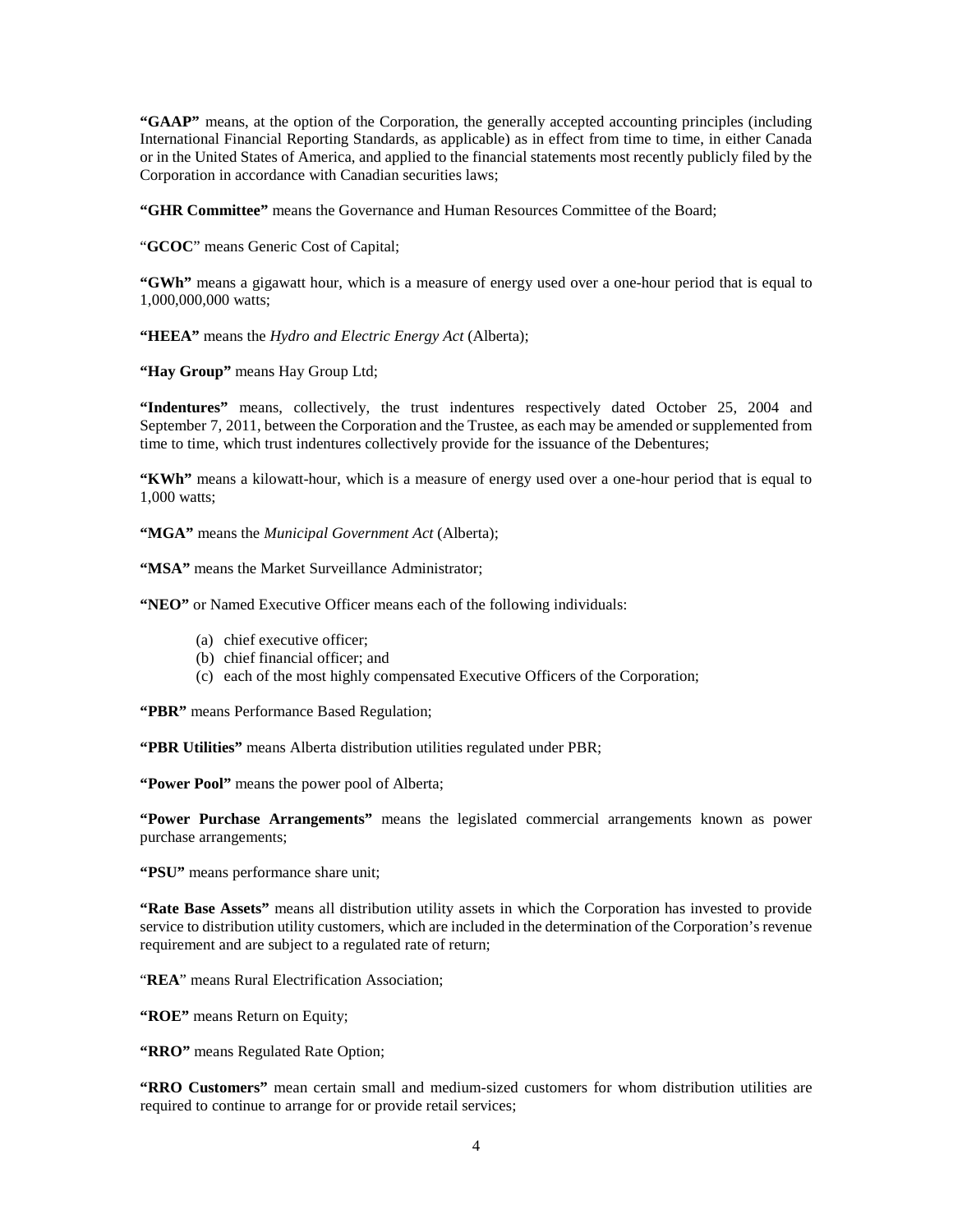**"RRSP"** means registered retirement savings plan;

**"S&P"** means Standard and Poor's, a Division of The McGraw-Hill Companies, Inc.;

**"TFOs"** means Transmission Facility Owners;

**"TransAlta"** means TransAlta Utilities Corporation;

**"Towers Watson"** means Willis Towers Watson;

**"Trustee"** means Computershare Trust Company of Canada, in its capacity as trustee under the Indentures;

**"TSX"** means Toronto Stock Exchange; and

**"UUWA"** means the United Utility Workers' Association of Canada.

*All dollar amounts in this Annual Information Form are expressed in Canadian dollars unless otherwise noted. Readers are directed to consider all forward looking information in this Annual Information Form with the qualifications contained in the section entitled "Forward Looking Information" in this document.*

# <span id="page-4-0"></span>**THE CORPORATION**

FortisAlberta is the owner and operator of a regulated electricity distribution business in the Province of Alberta and was incorporated under the *ABCA* on January 1, 2000. The Corporation is an indirect, whollyowned subsidiary of Fortis, a diversified, international electricity and gas distribution utility holding company having investments in distribution, transmission and generation utilities. FortisAlberta's registered head office is located at 320 – 17th Avenue S.W., Calgary, Alberta, T2S 2V1. The Corporation has no subsidiaries.

# <span id="page-4-1"></span>**BUSINESS OF FORTISALBERTA**

FortisAlberta is a regulated electricity distribution utility in the Province of Alberta. Its business is the ownership and operation of electricity distribution facilities that distribute electricity, generated by other market participants, from high-voltage transmission substations to end-use customers. The Corporation does not own or operate generation or transmission assets and is not involved in the direct sale of electricity. It is intended that the Corporation remain a regulated electric utility for the foreseeable future, focusing on the delivery of safe, reliable and cost-effective electricity services to its customers in Alberta.

FortisAlberta operates a predominantly rural and suburban, low-voltage distribution network in central and southern Alberta, totaling approximately 123,000 kilometers of wires. The Corporation's distribution network serves approximately 555,500 customers comprised of residential, commercial, farm, oil and gas, and industrial consumers of electricity. In 2017, FortisAlberta distributed approximately 23,700 GWh of electricity. This includes electricity distributed to those customers within its service area that are connected directly to the transmission grid.

The Corporation is regulated by the AUC pursuant to the *AUC Act*. The AUC's jurisdiction, pursuant to the *EUA*, the *Public Utilities Act*, the *HEEA* and the *AUC Act*, includes the approval of distribution tariffs for regulated distribution utilities such as the Corporation, including the rates and terms and conditions on which service is to be provided by those utilities.

Prior to January 1, 2013, the Corporation operated under a traditional form of cost-of-service regulation as prescribed by the AUC. Under this form of regulation, rate orders issued by the AUC established the Corporation's revenue requirements, being those revenues corresponding to the costs associated with the distribution business, and provided a rate of return on a deemed capital structure applied to approved rate base assets. Under the traditional form of cost-of-service regulation the Corporation applied for the revenue requirement based on estimated costs of service. Once the revenue requirement was approved, it was not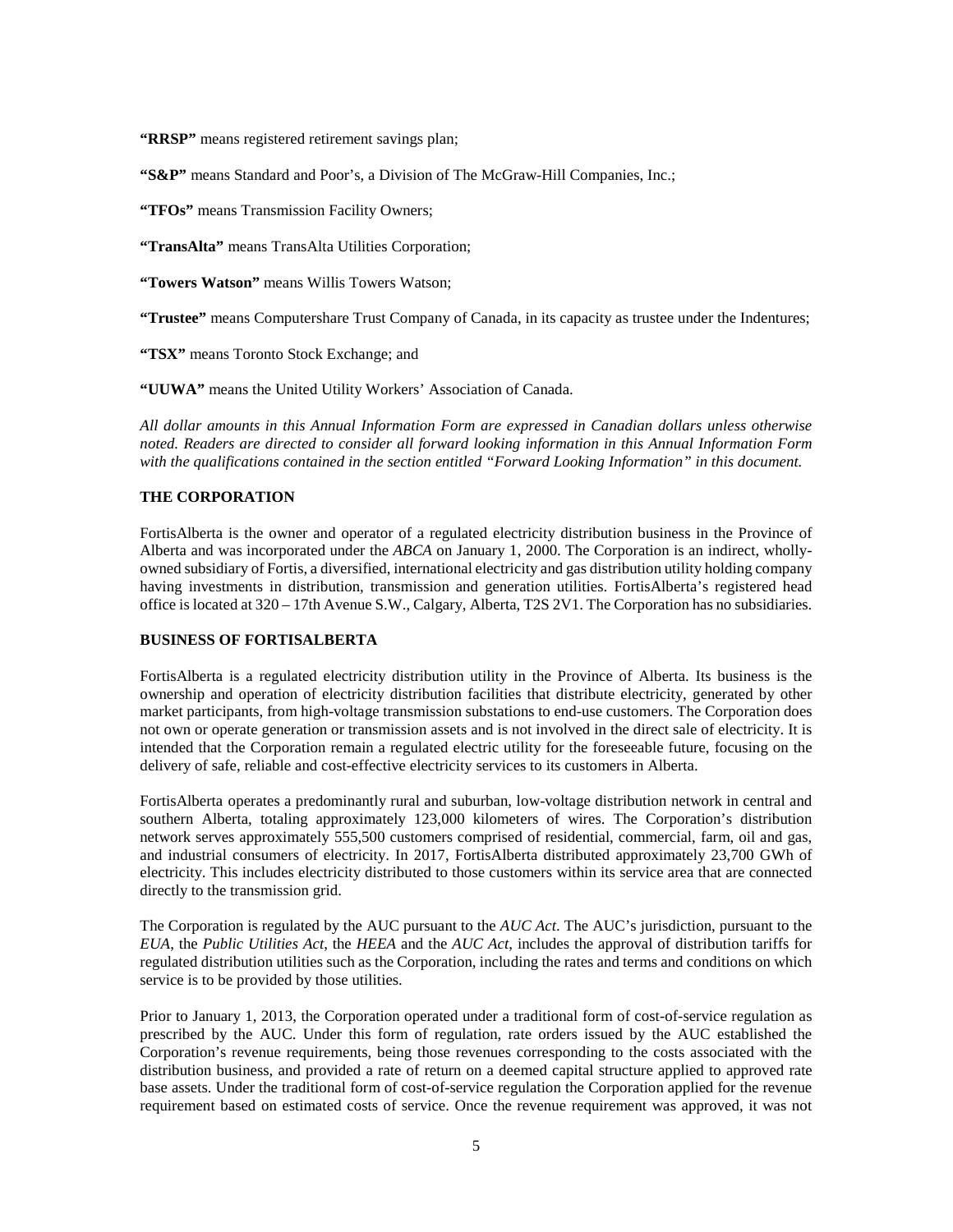adjusted if actual costs of service were different from what was estimated, other than for certain prescribed costs that were eligible for deferral treatment and were either collected or refunded in future rates. As of January 1, 2013, the Corporation began operating under a new form of cost-of-service regulation known as performance based regulation, or PBR, which is discussed further under "Performance Based Regulation (PBR)" on page 14. The implementation of PBR is not intended to alter the basis for cost-of-service regulation, being the Corporation's right, under the *EUA*, to a reasonable opportunity to recover the prudent costs of service and the right to earn a reasonable return on equity.

#### <span id="page-5-0"></span>FRANCHISES

FortisAlberta customers that are located within a city, town, village or summer village boundary are served through franchise agreements between the Corporation and the respective customers' municipality of residence. To ensure the exclusive right to own and operate the electrical distribution system within municipal boundaries, FortisAlberta maintains standard franchise agreements with numerous municipalities. Under section 47 of the *MGA*, municipal governments in Alberta have, upon termination of a franchise agreement, the right to own electricity distribution utilities by purchasing the assets of FortisAlberta that are located in their municipal boundaries. Any franchise agreement that is not renewed at the expiry of the term, continues in effect until either the Corporation or the municipality terminates it with the approval of the AUC. If a franchise agreement is terminated and the municipality subsequently exercises its right under the *MGA* to purchase FortisAlberta's distribution network within the municipality's boundaries, the Corporation must be compensated. Compensation would include payment for FortisAlberta's assets on the basis of a methodology approved by the AUC.

FortisAlberta holds franchise agreements with 158 municipalities within its service area. The franchise agreements include ten-year terms with an option to renew for up to two subsequent five-year terms. Over 99% of the Corporation's franchise agreements are now on the 2012 agreement, and are not set to expire on the initial term until the end of 2022 and beyond.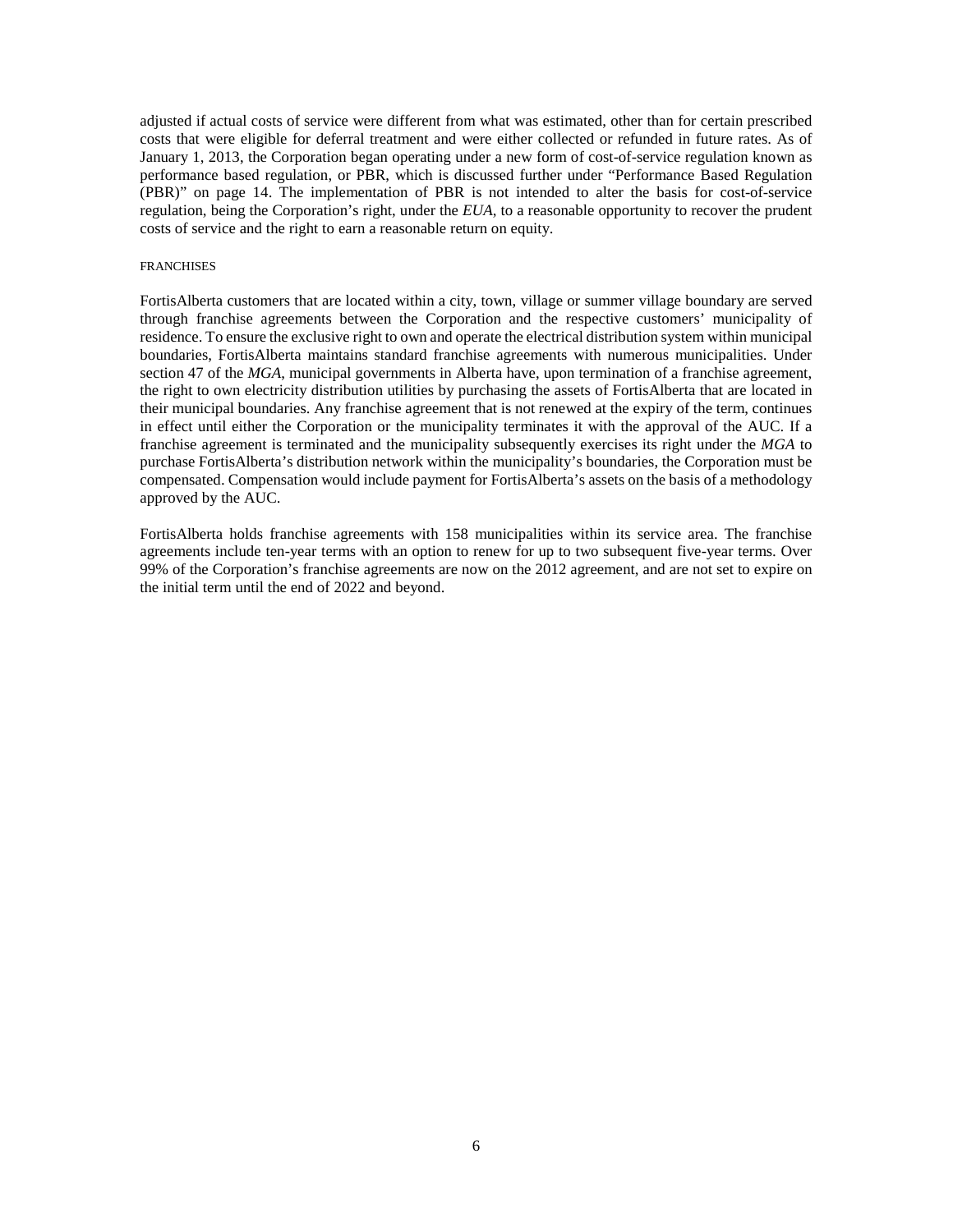### <span id="page-6-0"></span>MARKET AND SALES

The following tables compare 2017 and 2016 distribution revenues and energy deliveries by rate class:

|                                           |         |       | Revenue <sup>(1)</sup> |       |
|-------------------------------------------|---------|-------|------------------------|-------|
| <b>Rate Class</b>                         | 2017    |       | 2016                   |       |
|                                           | (5000)  | %     | (5000)                 | %     |
| Residential                               | 178,677 | 30.7  | 172,884                | 31.0  |
| Large Commercial, Industrial and Oilfield | 121,159 | 20.8  | 115,054                | 20.7  |
| Farm                                      | 75,899  | 13.0  | 73,433                 | 13.2  |
| Small Commercial                          | 70,979  | 12.2  | 66,554                 | 12.0  |
| Small Oilfield                            | 50,981  | 8.7   | 48,944                 | 8.8   |
| Other                                     | 26,310  | 4.5   | 24,465                 | 4.4   |
| <b>Transmission Connected</b>             | 951     | 0.2   | 1,135                  | 0.2   |
| <b>Total Energy Revenue</b>               | 524,956 | 90.1  | 502,469                | 90.3  |
| Rate Riders, Deferrals and Adjustments    | 57,845  | 9.9   | 54,219                 | 9.7   |
|                                           | 582,801 | 100.0 | 556,688                | 100.0 |

(1) Includes customers within FortisAlberta's service area that are connected directly to the transmission grid.

|                                           |        | <b>GWh Deliveries</b> (1)(2) |        |       |
|-------------------------------------------|--------|------------------------------|--------|-------|
| <b>Rate Class</b>                         | 2017   |                              | 2016   |       |
|                                           | GWh    | %                            | GWh    | %     |
| Residential                               | 3,077  | 13.0                         | 3,037  | 13.0  |
| Large Commercial, Industrial and Oilfield | 10,138 | 42.7                         | 10.094 | 43.3  |
| Farm                                      | 1,449  | 6.1                          | 1,321  | 5.7   |
| Small Commercial                          | 1,394  | 5.9                          | 1,362  | 5.8   |
| Small Oilfield                            | 894    | 3.8                          | 902    | 3.9   |
| Other                                     | 66     | 0.3                          | 72     | 0.3   |
| Transmission Connected $(3)$              | 6.691  | 28.2                         | 6.524  | 28.0  |
| <b>Total Energy Deliveries</b>            | 23.709 | 100.0                        | 23,312 | 100.0 |

(1) Includes customers within FortisAlberta's service area that are connected directly to the transmission grid.

(2) Energy deliveries include adjustments related to prior periods.

(3) Transmission Connected energy is based on interim settlement that is expected to be finalized in May 2018.

The revenue and energy delivery tables above align with the rate classes on which FortisAlberta's tariff billing is based. These rate classes span industry classifications (also referred to as industry codes) and are grouped in broader categories for regulatory filings and available online at the AUC website at www.auc.ab.ca.

While FortisAlberta does not forecast or record revenue by industry classification, the Corporation does forecast and record distribution energy, or GWh, by both industry classification and rate class. The following table provides a mapping for distribution from rate class by industry classification.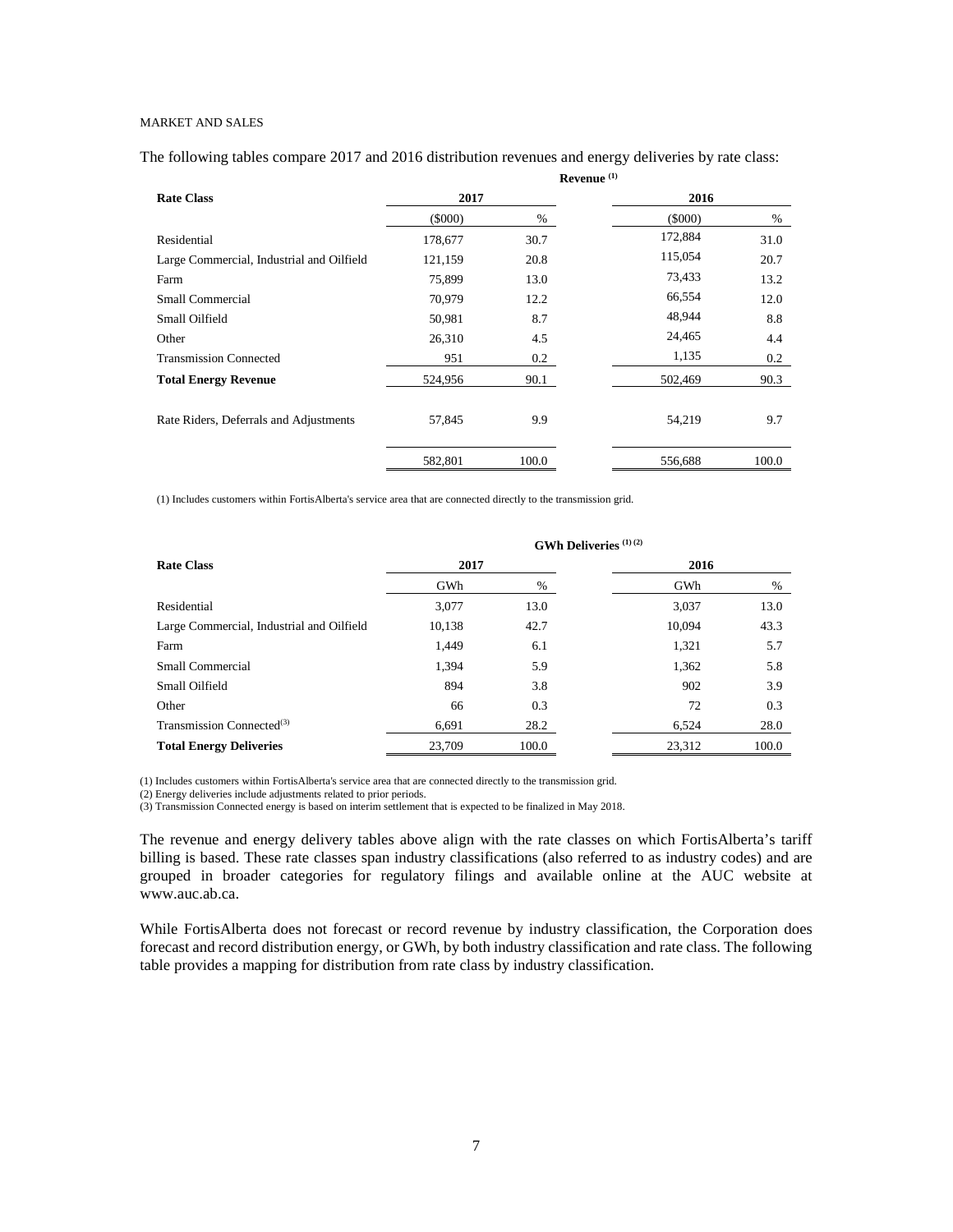# **Mapping for Rate Class by Industry Classification**

|                     | <b>Rate Class</b>             | Res                 |                                    |                                            | Farm                                                                |                                          |                                             | Other                       |                        | Small<br>Commercial              | Small<br>Oilfield               |                            | Large<br>Commercial,<br>Industrial and<br>Oilfield |
|---------------------|-------------------------------|---------------------|------------------------------------|--------------------------------------------|---------------------------------------------------------------------|------------------------------------------|---------------------------------------------|-----------------------------|------------------------|----------------------------------|---------------------------------|----------------------------|----------------------------------------------------|
| Category            | Industry Code                 | Rate 11 Residential | Rate 21<br>FAI Farm <sup>(1)</sup> | Rate 23<br>FAI Grain Drying <sup>(1)</sup> | $\widehat{\boldsymbol{\omega}}$<br>Rate 24<br>REA Farm <sup>(</sup> | Rate 26<br>FAI Irrigation <sup>(1)</sup> | Rate 28-29<br>REA Irrigation <sup>(2)</sup> | Rate 31-33<br>Street Lights | Rate 38<br>Yard Lights | Small General Service<br>Rate 41 | Rate 44-45<br>Oil & Gas Service | Rate 61<br>General Service | Large General Service<br>Rate <sub>63</sub>        |
|                     | Residential                   | $\bullet$           |                                    |                                            |                                                                     |                                          |                                             |                             |                        | $\bullet$                        |                                 | $\bullet$                  |                                                    |
| Retail              | Commercial                    |                     |                                    |                                            |                                                                     |                                          |                                             |                             |                        | $\bullet$                        |                                 | $\bullet$                  | $\bullet$                                          |
|                     | Outdoor Lighting              |                     |                                    |                                            |                                                                     |                                          |                                             | $\bullet$                   | $\bullet$              |                                  |                                 |                            |                                                    |
| Wholesale           | Small Wholesale               |                     |                                    |                                            |                                                                     |                                          |                                             |                             |                        |                                  |                                 | $\bullet$                  | $\bullet$                                          |
|                     | FAI Farm <sup>(1)</sup>       |                     | $\bullet$                          | $\bullet$                                  |                                                                     |                                          |                                             |                             |                        | $\bullet$                        |                                 | $\bullet$                  |                                                    |
| Farm                | FAI Irrigation (1)            |                     |                                    |                                            |                                                                     | $\bullet$                                |                                             |                             |                        |                                  |                                 |                            |                                                    |
|                     | REA Irrigation <sup>(2)</sup> |                     |                                    |                                            |                                                                     |                                          | $\bullet$                                   |                             |                        |                                  |                                 |                            |                                                    |
|                     | REA Farm <sup>(2)</sup>       |                     |                                    |                                            | $\bullet$                                                           |                                          |                                             |                             |                        |                                  |                                 |                            |                                                    |
|                     | Oilfield                      |                     |                                    |                                            |                                                                     |                                          |                                             |                             |                        | $\bullet$                        |                                 | $\bullet$                  |                                                    |
|                     | Cavern Storage                |                     |                                    |                                            |                                                                     |                                          |                                             |                             |                        | $\bullet$                        |                                 | $\bullet$                  | $\bullet$                                          |
| Oil and Gas         | Pipelines                     |                     |                                    |                                            |                                                                     |                                          |                                             |                             |                        | $\bullet$                        |                                 | $\bullet$                  | $\bullet$                                          |
|                     | Refineries                    |                     |                                    |                                            |                                                                     |                                          |                                             |                             |                        |                                  |                                 | $\bullet$                  |                                                    |
|                     | Gas Processing                |                     |                                    |                                            |                                                                     |                                          |                                             |                             |                        | $\bullet$                        |                                 | $\bullet$                  | $\bullet$                                          |
|                     | Misc. Industrial              |                     |                                    |                                            |                                                                     |                                          |                                             |                             |                        | $\bullet$                        |                                 | $\bullet$                  | $\bullet$                                          |
|                     | <b>Chemical Plants</b>        |                     |                                    |                                            |                                                                     |                                          |                                             |                             |                        | $\bullet$                        |                                 | $\bullet$                  | $\bullet$                                          |
|                     | <b>Cement Plants</b>          |                     |                                    |                                            |                                                                     |                                          |                                             |                             |                        | $\bullet$                        |                                 | $\bullet$                  |                                                    |
| Other<br>Industrial | Food and Beverage             |                     |                                    |                                            |                                                                     |                                          |                                             |                             |                        | $\bullet$                        |                                 | $\bullet$                  | $\bullet$                                          |
|                     | <b>Metal Products</b>         |                     |                                    |                                            |                                                                     |                                          |                                             |                             |                        | $\bullet$                        |                                 | $\bullet$                  | $\bullet$                                          |
|                     | <b>Coal Mines</b>             |                     |                                    |                                            |                                                                     |                                          |                                             |                             |                        |                                  |                                 | $\bullet$                  |                                                    |
|                     | <b>Forest Products</b>        |                     |                                    |                                            |                                                                     |                                          |                                             |                             |                        | $\bullet$                        |                                 | $\bullet$                  | $\bullet$                                          |
| Interchange         | Interchange                   |                     |                                    |                                            |                                                                     |                                          |                                             |                             |                        |                                  |                                 |                            |                                                    |

**Footnotes:**

1. FAI refers to FortisAlberta Inc.

2. REA refers to Rural Electrification Association.

<span id="page-7-0"></span>HUMAN RESOURCES

At December 31, 2017, FortisAlberta had 1,093 full-time employees, 29 part-time employees and 11 temporary and term employees. Approximately 80% of the employees of the Corporation are members of the UUWA. In December 2017, the Corporation and the UUWA negotiated a new three-year collective agreement, which was ratified on February 2, 2018 by 86% of the members who voted. The collective agreement will expire on December 31, 2020.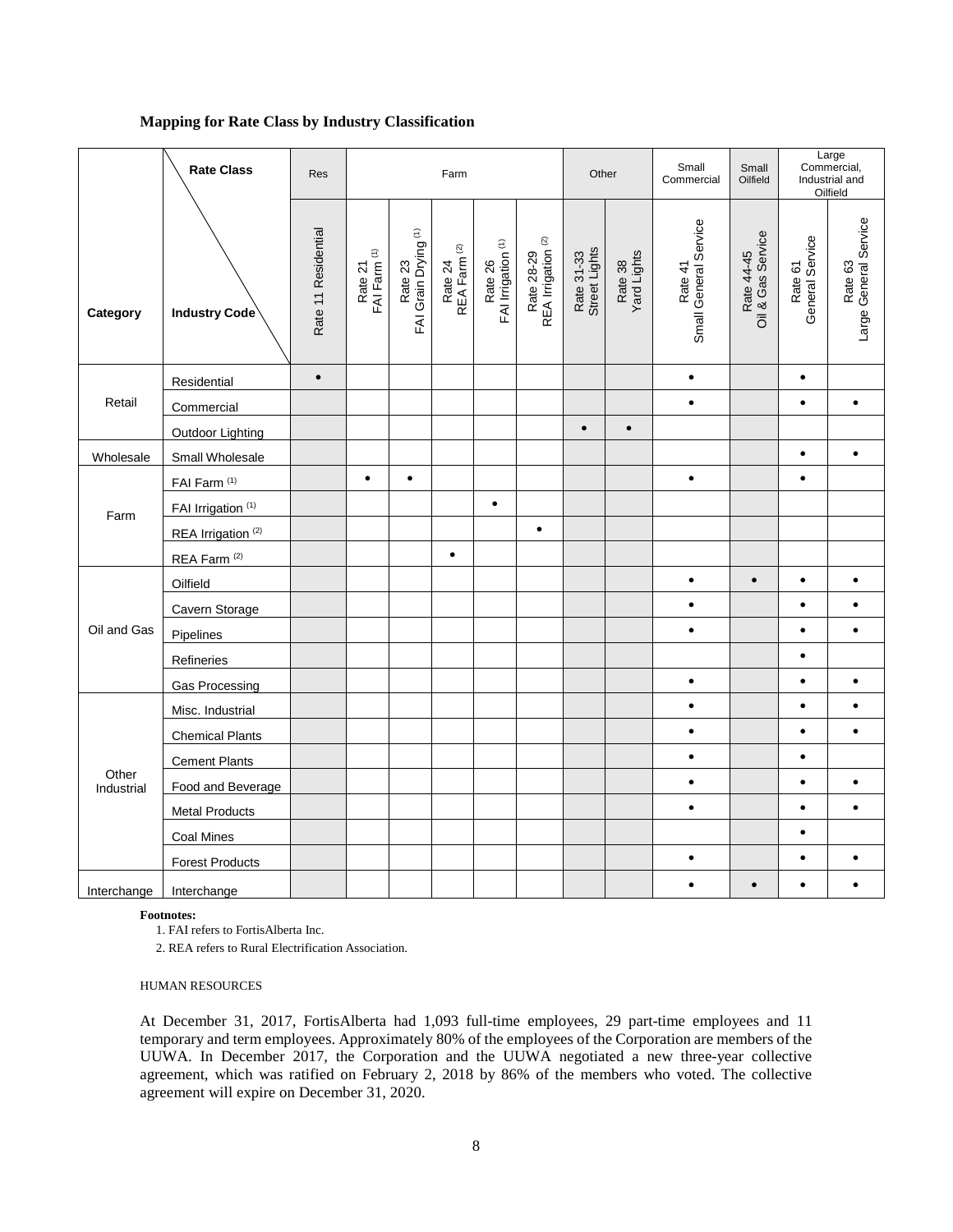#### <span id="page-8-0"></span>ENVIRONMENTAL MATTERS

Canadian federal, provincial and municipal governments share jurisdiction over environmental matters affecting the Corporation. As a result, the Corporation is subject to numerous acts, regulations and guidelines relating to the protection, preservation and enhancement of the natural environment. This includes air, water and soil, flora and fauna and natural resources including forests, grasslands, surface waters, species at risk and migratory birds. The environmental matters with the most significant impact to the Corporation are those associated with wildfires, oil releases, waste management, and wildlife and natural resources.

Environmental considerations associated with operational activities are best addressed within the context of a formal system. The Corporation has implemented programs and procedures within the context of its EMS. The EMS is consistent with the guidelines of ISO 14001, an international standard for environmental management systems. The EMS provides a framework that allows for the identification of potential environmental impacts, the establishment of processes and programs to mitigate those impacts, and the monitoring of performance to aid in the continual improvement of the Corporation's environmental performance. The EMS is an adaptive system that evolves to the changing nature of the Corporation's business risks and objectives.

In 2017, the costs associated with adhering to environmental protection requirements were approximately \$3.2 million.

# <span id="page-8-1"></span>**ALBERTA'S ELECTRICITY INDUSTRY**

The electricity industry in Alberta consists of four principal segments:

- *Generation* Generation is the production of electric power. Generators in Alberta include both power producers and companies that have purchased the rights to the output of formerly regulated Alberta generators. Generators sell wholesale power into the Alberta Power Pool spot market or through direct contractual arrangements. Most of the power generated in Alberta is generated using coal or natural gas as the fuel source, with hydro and wind power comprising the majority of the remaining supply. Evolving environmental policy is facilitating the increased penetration of renewable distributed generation in the province.
- *Transmission* Transmission is the conveyance of electricity at higher voltages. Alberta's transmission system or grid is composed of high voltage power lines and related facilities, which convey electricity from generation facilities to distribution networks and directly connected endusers. The Alberta transmission grid is interconnected with the transmission system in British Columbia, which is also connected to the transmission system in the Pacific Northwest of the United States. The Alberta transmission grid is also connected to that of Saskatchewan via a smaller, direct current link. Where the transmission system connects to a distribution network, transmission substations step-down the voltage to distribution level voltages. Transmission facilities are owned by TFOs that are regulated under the jurisdiction of the AUC. The approved costs of the TFOs are paid by the AESO, and the AESO funds these and other costs of its operations through a regulated system access tariff, with charges thereunder paid by users of the electric system, including FortisAlberta.
- *Distribution* Distribution is the conveyance of electricity at lower voltages. Distribution networks are composed of low voltage power lines and related facilities, which convey electricity from transmission systems to end-use customers.

The companies that own distribution networks are responsible for constructing, operating and maintaining the distribution network, providing non-discriminatory electric distribution service and arranging for system access service (i.e. transmission access) through the AESO for the end-use customers to whom they distribute electricity. Distribution wire owners are also responsible for metering, meter data management, wholesale billing, customer enrolment services and load settlement, and for arranging for or providing regulated rate and regulated default retail electricity supply services under the *EUA*. Load settlement is the process whereby hourly consumption is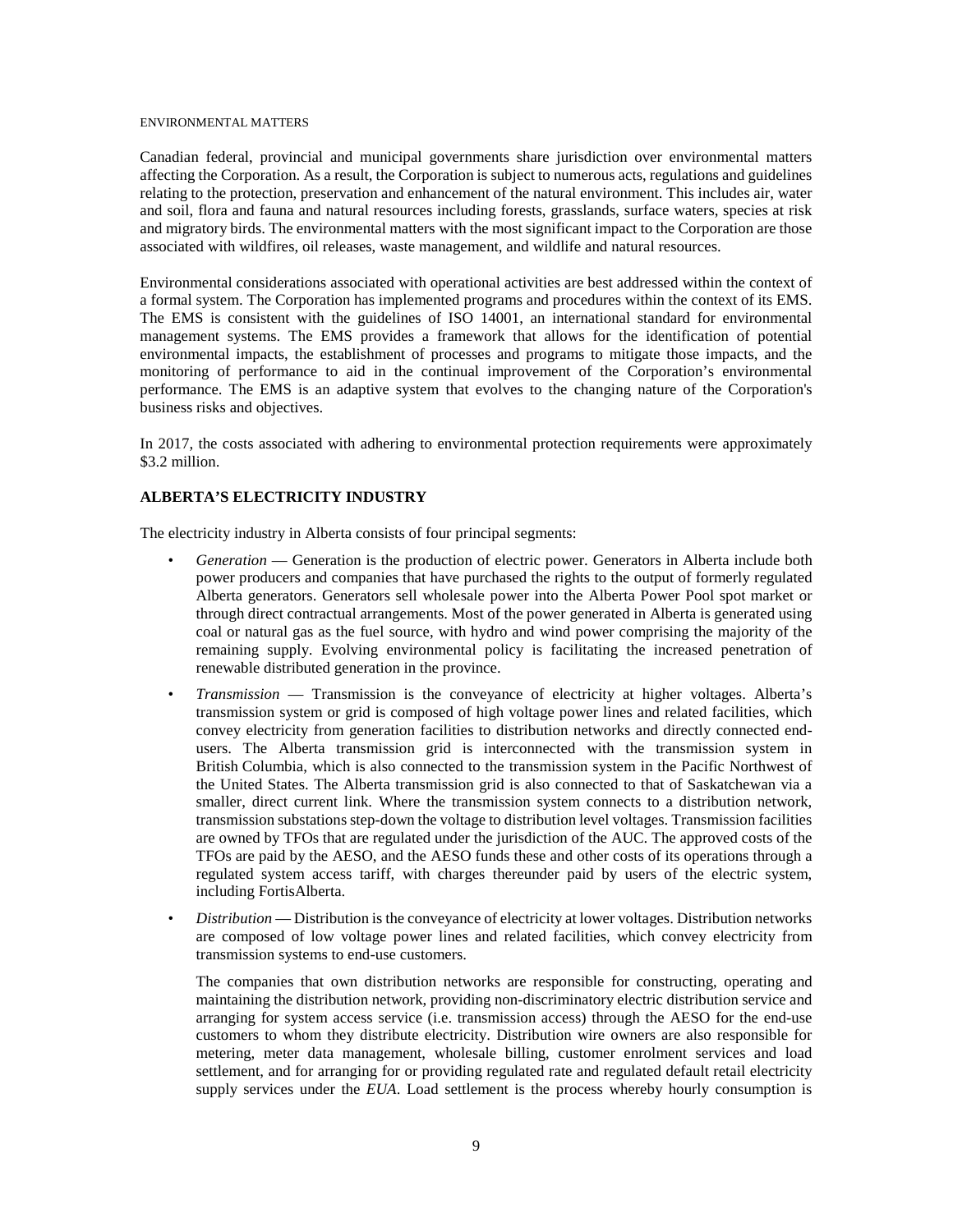calculated for each site in Alberta, in support of the Alberta competitive electricity marketplace. The major distribution companies are regulated under the jurisdiction of the AUC.

The distribution network in Alberta is comprised of the networks owned by FortisAlberta, ATCO Electric Ltd. and multiple local distribution utilities, including companies owned by the cities of Calgary and Edmonton, rural electrification associations and a number of smaller municipalities. All electricity customers have the right to choose their electricity retailer, with the distribution utility continuing to provide distribution services. While electricity distribution networks are regulated monopolies, independent retailers sell electricity to end-use customers on a competitive basis.

Distribution utilities are required to continue to provide or arrange for retail services to RRO Customers that are eligible for the RRO. RRO Customers can choose to continue to purchase electricity from the regulated distribution utility or from its appointed regulated retailer at the RRO rate. On June 1, 2017, in an effort to protect consumers, a price cap on the RRO was introduced. Capping the RRO will ensure consumers pay the lower of the fluctuating market rate or the capped rate of 6.8 cents.

Electricity distribution utilities, such as FortisAlberta, collect their distribution revenues from retailers (including self-retailers as defined below) that sell electricity to, and collect payment from, end-use customers. The credit risk associated with a retailer's payment obligations to a distribution utility is mitigated by regulatory provisions that require the retailer to support its payment obligations by way of prudential measures if certain criteria are met. These prudential measures generally involve a distribution utility obtaining security from a retailer, often in the form of a letter of credit, a third party guarantee from an entity that has an investment grade rating or a cash deposit. In the event that a distribution utility incurs credit losses, such utility may apply to the regulator to recover these bad debts in rates, but there is no guarantee that this will be approved by the regulator.

• *Retail* — Retailing is the selling or offering for sale of electricity to the end-use customers. In Alberta, retailers purchase power through the Power Pool operated by the AESO or through direct supply contracts, arrange for distribution and sell electricity and other services directly to end-use customers. Retailers are not limited in the design of rate packages offered to customers and may combine the provision of electricity with virtually any other service. Service providers are registered as electricity retailers in Alberta, most of which are registered to provide service only to large commercial and industrial customers. There are also end-use customers who act as their own retailer. These "self-retailers" are typically large commercial or industrial entities. Self-retailers interact with other participants in the Alberta electricity industry, such as distribution utilities, in the same manner as other retailers.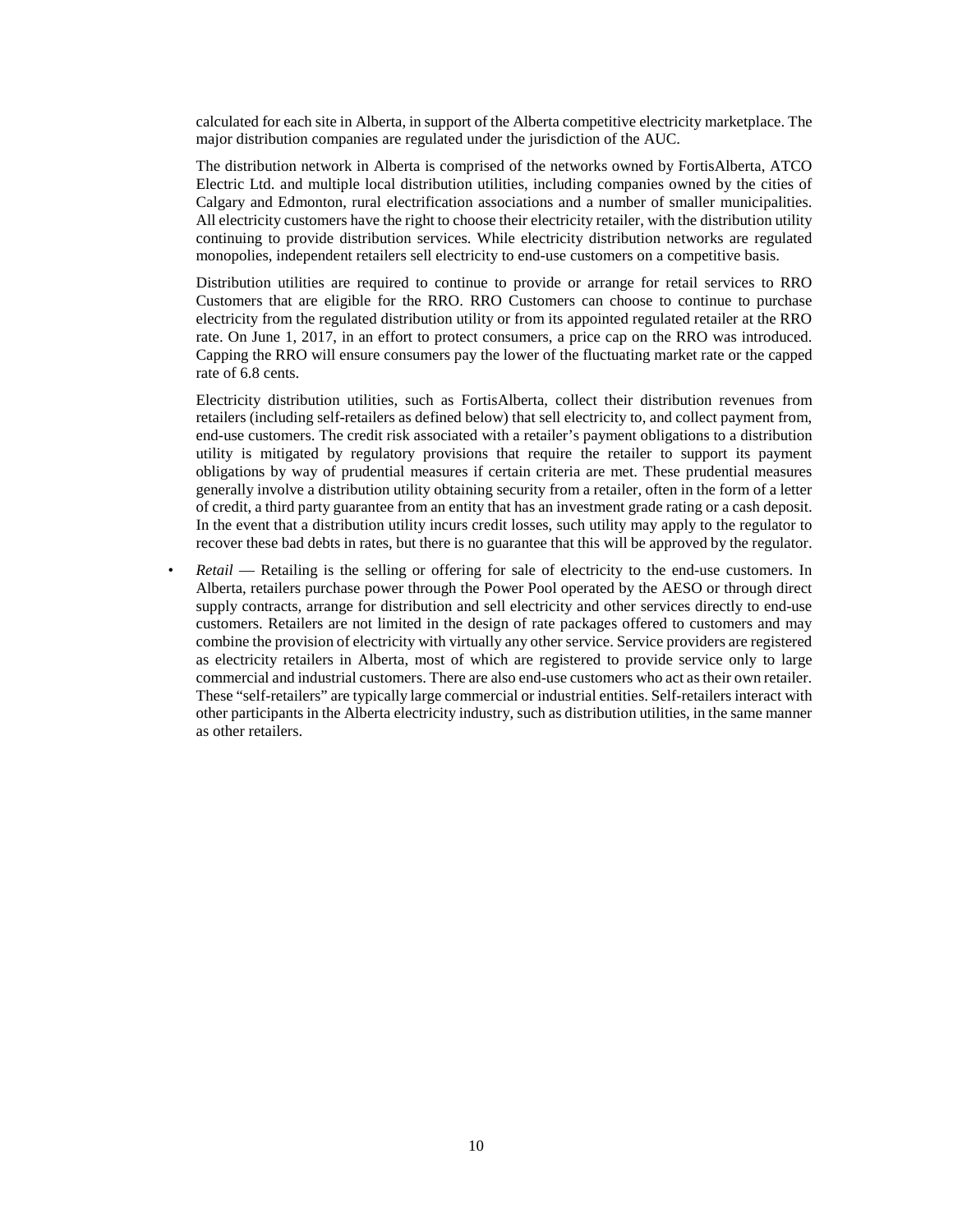In Alberta's electricity marketplace, these segments and their respective market participants interact in a number of ways. The following diagram represents an overview of this interaction:



*Note 1: "T \$" represents the cost of transmission services paid by distribution companies to the AESO.*

*Note 2: "T&D \$" represents the cost of transmission and distribution wire services that are charged to customers and collected from retailers and direct access customers.*

# <span id="page-10-0"></span>**REGULATION OF ALBERTA'S ELECTRICITY INDUSTRY**

#### <span id="page-10-1"></span>BACKGROUND

Historically, Alberta's electricity industry consisted of a mix of private and municipally owned utilities. Three vertically integrated utilities involved in the generation, transmission, distribution and retail sale of electricity supplied more than 90% of the electricity to the Alberta Integrated Electrical System, also known as the AIES. Other municipal utilities and small independent power producers provided the remainder. Within this structure, a utility would enter into a series of contracts with its larger distribution customers in its service area, with rates for different customer classes set by the regulator. Under applicable industry regulation, utilities were generally permitted to recover their investments and operating costs and to earn a reasonable return on investment.

Commencing in 1996, Alberta restructured its electricity industry. Alberta's historical system of verticallyintegrated, fully-regulated utilities has been replaced with a competitive market in the generation and retail sale of electricity, while the distribution and transmission sectors continue to be regulated. In late 2016, the Government of Alberta confirmed its intention to transition from an energy-only market to one that includes both energy and capacity elements. This transition is ongoing.

#### <span id="page-10-2"></span>KEY ENTITIES

#### **Alberta Utilities Commission (AUC)**

The AUC is the chief provincial regulator of the natural gas, electric, and water utilities operating in Alberta, including FortisAlberta. It is an independent, quasi-judicial agency of the Government of Alberta. The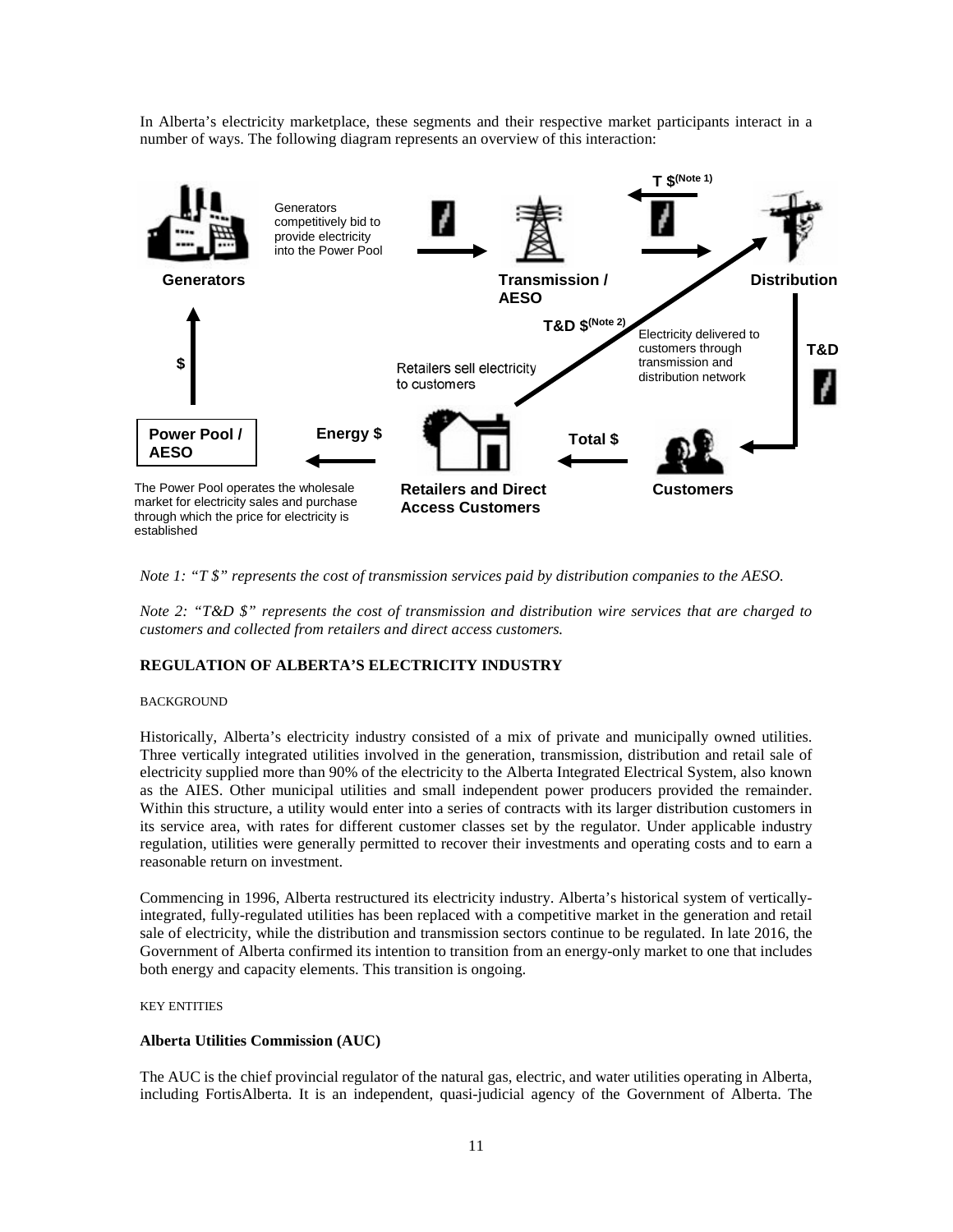principal responsibility of the AUC is to regulate and adjudicate on matters related to utilities within Alberta and to ensure that the delivery of Alberta's utility services takes place in a manner that is fair, responsible and in the public interest. In order to ensure that customers receive safe and reliable service at fair and reasonable rates, the AUC regulates both rates and terms and conditions of service of natural gas, electric, and water utility services. This regulation includes the transmission and distribution sectors of Alberta's electricity industry, the major intra-Alberta gas transmission system and major municipal electricity distributors. Through regulation, the AUC seeks to balance the interests of customers and utilities in establishing rates and terms and conditions of service. The AUC provides this oversight through the application and hearing process, standards setting and regulation, monitoring and surveillance and enforcement.

# **Alberta Electric System Operator (AESO)**

The AESO is a not-for-profit statutory corporation that is responsible for overseeing the safe, reliable and efficient operation of the AIES, and for operating the Power Pool. The AESO is responsible for managing the transmission system and it recovers its costs through a tariff approved by the AUC. The AESO operates the Power Pool and recovers its costs through a surcharge on all electricity traded thereon. In addition, the AESO administers load settlement in Alberta and recovers associated costs from charges levied on distribution facility owners.

As operator of the hourly energy spot market, the AESO receives electricity supply offers and demand bids, sets the schedule for the dispatch of generating units, schedules generating units to provide system support services, carries out the financial settlement for electricity exchanged through the Power Pool and reports the hourly Power Pool price for electricity.

In its role as system operator, the AESO is responsible for maintaining the physical stability and balance of the AIES by dispatching generation and import offers to match supply to provincial and export demand on a real-time basis. In addition, the AESO coordinates real-time operations with the owners of transmission facilities, and procures and coordinates required system support services, all with a view to ensuring the safe, reliable and efficient operation of the AIES.

# **Market Surveillance Administrator (MSA)**

The MSA is an independent entity appointed by the provincial government that reports directly to the Chair of the AUC in respect of budgetary matters. The MSA has a broad mandate to monitor market activity and investigate complaints in order to ensure that: market operations are efficient and equitable; market participants comply with relevant rules and regulations; the rules governing Alberta's electricity industry work to discourage anti-competitive practices; and electricity retail functions are competitive.

#### **Balancing Pool**

The Balancing Pool is an independent government agency set up to administer long-term power purchase arrangements that it holds, and is responsible for satisfying any obligations associated with such power purchase arrangements.

#### <span id="page-11-0"></span>REGULATORY PROCESS

The distribution of electricity is regulated by the AUC, principally under the *EUA*. The Corporation's electricity distribution business and all of its distribution assets are regulated in their entirety by the AUC.

The AUC's jurisdiction includes the approval of tariffs for regulated distribution utilities, including the rates and terms and conditions on which service is to be provided by those utilities. The AUC's objective is to approve a fair and reasonable tariff that is not unduly preferential or arbitrarily or unjustly discriminatory. The *EUA* requires regulated distribution utilities, such as FortisAlberta, to file a distribution tariff for approval by the AUC.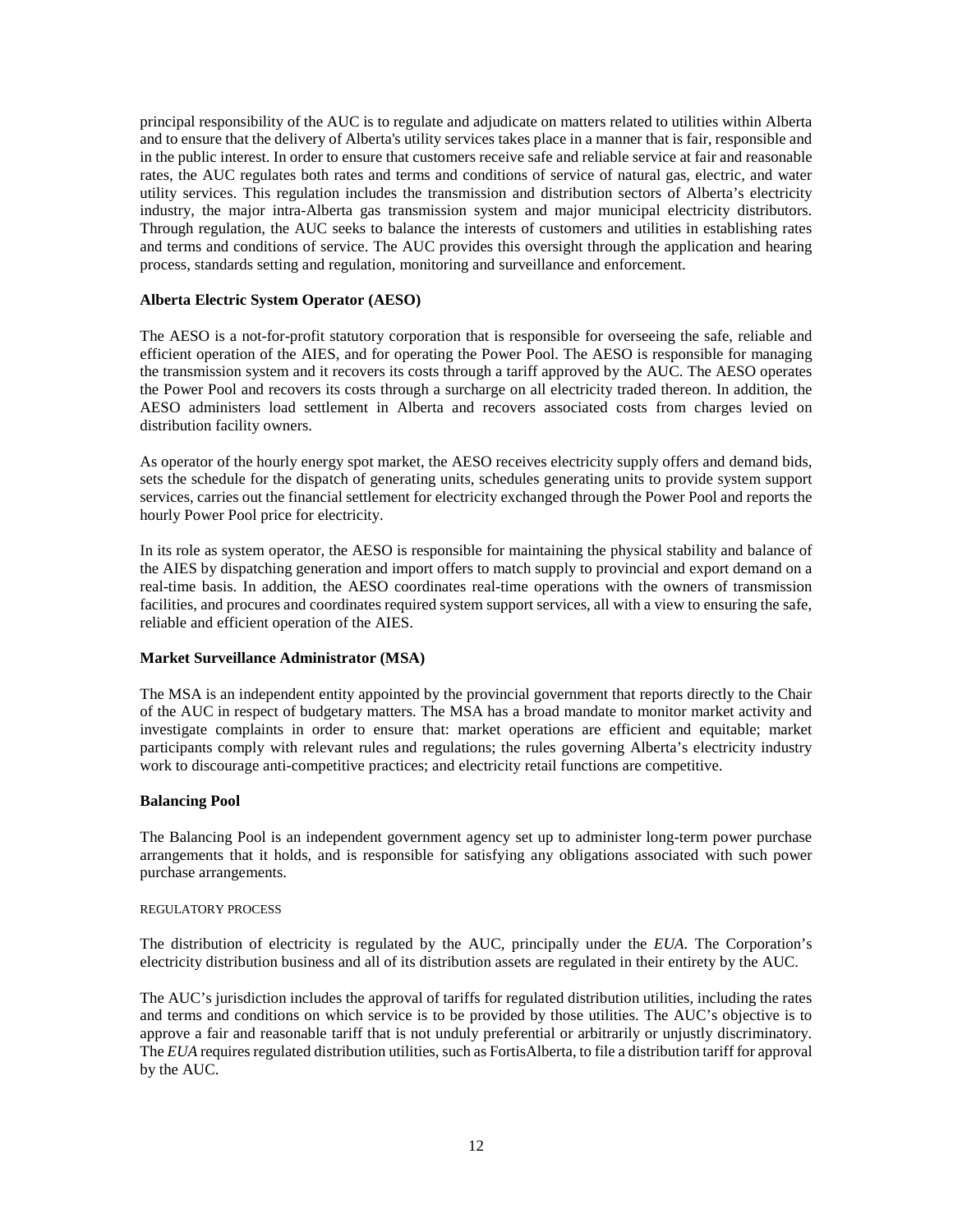Prior to January 1, 2013, the AUC - approved distribution tariffs, including those of FortisAlberta, were based on a cost-of-service regulatory model. Under this model, distribution utilities applied for approval to recover prudently incurred expenditures on a forecast basis. These expenditures included:

- *Depreciation and Amortization* an allowance for a return of capital and the depreciation or amortization on the rate base assets that is approved by the AUC, net of any customer contribution amortization;
- *Income Taxes* the allowance for the recovery of deemed income taxes in respect of the regulated operations of the distribution utility;
- *Operating Expense* the prudent operating costs associated with operating a distribution utility; and
- *Total Return* the return on capital invested by the distribution utility in its approved rate base assets, net of customer contributions, and financed through a capital structure comprised of debt and equity.

From January 1, 2013 to December 31, 2017 all distribution utilities in Alberta were subject to PBR for a five-year term. The PBR model of rate-making employs a formula to determine customer rates on an annual basis. The result is that the utility's rate revenue is delinked from its costs, and it is incented to identify efficiencies to maintain and improve returns. The customer, or base, rates for each class were derived from the 2012 approved revenue requirement. Base rates are adjusted annually by a PBR formula approved by the AUC.

Under the PBR model prescribed by the AUC, customer rates are determined by applying a multiplier, which is equivalent to an inflation factor less a productivity factor (I-X), to the prior year's rates, in each subsequent year of a five-year term. Each year's inflation factor (I) is determined using Statistics Canada indices while the productivity factor (X) is set for each year of the five-year PBR term. Other components of the formula to determine customer rates include approved: (i) flow-through items to be collected, or refunded, annually (Y factor); (ii) capital expenditures (capital trackers or K factor); and (iii) exogenous costs outside of the control of the utility (Z factor).

In addition to the application to determine the revenue requirement, the regulatory process also includes a second phase application, known as Phase II, which determines the specific rates to be charged to different classes of consumers, thereby establishing the rate structure. An approved Phase II rate structure results in rate schedules applicable to different customer classes, as well as terms and conditions that govern the services provided to customers. The determination of rate structure is complex, typically involving the allocation of the revenue requirement to customer classes based on various class characteristics, followed by the design of specific rates to recover the allocated costs in a reasonable and equitable manner. Rates are designed based on a set of rate design principles, with the primary principle being to collect revenue from a particular customer class based on the costs that have been allocated to that class. The revenue by customer class is determined by multiplying the approved rates by billing determinants, which are structured and applied differently to each customer class in order to reflect the major cost drivers associated with them or to recognize other rate design criteria, such as simplicity and rate stability.

Billing determinants are either fixed or variable, with fixed billing determinants providing more revenue stability and minimizing the impact of fluctuations in the volume of electricity distributed. FortisAlberta's distribution revenue can be considered stable as approximately 85% of distribution revenue is derived from fixed or largely fixed billing determinants. FortisAlberta's billing determinants include:

- energy (variable charges);
- demand (largely fixed charges);
- basic monthly charges (fixed charges); and
- contract kilometers (fixed distance-based charges).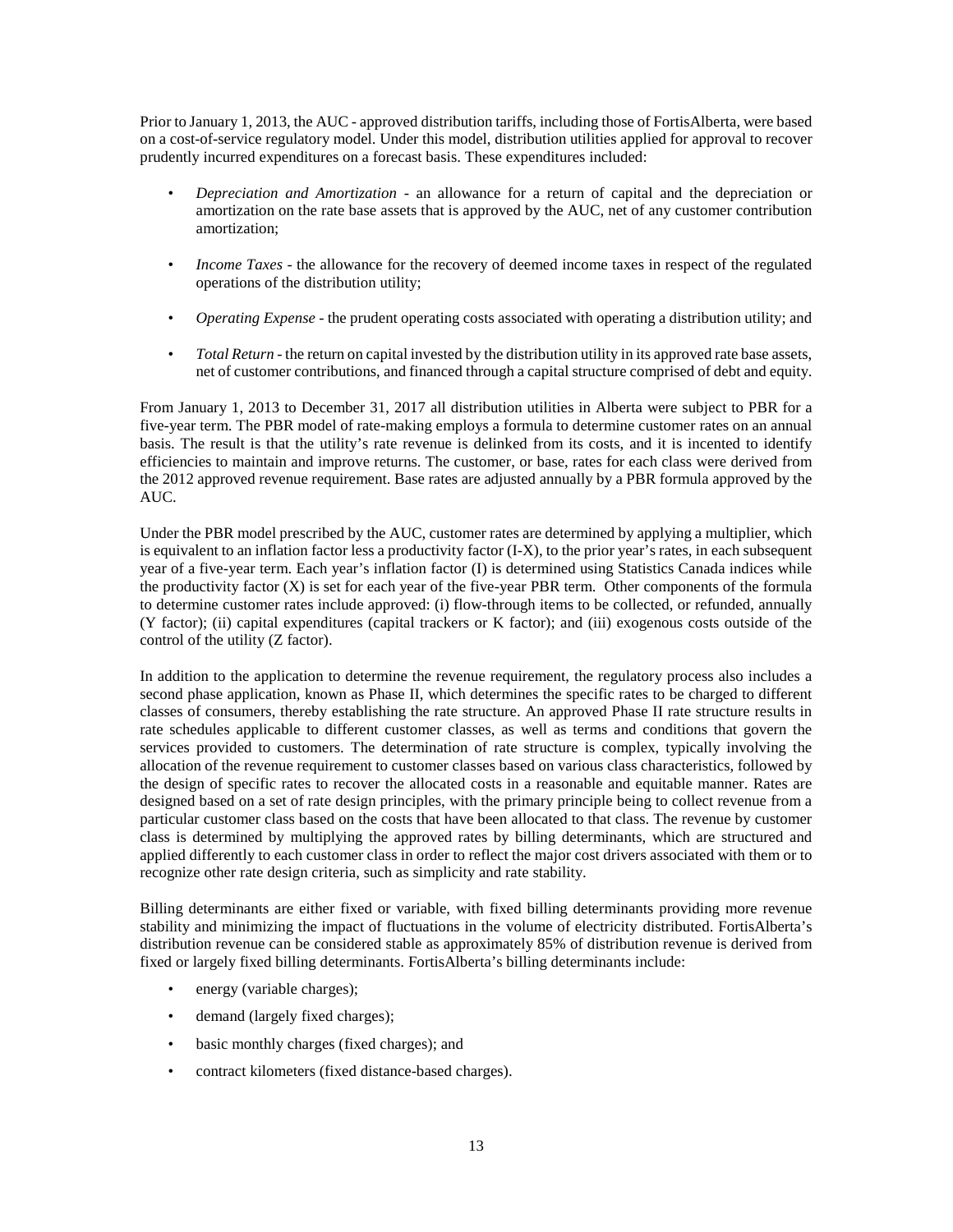For example, monthly distribution charges to residential customers are based on a basic monthly charge  $(\$/month)$  plus all energy  $(\phi/kWh)$  delivered, whereas distribution charges to large industrial customers are based on monthly peak demand (\$/kW/month) and the length of conductor required for each customer (\$/km/month). The chart below provides an illustrative example of how cost allocation in Phase II results in recovery of the revenue requirement from customer classes (the chart does not necessarily represent all the customer classes, or the relative size of such customer classes, involved in recovery of the revenue requirement).



# **Recent Regulatory Proceedings**

# *Performance Based Regulation (PBR)*

In early 2010, the AUC initiated a Rate Regulation Initiative to reform utility rate regulation for distribution utilities in Alberta. The AUC indicated its intention to transition from the traditional form of cost-of-service regulation to PBR. In September 2012, the AUC issued Decision 2012-237 (the "PBR Decision") that approved the transition to PBR for a five-year term beginning January 2013. The PBR model of rate-making decouples a utility's revenues from the cost of providing utility service by using a formula to determine customer rates on an annual basis. The formula is premised on adjusting rates by an inflation factor less a productivity factor (I-X). In this way, PBR works to incent utilities to find efficiencies to maintain or improve returns over the PBR term. Certain prescribed costs are eligible for deferral treatment and are either collected or refunded in future customer rates. The first term of PBR ended in 2017.

In December 2016, the AUC issued Decision 20414-D01-2016 (the "Second Term PBR Decision") outlining the manner in which distribution rates would be determined by PBR Utilities during the second PBR term, which will be 2018 to 2022.

During the second PBR term, customer rates will continue to be determined using a formula that estimates inflation and assumes productivity improvements (I-X) applied to the preceding year's distribution rates. The inflation factor (I) will be determined annually in the same manner as during the first PBR term. The productivity factor (X) has been set at 0.30% for the second PBR term, compared to 1.16% for the first PBR term.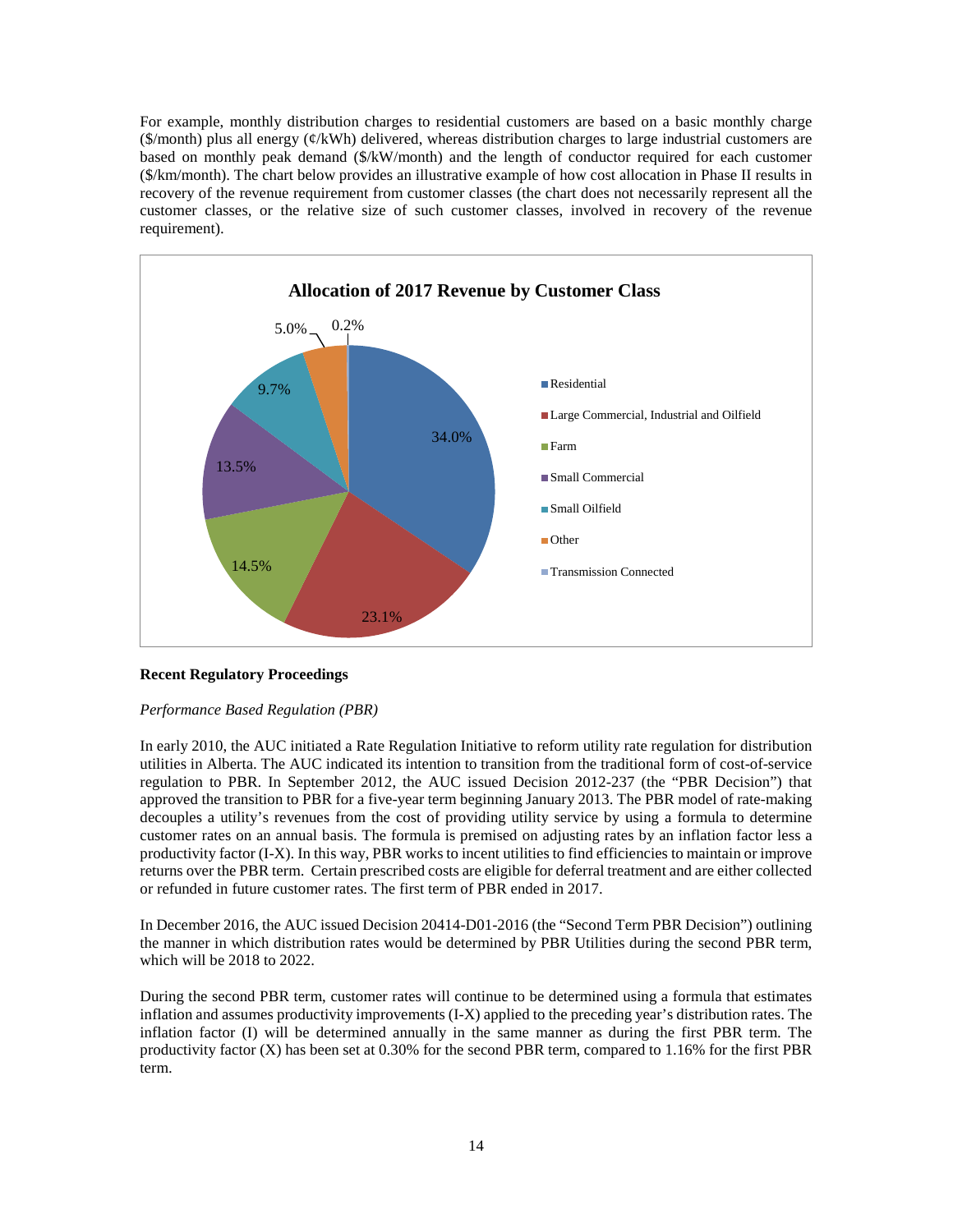Also consistent with the first PBR term, the second PBR term will include: a Y factor, for the recovery or settlement of items determined to flow through directly to customers; a Z factor, which permits an application for recovery of costs related to significant unforeseen events; a PBR re-opener, which permits an application to re-open and review the PBR plan to address specific problems with the design or operation of the PBR plan; and an ROE efficiency carry-over mechanism, which provides an efficiency incentive by permitting a utility to continue to benefit from any efficiency gains achieved during the PBR term for two years following the end of that term. Incremental capital funding to recover costs related to capital expenditures that are not recovered through the formula will continue to be available in the second PBR term, but will be provided using two new mechanisms, as discussed below.

The capital tracker mechanism from the first term will continue for capital expenditures identified as "Type 1". Type 1 capital must be extraordinary, not previously included in the utility's rate base, and required by a third party. PBR Utilities will be required to submit, as part of their annual rates application, a forecast K factor amount, of which 90% will be reflected in distribution rates as a placeholder. An annual Type 1 trueup application will be required to test the prudency of the capital expenditures and to true-up to the actual K factor amount.

Second term PBR plans will also provide funding for "Type 2 capital". Type 2 capital will be comprised of all capital included in the going-in rate base and will be incrementally funded through a "K-bar" mechanism. Annual capital additions used to determine K-bar funding will be based on 2018 K-bar capital additions indexed each year by I-X and change in billing determinants.

In February 2018, the Commission issued Decision 22394-D01-2018, which modified the previously approved K-bar mechanism. The annual K-bar funding is now subject to an annual true-up of I-X, change in billing determinants, cost of debt and the approved capital structure and ROE as determined in related GCOC proceedings. Decision 22394-D01-2018 also directed PBR Utilities to submit a second compliance filing to address rebasing for the 2018-2022 PBR term and approval of 2018 PBR rates. The Corporation completed its second Compliance Filing on March 15, 2018.

The Second Term PBR Decision also addressed Phase II applications and depreciation studies. PBR Utilities have been directed to use the last approved depreciation study in their compliance filing regarding Decision 22394-D01-2018. However, they have been permitted to file separate applications in 2018 to seek approval of an updated depreciation study and the Commission confirmed that depreciation changes will be reflected in distribution rates effective January 1, 2018, on a prospective basis.

Phase II applications propose revised rate design and rate class cost allocations that will determine how much of the revenue requirement should be recovered from each customer class and the billing determinants that will apply to each class. PBR Utilities are permitted to submit a Phase II application subsequent to the approval of the second compliance filing. Approvals resulting from the Phase II application will apply for the entirety of the second PBR term.

# *Generic Cost of Capital (GCOC)*

In October 2016, the AUC issued Decision 20622-D01-2016 (the "2016 GCOC Decision") related to the 2016 and 2017 GCOC proceeding. In this decision, the AUC maintained an 8.30% allowed ROE for 2016 and increased the allowed ROE to 8.50% for 2017. The decision also set the equity portion of capital structure at 37%.

For Alberta utilities under PBR, including the Corporation, the impact of the changes to the allowed ROE and capital structure resulting from the 2016 GCOC Decision applies to the portion of rate base that is funded by revenue provided by mechanisms separate from the formula.

The AUC initiated a GCOC proceeding in respect of the 2018-2020 test period in July 2017. A decision is expected in the third quarter of 2018. The ROE and capital structure approved in the 2016 GCOC Decision remain in effect on an interim basis pending finalization of the 2018 GCOC proceeding.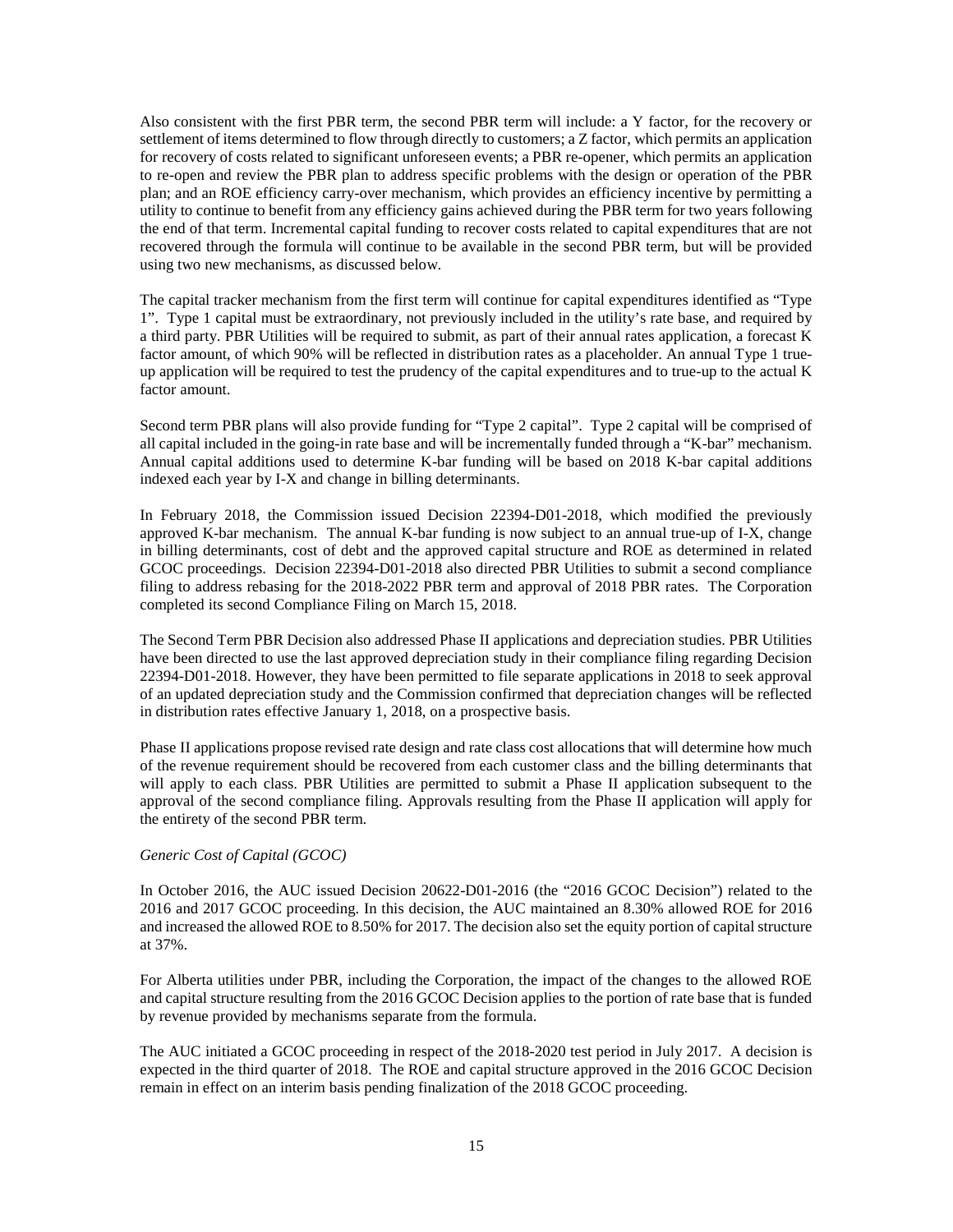# *Capital Tracker Applications*

The funding of capital expenditures during the current PBR term is a material aspect of the PBR plan for the Corporation in 2017. The PBR plan provides a capital tracker mechanism to fund the recovery of costs associated with certain qualifying capital tracker expenditures.

In February 2016, the AUC issued Decision 20497-D01-2016 (the "2016 Capital Tracker Decision") related to the Corporation's 2014 True-Up and 2016-2017 Capital Tracker Application.

In June 2016, the Corporation filed a 2015 True-Up Application to update 2015 capital tracker revenue for actual capital tracker expenditures and the effects of the 2016 Capital Tracker Decision. The AUC issued its decision on the 2015 True-Up Application in January 2017, approving the 2015 capital tracker amount as filed, pending the Corporation submitting a Compliance Filing in February 2017. In May 2017, the AUC issued Decision 22442-D01-2017 approving the Corporation's 2015 Capital Tracker True-Up Compliance Filing.

In June 2017, the Corporation filed a 2016 Capital Tracker True-Up Application to update 2016 capital tracker revenue for actual 2016 capital tracker expenditures. In January 2018, the AUC issued Decision 22741-D01-2018 directing the Corporation to provide clarifying information and additional calculations with regard to certain of its 2016 capital tracker programs in a Compliance Filing on February 28, 2018.

The Corporation will file a 2017 Capital Tracker True-up Application in 2018.

# *Utility Asset Disposition Proceedings*

In Decision 2011-474 (the "2011 GCOC Decision"), the AUC made statements regarding cost responsibility for stranded assets. The Commission found that stranded assets included utility assets no longer used to provide utility services as a result of extraordinary circumstances. The affected utilities sought leave to appeal the 2011 GCOC Decision to the Alberta Court of Appeal and filed a Review and Variance application with the AUC. This prompted the AUC to initiate the Utility Asset Disposition ("UAD") proceeding to further examine the issues raised by the utilities concerns.

In November 2013, the AUC issued Decision 2013-417 (the "UAD Decision") regarding the UAD proceeding. The UAD Decision confirmed that in the Commission's view, utilities were responsible for any gains or losses related to the extraordinary retirement of utility assets. The utilities subsequently sought leave to appeal the UAD Decision to the Alberta Court of Appeal.

The appeals of the 2011 GCOC Decision and the UAD Decision were heard jointly in June 2015. In September 2015, the Alberta Court of Appeal dismissed the appeal (the "2015 UAD Appeal"). The basis for the court's decision was that the AUC should be accorded deference for its conclusions with respect to utility asset disposition matters.

In November 2015, the utilities filed an application with the Supreme Court of Canada seeking leave to appeal the 2015 UAD Appeal Decision. The court dismissed the leave to appeal application in April 2016.

These court decisions have no immediate impact on the Corporation's financial position. However, the Corporation is exposed to the risk that unrecovered costs associated with utility assets subsequently deemed by the AUC to have been subject to an extraordinary retirement will not be recoverable from customers.

In September of 2017, the Government of Alberta initiated a consultation to determine whether and to what extent changes to provincial legislation may be required to address the impact of the Commission's UAD Decision. While this consultation process was completed at December 31, 2017, potential changes to provincial legislation have not been disclosed.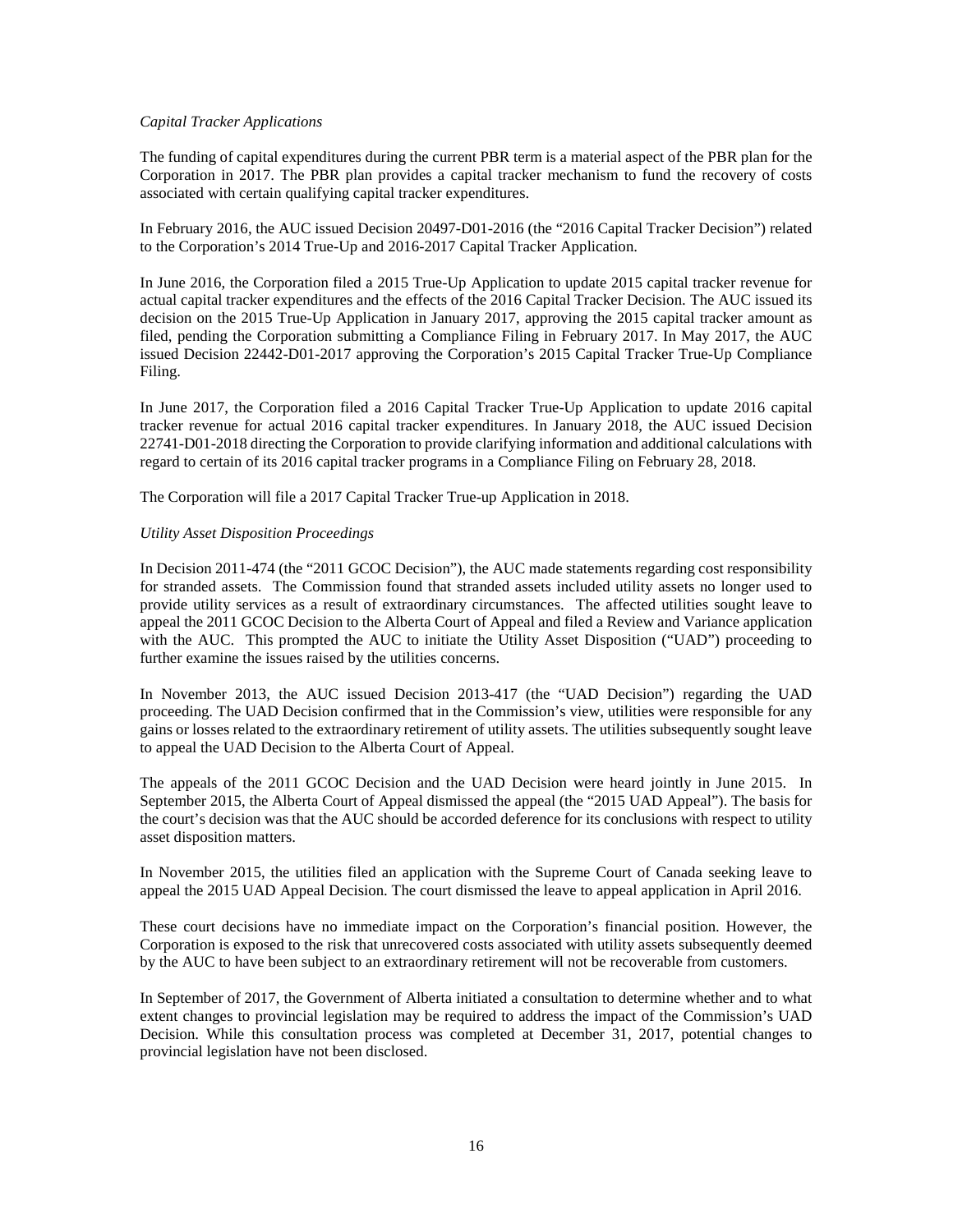# *Electric Distribution System Purchases*

If the Corporation and a municipality or an REA come to an agreement to transfer electric distribution system assets to the Corporation, the transfer and purchase is subject to regulatory oversight. The municipality or REA is required to apply to the AUC to cease and discontinue its operations. Concurrently, the Corporation is required to apply to the AUC to alter its electric service area to include the electric service area of the municipality or REA and obtain approval of the purchase price for the distribution system assets and the related rate treatment.

In 2015, the Corporation was granted AUC approval to, and did acquire, the electric distribution systems of Kingman REA Ltd. and VNM REA Ltd. for \$5.1 million and \$16.0 million, respectively. In 2016, the AUC initiated a review of its previous ratemaking approvals in respect of these transactions further to a request made by the Office of the Utilities Consumer Advocate.

On October 3, 2017, the AUC issued Decision 21768-D01-2017 in respect of the review proceeding, which determined: (i) the Corporation's method to determine the purchase price of both Kingman REA Ltd. and VNM REA Ltd. to be reasonable; (ii) brushing costs associated with facilities' easements for both Kingman REA Ltd. and VNM REA Ltd. be removed from the purchase price; and (iii) the Corporation should apply amortization assumptions that reflect the remaining value of land rights on acquisition in the related compliance filing. The Corporation filed a corresponding compliance filing on January 15, 2018, for which a decision is expected in the second quarter of 2018.

In July 2016, the Municipality of Crowsnest Pass ("CNP") decided to cease operating its electric distribution system and transfer it to the Corporation for \$3.7 million, plus GST. The necessary applications were then filed with the AUC. In December 2016, the Commission suspended its consideration of the CNP transfer application pending the determination of its review of the Kingman and VNM transactions. On October 27, 2017, the AUC re-commenced this proceeding subsequent to the issuance of Decision 21768-D01-2017. A decision on this matter is expected in the first half of 2018.

# *Annual PBR Rates Applications*

The Corporation filed its 2017 Annual Rates Application in September 2016. The requested rates and riders, proposed to be effective on an interim basis for January 1, 2017, included a decrease of approximately 2.4% to the distribution component of customer rates. However, the overall distribution tariff impact, which included the impact of transmission and generation, was an increase of 4.6%.

In December 2016, the AUC issued a decision approving PBR 2017 Rates, including options and riders schedules, on an interim basis, effective January 1, 2017, with a rate mitigation measure for residential customers only. The AUC imposed this rate mitigation measure until April 1, 2017 in order to partially offset the impact of the transmission and generation-related increase. The Corporation filed an application in February 2017 for revised residential distribution rates effective April 1, 2017, to give effect to the approved annual rate increases over the remaining nine months for 2017.

In March 2017, the AUC issued Decision 22415-D01-2017 approving the Corporation's 2017 PBR rates as filed on an interim basis until any required true-up amounts or placeholders are finalized by the AUC. These rates incorporated the collection of the rate mitigation deferral at March 31, 2017.

On October 12, 2017, the AUC issued a letter on the record of the PBR Next Generation Compliance Filing (Proceeding 22394) confirming that, with certain limited exceptions with respect to fixed duration riders, FortisAlberta and other affected utilities will continue to collect revenue in 2018 using approved 2017 PBR rates on an interim basis. The Commission also confirmed that these rates will be further updated once the rebasing decision is issued and any associated compliance processes are completed.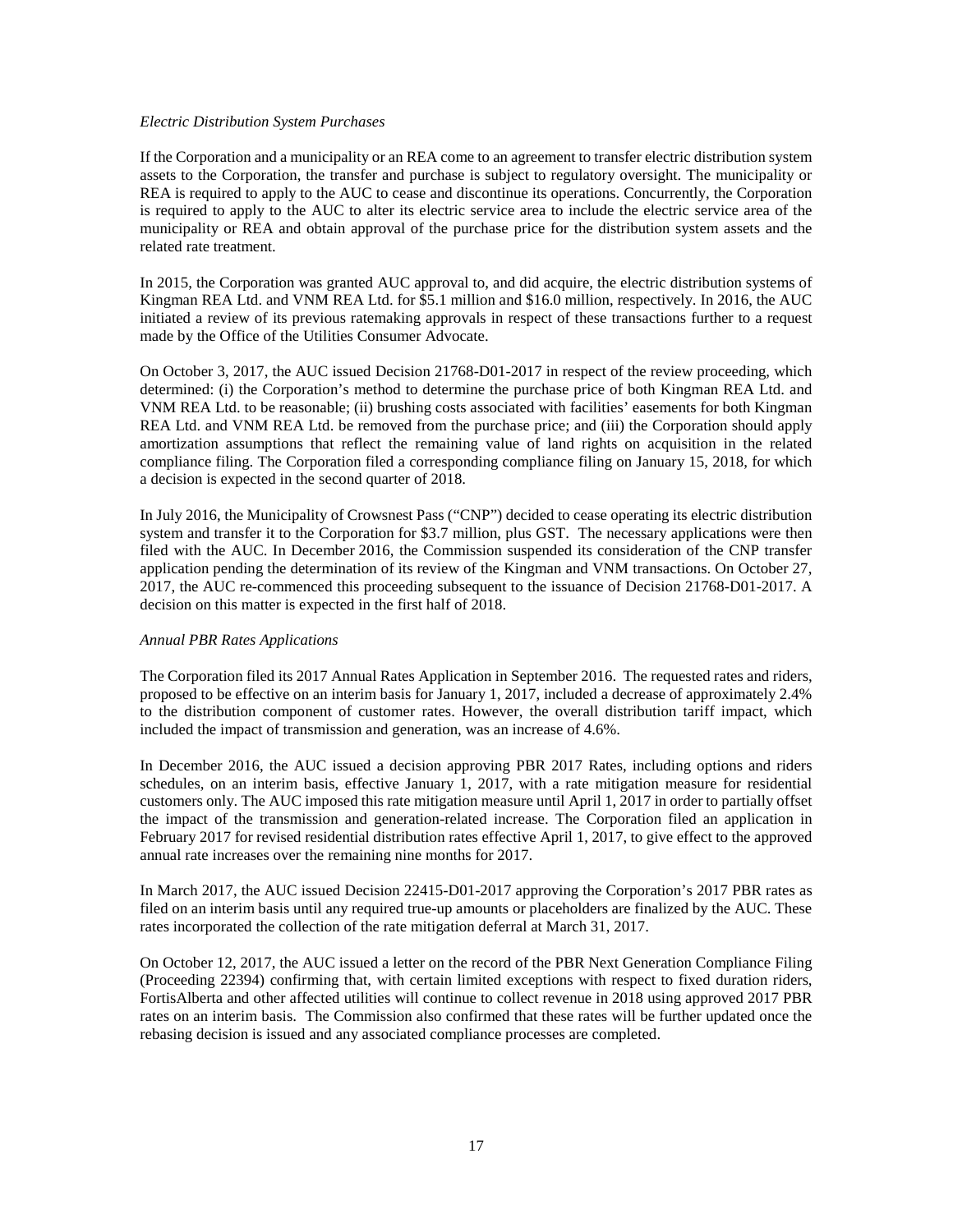# <span id="page-17-0"></span>**MARKET FOR SECURITIES**

None of the issued and outstanding securities of the Corporation, including the Debentures, are listed on any exchange.

# <span id="page-17-1"></span>**DIVIDEND POLICY**

The following table summarizes the cash dividends declared at the discretion of the Board for the past three years on the Corporation's Class "A" Common Shares. Dividends were paid in four equal instalments in February, May, August and November each year, with the exception of 2016. In 2016, the AUC adjusted the Corporation's capital structure for ratemaking purposes from 60% debt and 40% equity to 63% debt and 37% equity. To achieve the reduction in equity financing of the Corporation's regulated operations a \$90.0 million dividend was paid to Fortis in the fourth quarter of 2016.

|                         | Dividends Declared |             |            |
|-------------------------|--------------------|-------------|------------|
| <b>Share Capital</b>    | 2017               | 2016        | 2015       |
| Class "A" Common Shares | 65,000,000         | 138,750,000 | 60,000,000 |

Certain of the Corporation's debt covenants contain restrictions on the payment of dividends if consolidated debt exceeds 75% of consolidated capitalization. Certain further restrictions apply on dividends which are not in the ordinary course of business. The Corporation remains in compliance with these covenants.

# <span id="page-17-2"></span>**DESCRIPTION OF CAPITAL STRUCTURE**

### <span id="page-17-3"></span>GENERAL DESCRIPTION

The Corporation has authorized share capital consisting of an unlimited number of Common Shares, Class "A" Common Shares and First Preferred Shares. The holders of the Common Shares are entitled to receive notice of, and to attend, all annual and special meetings of the shareholders of the Corporation and to one vote in respect of each Common Share held at all such meetings. The holders of the Class "A" Common Shares are entitled to receive notice of, and to attend, all annual and special meetings of the shareholders of the Corporation and to one vote in respect of each Class "A" Common Share held at all such meetings, other than a meeting of the First Preferred Shares, as a class. The holders of the First Preferred Shares as a class are not entitled to receive notice of, to attend, nor to vote at any meeting of the shareholders of the Corporation, other than those meetings called for the purpose of authorizing the voluntary liquidation and dissolution of the Corporation.

The issued and outstanding capital of FortisAlberta consists of 63 Class "A" Common Shares with no par value. There are no Common Shares or First Preferred Shares outstanding. Fortis Alberta Holdings Inc., the Corporation's parent company and an indirect, wholly-owned subsidiary of Fortis, owns all the issued and outstanding Class "A" Common Shares of the Corporation.

# <span id="page-17-4"></span>RATINGS

The following information relating to the Corporation's credit ratings is provided as it relates to the Corporation's financing costs and liquidity. Specifically, credit ratings affect the Corporation's ability to obtain short-term and long-term financing and the cost of such financing. A reduction in the current ratings on the Corporation's debt by its rating agencies or a negative change in the ratings outlook could adversely affect the Corporation's cost of financing and its access to sources of liquidity and capital. In addition, changes in credit ratings may affect the Corporation's ability to, and the associated costs of, entering into normal course derivative or hedging transactions or its ability to maintain ordinary course contracts with customers and suppliers on acceptable terms.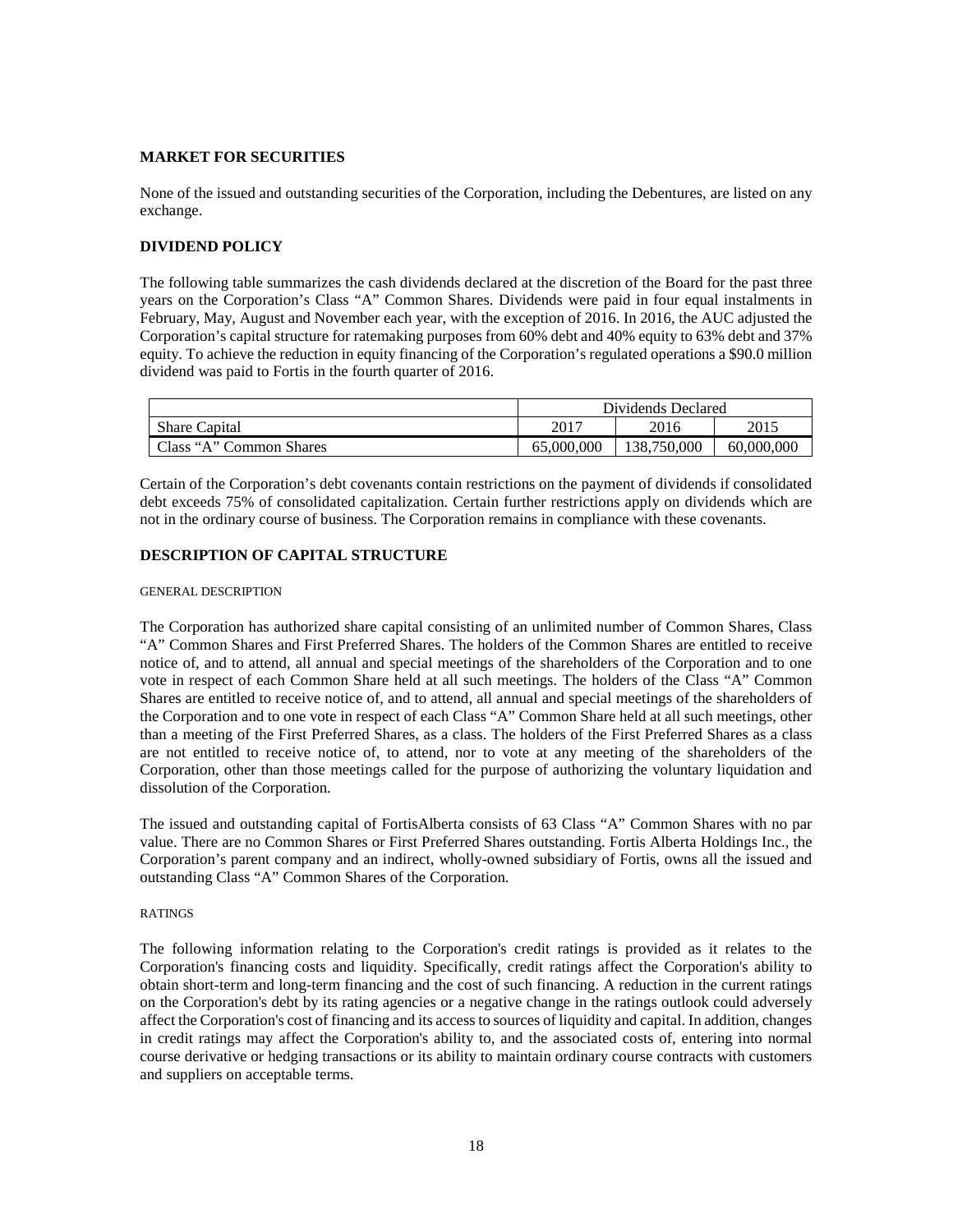The Corporation's credit ratings as at March 20, 2018 are set out in the following table:

| Rating Agency | Rating                |
|---------------|-----------------------|
| <b>DBRS</b>   | A (low), Stable Trend |
| $S\&P$        | A-, Stable            |

The ratings are not recommendations to purchase, hold or sell Debentures, because ratings do not comment on the Corporation's Debentures market price or suitability for a particular investor. The Corporation understands that ratings are based on, among other things, information furnished to the rating agencies by the Corporation and information obtained by the rating agencies from public sources. Ratings may be changed, suspended or withdrawn at any time by the rating agencies.

DBRS's long-term debt ratings are on a rating scale that ranges from AAA to C, which represents the range from highest to lowest quality of such securities. DBRS states that its long-term debt ratings are meant to give an indication of the risk that the borrower will not fulfill its obligations in a timely manner with respect to both interest and principal commitments. DBRS ratings do not take factors such as pricing or market risk into consideration and the ratings are expected to be used by purchasers as one part of their investment decision. Every DBRS rating is based on quantitative and qualitative considerations that are relevant for the borrowing entity. According to DBRS, a rating of A by DBRS is in the middle of three subcategories within the third highest of ten major categories; such rating is assigned to debt instruments considered to be of satisfactory credit quality and for which protection of interest and principal is still substantial, but the degree of strength is less than with AA rated entities. Entities in the A category are considered to be more susceptible to adverse economic conditions and have greater cyclical tendencies than higher rated entities. The assignment of a "(high)" or "(low)" modifier within each rating category indicates relative standing within such category. DBRS ratings trends provide guidance regarding the outlook for the rating. A Positive Trend represents an indication that there is a greater likelihood that the rating could change in the future than would be the case if a Stable Trend was assigned.

S&P's long-term debt ratings are on a rating scale that ranges from AAA to D, which represents the range from highest to lowest quality of such securities. S&P states that its long-term debt rating evaluates the obligor's capacity and willingness to meet its financial commitments as they come due. Issue ratings are an assessment of default risk, but may incorporate an assessment of relative seniority or ultimate recovery in the event of default. According to S&P, a rating of A by S&P is the third highest of ten major categories. An obligor rated 'A' has strong capacity to meet its financial commitments, but is somewhat more susceptible to the adverse effects of changes in circumstances and economic conditions than obligors in higher-rated categories. The assignment of a "(+)" or "(-)" modifier within each rating category indicates relative standing within such category. S&P's rating outlook indicates their view regarding the potential direction of a longterm credit rating over the intermediate term, typically six months to two years. In determining a rating outlook, consideration is given to any changes in the economic or fundamental business conditions. An outlook is not necessarily a precursor of a rating change or future action. Positive means that a rating may be raised. Stable means that a rating is not likely to change, whereas Negative means that a rating may be lowered.

FortisAlberta has paid each of DBRS and S&P their customary fees in connection with the provisions of the above ratings. FortisAlberta has not made any payment to DBRS or S&P in the past two years for services unrelated to the provision of such ratings.

# <span id="page-18-0"></span>**RISK FACTORS**

The Corporation is subject to a variety of risks and uncertainties that may have material and adverse effects, financial or otherwise, on the results of the Corporation's operations.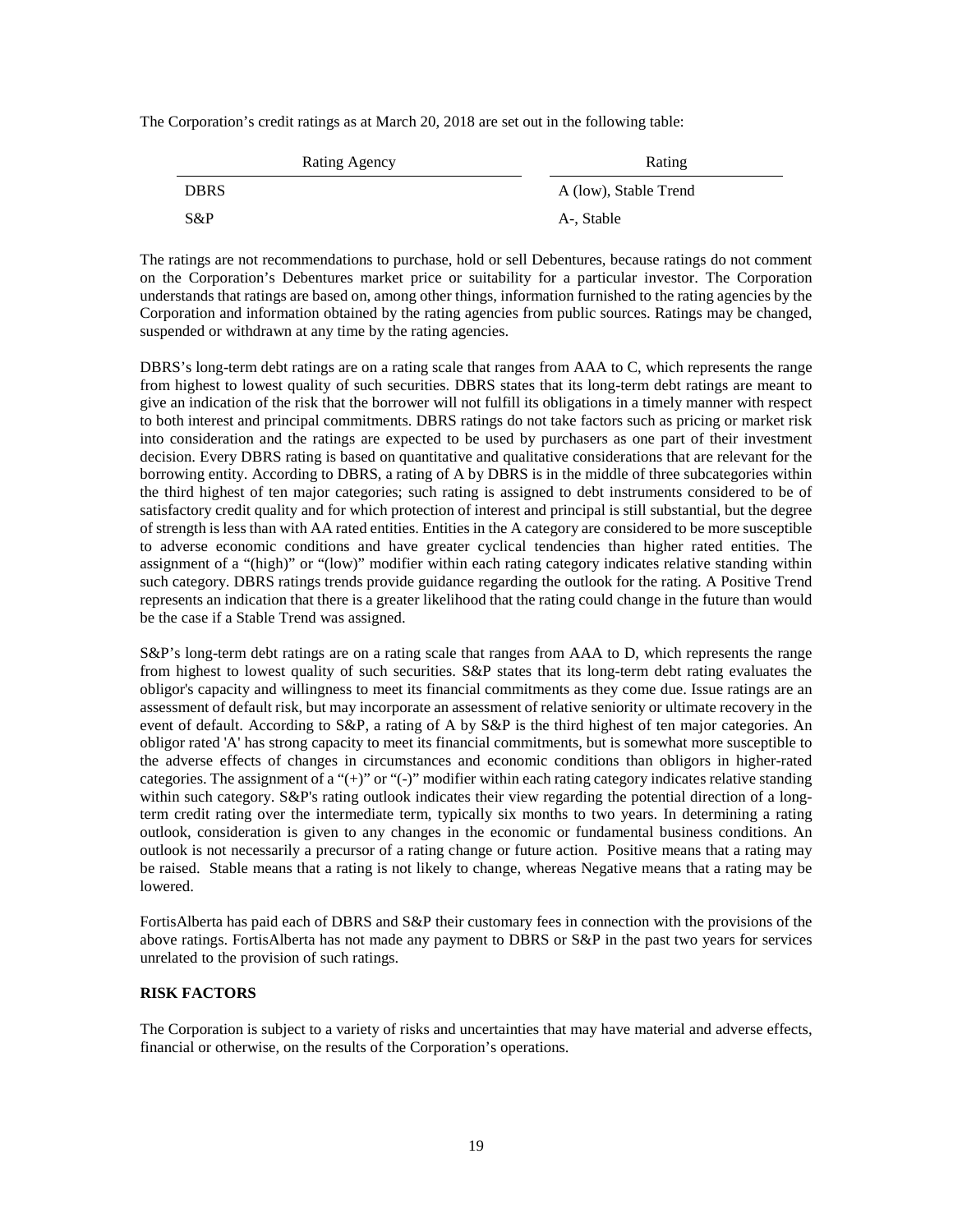#### <span id="page-19-0"></span>REGULATORY APPROVAL AND RATE ORDERS

The regulated operations of the Corporation are subject to the uncertainties faced by regulated utility companies. Those uncertainties include approval by the AUC of customer rates that provide a reasonable opportunity to recover on a timely basis the estimated costs of providing services, including a fair return on the portion of approved rate base funded by the equity component of the capital structure. The ability of the Corporation to recover the actual costs of providing services and to earn the approved ROE depends on the Corporation's ability to operate using the revenues provided through regulatory mechanisms.

Through the regulatory process, the AUC approves the allowed ROE for rate-making purposes and capital structure. Regulatory treatment that allows the Corporation to earn a fair risk-adjusted rate of return, comparable to that available on alternative investments of similar risk, is essential for maintaining access to capital.

Effective January 1, 2013, distribution utilities in Alberta, including the Corporation, are regulated under PBR. Following the first five-year PBR term ending in 2017, a second five-year term commenced in 2018.

The fundamental risk faced by all regulated utilities, that regulator-approved rates will not provide sufficient revenue to recover all of the costs associated with providing service, still exists under PBR. During the PBR term, the formula that determines annual customer rates exposes the Corporation to the following specific risks: (i) that the Corporation will experience inflationary increases in excess of the inflationary factor set by the AUC in the formula; (ii) that the Corporation will be unable to achieve the productivity improvements expected over the PBR term; (iii) that the costs related to the Corporation's capital expenditures will be in excess of that provided for in the base formula and that those excess capital expenditures will not qualify, or be approved, for incremental capital funding where necessary; and (iv) that material unforeseen costs will be incurred and that they will not qualify, or be approved, as a Z factor.

Capital expenditures, including the cost of upgrades to existing facilities and the addition of new facilities, continue to require the approval of the AUC for inclusion in rate base. There is no assurance that the Corporation will receive regulatory orders in a timely manner, and the Corporation may incur costs prior to having approved rates. A failure to obtain approval of capital expenditures may adversely affect the Corporation's results of operations or financial position.

In the interest of regulatory efficiency, the AUC can employ generic proceedings to address regulatory matters that impact multiple utilities. While generic proceedings allow for regulatory efficiencies, there is the risk that a collective result will not adequately address individual utility circumstances.

As an owner of an electricity distribution network under the *EUA*, the Corporation is required to act, or to authorize a substitute party to act, as a provider of electricity services, including the sale of electricity, to eligible customers under a regulated rate and to appoint a retailer as default supplier to provide electricity services to customers otherwise unable to obtain electricity services. In order to remain solely a distribution utility, the Corporation appointed EPCOR as its regulated rate provider. As a result of this appointment, EPCOR assumed all of the Corporation's rights and obligations in respect of these services. In the unlikely event that EPCOR is unable or unwilling to act as regulated rate provider or as default supplier, and no other party is willing to act as regulated rate provider or as default supplier, the Corporation would be required under the *EUA* to act as a provider of electricity services to eligible customers under a regulated rate or to provide electricity services to customers otherwise unable to obtain electricity services. If the Corporation could not secure outsourcing for these functions, the Corporation would need to administer these retail responsibilities by adding necessary staff, facilities and/or equipment.

#### <span id="page-19-1"></span>LOSS OF SERVICE AREAS

The Corporation serves customers residing within various municipalities throughout its service areas. From time to time, municipal governments in Alberta give consideration to creating their own electricity distribution utilities by purchasing the assets of the Corporation located within their municipal boundaries. Upon the termination of, or in the absence of, a franchise agreement, a municipality has the right, subject to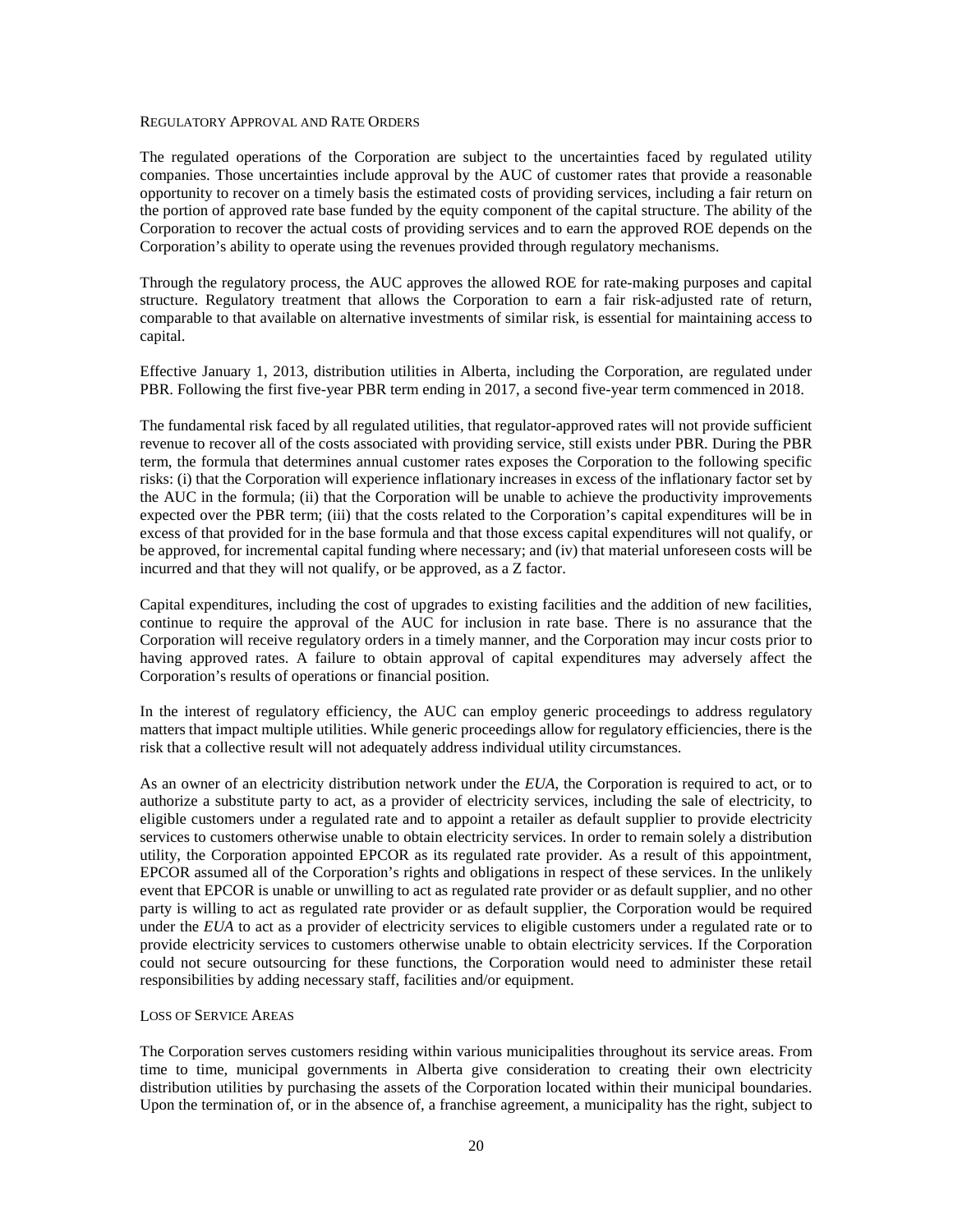AUC approval, to purchase the Corporation's assets within its municipal boundaries pursuant to the Municipal Government Act, with the price based upon replacement cost less depreciation and to be as agreed to by the Corporation and the municipality. Failing an agreement between the parties, the price is to be determined by the AUC.

Additionally, under the *HEEA*, if a municipality that owns an electricity distribution system expands its boundaries, the municipality can acquire the Corporation's assets in the annexed area. In such circumstances, the *HEEA* provides that the AUC may determine that the municipality should pay compensation to the Corporation for any facilities transferred on the basis of replacement cost less depreciation. Given the historical population and economic growth of Alberta and its municipalities, the Corporation is affected by transactions of this type from time to time.

Within certain portions of the Corporation's service areas that overlap with REAs, eligible members have the right to obtain electric distribution service from their REA as defined in the integrated operating agreements between the Corporation and the REA. In general, the eligibility criteria has limited the provision of service to REA members whose land is used for agricultural activity. As a result of the outcome of an arbitration completed in 2016 between the Corporation and EQUS REA, a new integrated operating agreement was established between the Corporation and this REA. The new integrated operating agreement permits EQUS REA to serve any person within the overlapping service area that wishes to become a member of EQUS REA and receive distribution service from it, irrespective of any eligibility criteria. As a consequence, the new integrated operating agreement with EQUS REA may result in persons choosing to receive service from EQUS REA that prior to the new agreement would otherwise be entitled only to receive service from the Corporation.

The consequence to the Corporation of a municipality purchasing its distribution assets or the loss of the opportunity to serve customers receiving distribution services from an REA would be a reduction in revenue associated with the loss of these customers and the consequent transfer of assets.

### <span id="page-20-0"></span>POLITICAL RISK

The regulatory framework under which the Corporation operates is impacted by significant shifts in government policy and/or changes in government, which creates uncertainty about public policy priorities and directions, particularly around electricity and environmental issues. The regulations that govern the competitive wholesale and retail electricity markets in Alberta continue to evolve and the extent to which the Government of Alberta may participate in, and make adjustments to, the regulations cannot be foreseen. If significant changes were to occur in these regulations it could adversely affect the ability of the Corporation to recover its costs or to earn a reasonable return on its capital.

# <span id="page-20-1"></span>ECONOMIC CONDITIONS

Alberta's economy is impacted by a number of factors including the level of oil and gas activity in the province, which is influenced by the market prices of oil and gas. A general and extended decline in Alberta's economy, or in the Corporation's service areas in particular, would be expected to have the effect of reducing requests for electricity service over time. Significantly reduced requests for services in the Corporation's service areas could materially reduce the capital spending forecast, specifically related to customer growth, externally driven and AESO contributions. A reduction in capital spending would, in turn, affect the Corporation's rate base, and earnings growth, and related revenues from customers.

#### <span id="page-20-2"></span>ENVIRONMENTAL RISKS

The Corporation is subject to numerous laws, regulations and guidelines governing the generation, management, storage, transportation, recycling and disposal of hazardous substances and other waste materials, and otherwise relating to the protection of the environment. Environmental damages and associated costs could arise due to a variety of events, including the impact of severe weather on the Corporation's facilities, human error or misconduct, or equipment failure. Costs arising from compliance with such environmental laws, regulations and guidelines may become material to the Corporation. In addition, the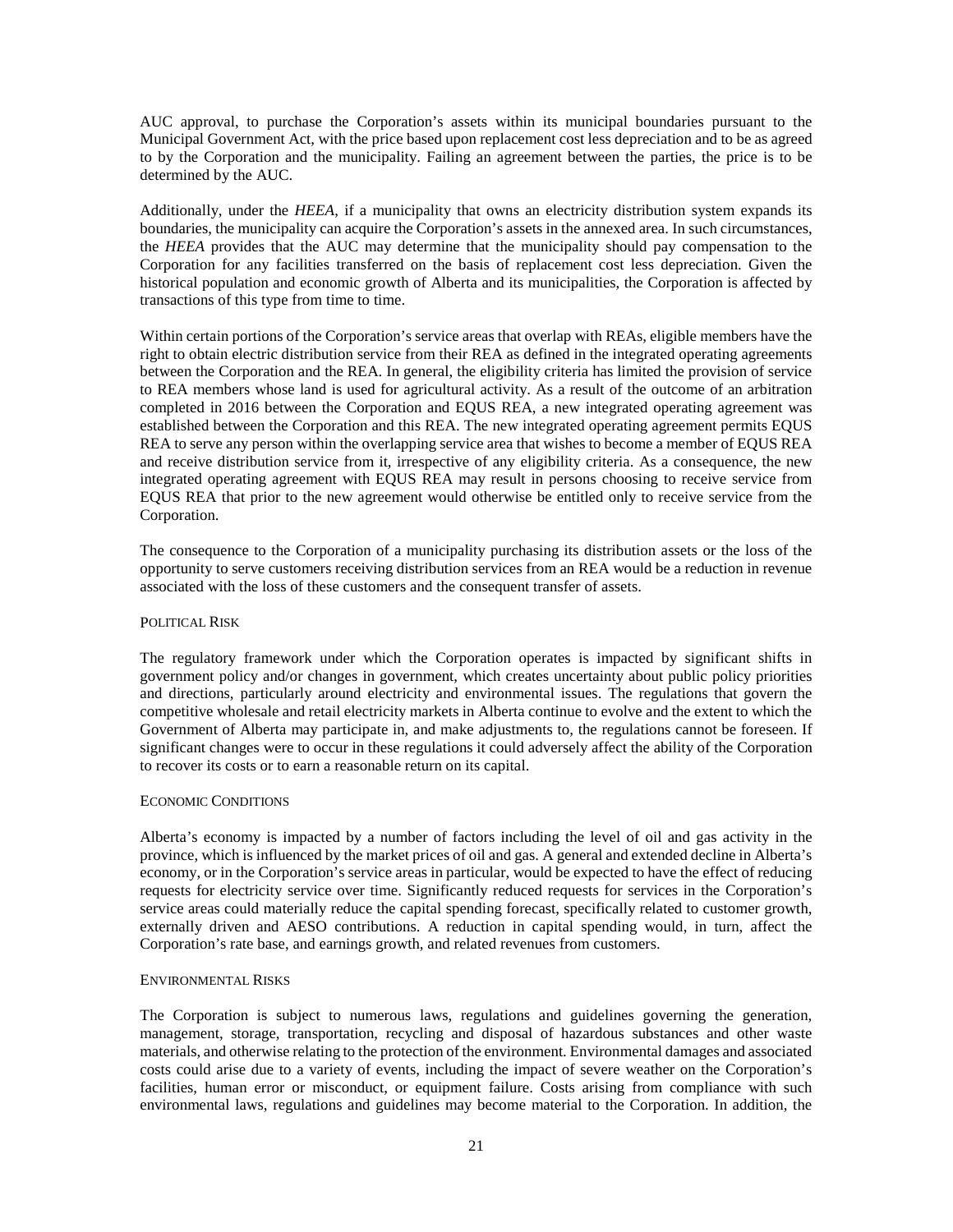process of obtaining environmental permits and approvals, including any necessary environmental assessments, can be lengthy, contentious and expensive. The Corporation would seek to recover in customer rates the costs associated with environmental protection, compliance and damage; however, there is no assurance that such costs will be recoverable through rates and, if substantial, unrecovered costs may have a material adverse effect on the Corporation's results of operations, cash flow and financial position.

The Corporation is also subject to the risk of contamination of air, soil and water primarily related to the use and/or disposal of petroleum-based products, mainly transformer and lubricating oil, in the Corporation's day-to-day operating and maintenance activities. Contamination typically occurs through the accidental release of transformer or lubricating oils either through equipment failure or human error. The Corporation could be found to be responsible for remediation of contaminated properties, whether or not such contamination was actually caused by the Corporation. Environmental laws make owners, operators and senior management subject to prosecution or administrative action for breaches of environmental laws, including the failure to obtain regulatory approvals. Changes in environmental laws governing contamination could lead to significant increases in costs to the Corporation. To identify, mitigate and monitor environmental performance the Corporation has established an EMS. The Corporation's EMS is consistent with the principles of the International Organization for Standardization 14001 standard. As at December 31, 2017, there were no environmental liabilities recorded in the Corporation's financial statements and there were no unrecorded environmental liabilities known to management.

Electricity distribution facilities have the potential to cause fires as a result of equipment failure, trees falling on and lightning strikes to distribution lines or equipment and other causes. Risks associated with fire damage are related to weather, the extent of forestation and grassland cover, habitation and third-party facilities located on or near the land on which the facilities are situated. The Corporation may become liable for fire suppression costs, regeneration and timber value costs and third-party claims in connection with fires on land where facilities are located if it is found that such facilities were the cause of a fire, and such claims, if successful, could be material.

The Corporation has a wildfire agreement with the Government of Alberta, which limits the Corporation's liability for the Crown's forest fire suppression costs in the FPA. The agreement allows the Corporation to limit its liability to 25% of the fire suppression costs to a maximum of \$100,000 per incident following approval by the Crown of the Corporation's annual wildfire management plan for wildfire prevention. Absent this approval, or work not completed as per the annual wildfire management plan, the Corporation's liability is limited to 50% of the fire suppression costs to a maximum of \$200,000 per incident. The Corporation's wildfire management plan is presented for approval annually, prior to the wildfire season, with the most recent approval being received in March 2017 and effective April 1, 2017.

While the Corporation maintains insurance for costs associated with fires, including fire suppression costs and liability for third-party claims, the insurance is subject to coverage limits as well as time-sensitive claims discovery and reporting provisions, and there can be no assurance that the liabilities that may be incurred by the Corporation will be covered by its insurance. For further information, refer to the "Risk Factors – Insurance Coverage Risk" section of this AIF.

# <span id="page-21-0"></span>CAPITAL RESOURCES AND LIQUIDITY

The Corporation's financial position could be adversely affected if it fails to arrange sufficient and costeffective financing to fund, among other things, capital expenditures and the repayment of maturing debt. Funds generated from operations after payment of expected expenses, including interest payments on any outstanding debt, will not be sufficient to fund all anticipated capital expenditures and the repayment of all outstanding liabilities when due. The ability to arrange sufficient and cost-effective financing is subject to numerous factors, including regulatory approval or exemption, the regulatory environment in Alberta, the results of operations and financial position of the Corporation and Fortis, conditions in the capital and bank credit markets, the credit ratings assigned by rating agencies, and general economic conditions. There can be no assurance that sufficient capital will be available on acceptable terms to fund capital expenditures and repay existing debt.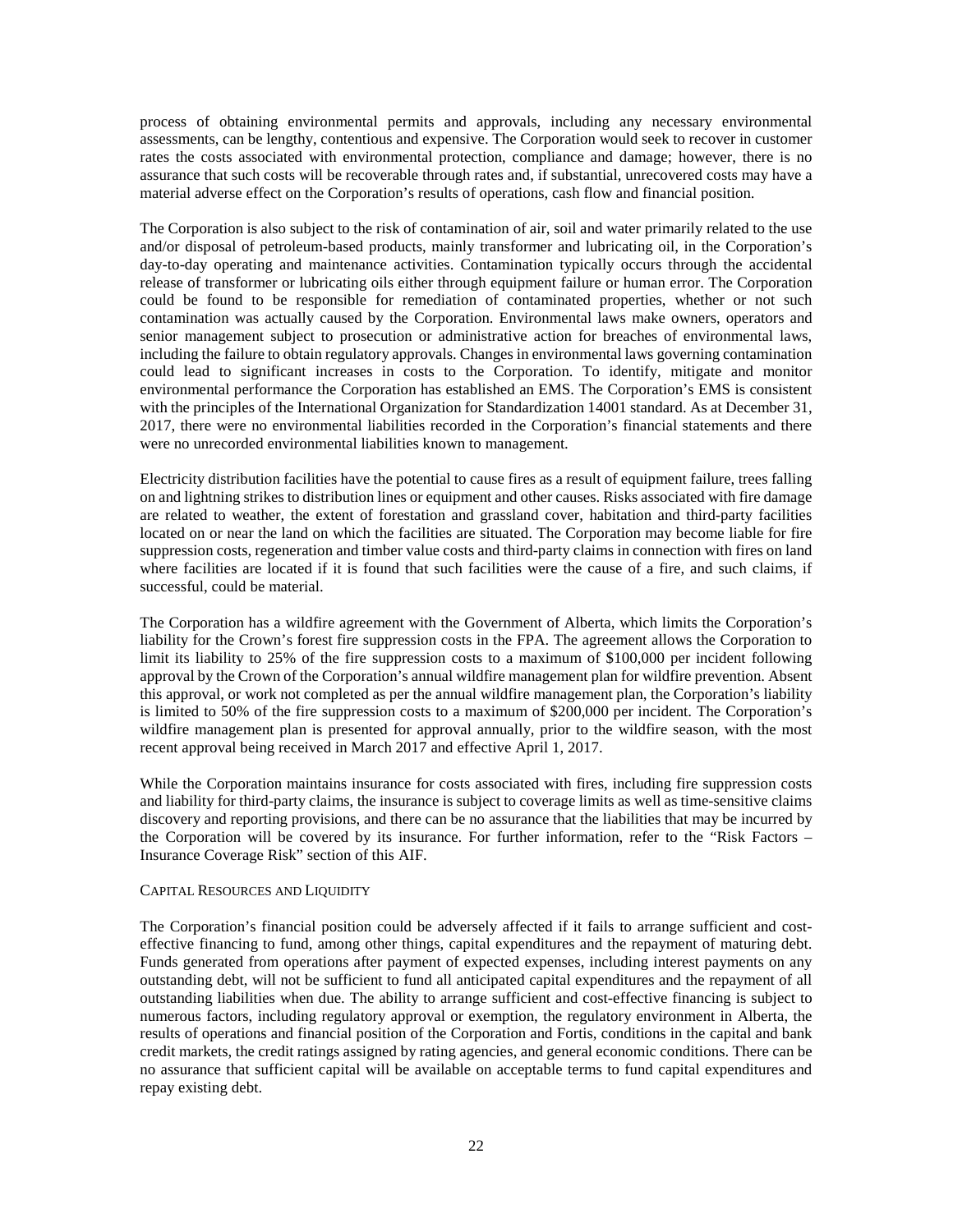# <span id="page-22-0"></span>OPERATING AND MAINTENANCE RISK

The Corporation's distribution assets require maintenance, improvement and replacement. Accordingly, to ensure the continued performance of the physical assets, the Corporation determines expenditures that must be made to maintain and replace the assets. The Corporation could experience service disruptions and increased costs if it is unable to maintain its asset base. The inability to obtain AUC approval to include in customer rates the capital expenditures that the Corporation believes are necessary to maintain, improve and replace its distribution assets, the failure by the Corporation to properly implement or complete approved expenditure programs, or the occurrence of significant unforeseen equipment failures despite the maintenance program could have a material adverse effect on the Corporation.

The Corporation is responsible for operating and maintaining its assets in a safe manner, including the development and/or application of appropriate standards, processes and procedures to ensure the safety of the Corporation's employees, contractors, and the general public. The failure to do so may disrupt the Corporation's ability to safely distribute electricity, which could have a material adverse effect on the Corporation.

The Corporation continually develops expenditure programs and assesses current and future operating and maintenance expenses that will be incurred in the ongoing operation of its distribution assets. Such analysis is based on assumptions as to the costs of services and equipment, regulatory requirements, revenue requirement approvals, and other matters which are uncertain. If actual costs exceed AUC approved expenditures, it is uncertain as to whether any additional costs will be approved by the AUC and recovered through customer rates. The inability to recover these additional costs could have a material adverse effect on the financial condition and results of operations of the Corporation.

#### <span id="page-22-1"></span>WEATHER

The Corporation's physical assets are exposed to the effects of severe weather conditions and other acts of nature. Although the physical assets have been constructed and are operated and maintained to withstand severe weather, there is no assurance that they will successfully do so in all circumstances. In addition, many of the physical assets are located in remote areas that makes it more difficult to perform maintenance and repairs if such assets are damaged. Losses resulting from repair costs and lost revenues could substantially exceed insurance coverage. Furthermore, the Corporation could be subject to claims from its customers for damages caused by the failure to transmit or distribute electricity to them in accordance with the Corporation's contractual obligations.

In the event of a material uninsured loss or liability caused by severe weather conditions or other acts of nature, the Corporation may apply to the AUC to recover such losses through customer rates. However, in light of the AUC's UAD Decision there is a risk that such losses could be deemed an "extraordinary retirement" and that any unrecovered costs associated with the loss of utility assets due to severe weather conditions or other acts of nature would not be recoverable from customers.

# <span id="page-22-2"></span>INFORMATION AND OPERATIONS TECHNOLOGY AND CYBERSECURITY RISK

The Corporation's ability to operate effectively is dependent upon developing and maintaining information systems and infrastructure that support the operation of its distribution facilities, provide the electricity market with billing and load settlement information and support the financial and general operating aspects of the business.

Exposure of the Corporation's information and operations technology systems to external threats poses a risk to the security of these systems and information. Such cybersecurity threats include unauthorized access to information and operations technology systems due to hacking, viruses and other causes that can result in service disruptions, acts of war or terrorism, system failures and the deliberate or inadvertent disclosure of confidential business, employee and customer information.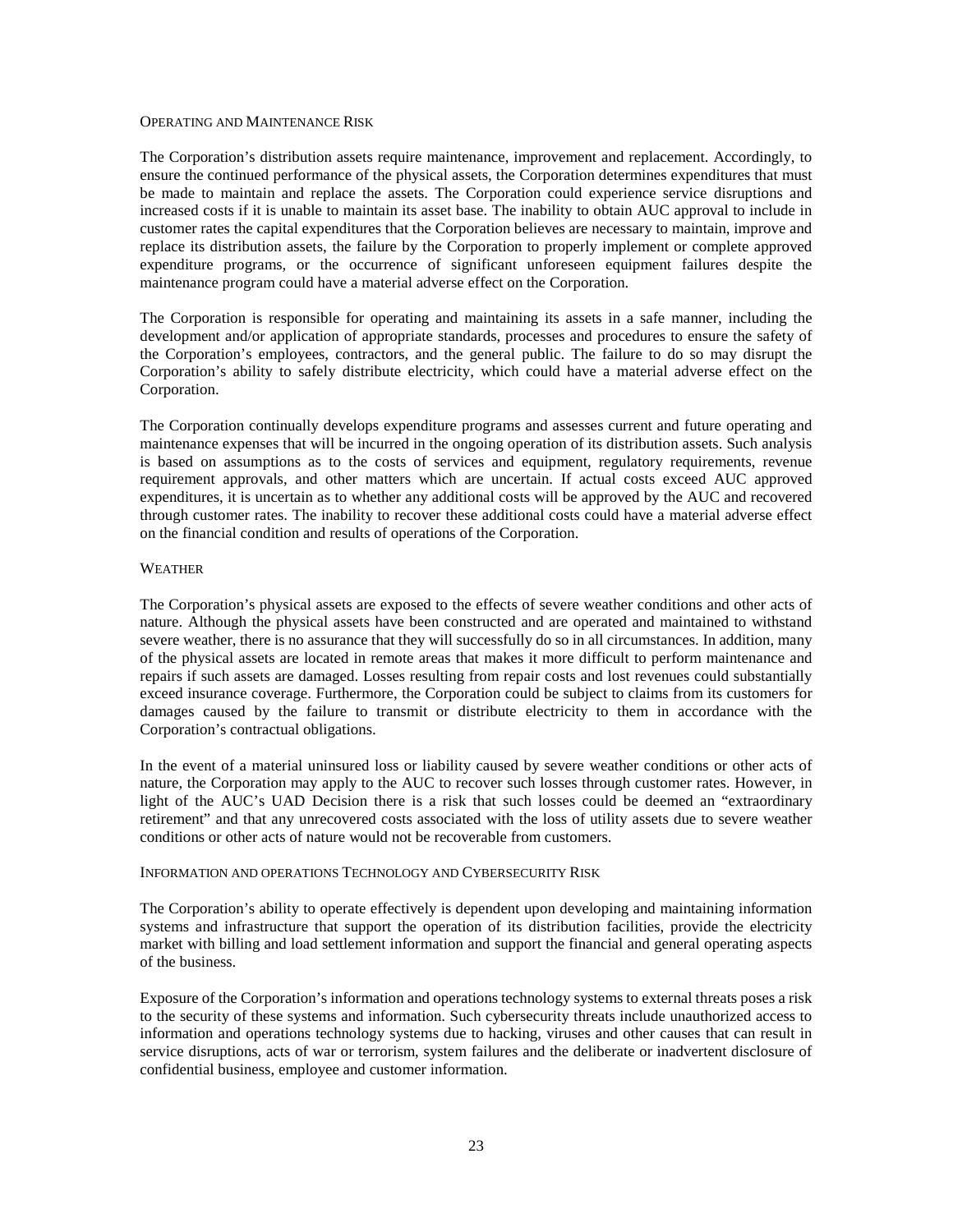The Corporation is required to protect information and operations technology systems and to safeguard the confidentiality of employee and customer information in order to operate effectively and to comply with regulatory and legal requirements. The Corporation has security measures, systems, policies and controls designed to protect and secure the integrity of its information and operations technology systems; however, cybersecurity threats frequently change and require ongoing monitoring and detection capabilities. In the event the Corporation's information and operations technology security measures are breached, it could experience service disruptions, property damage, corruption or unavailability of critical data or confidential employee and customer information. A material breach could adversely affect the financial performance of the Corporation, its reputation and standing with customers, regulators, financial markets and expose it to claims for third-party damage. The financial impact of a material breach in cybersecurity, act of war or terrorism could be material and may not be covered by insurance policies or, in the case of utilities, through regulatory recovery.

Cybersecurity breaches, acts of war or terrorism, grid disturbances or security breaches involving the misappropriation of sensitive, confidential and proprietary customer, employee, financial or system operating information could significantly disrupt the Corporation's business operations and have an adverse effect on its reputation.

### <span id="page-23-0"></span>INSURANCE COVERAGE RISK

The Corporation maintains insurance coverage at all times with respect to certain potential liabilities and the accidental loss of value of certain of its assets, in amounts and with such insurers, as it considers appropriate, taking into account relevant factors, including the practices of owners of similar assets and operations. However, the Corporation's distribution assets are not covered by insurance, as is customary in North America, as the coverage is not readily available nor is the cost of the coverage considered economically viable.

It is anticipated that existing insurance coverage will be maintained. However, there can be no assurance that the Corporation will be able to obtain or maintain adequate insurance in the future at rates it considers reasonable or that insurance will continue to be available on terms as favourable as the Corporation's existing arrangements, or that insurance companies will meet their obligation to pay claims. Further, there can be no assurance that available insurance will cover all losses or liabilities that may arise in the conduct of the Corporation's business. The occurrence of a significant uninsured claim, a claim in excess of the insurance coverage limits maintained by the Corporation, or a claim that falls within a significant self-insured retention could have a material adverse effect on the Corporation's results of operations, cash flow, and financial position.

In the event of a material uninsured loss or liability, the Corporation may apply to the AUC to recover such losses through customer rates. However, in light of the AUC's UAD Decision there is a risk that such losses could be deemed an "extraordinary retirement" and that any unrecovered costs associated with the loss of utility assets would not be recoverable from customers.

# <span id="page-23-1"></span>PERMITS AND RIGHTS-OF-WAY

The acquisition, ownership and operation of distribution assets requires numerous permits, approvals and certificates from federal, provincial and municipal government agencies and from First Nations. The Corporation may not be able to obtain or maintain all required approvals. If there is a delay in obtaining any required approval, or if the Corporation fails to maintain or obtain any required approval or fails to comply with any applicable law, regulation or condition of an approval, the operation of its assets and the distribution of electricity could be prevented or become subject to additional costs, any of which could have a material adverse effect on the Corporation.

It is frequently necessary for portions of the Corporation's power lines to cross certain private and public lands. In those cases, the Corporation must secure permission to cross such lands through easements or rightsof-way. The inability to secure such easements or rights-of-way could increase the costs to provide distribution service beyond amounts forecast in customer rates.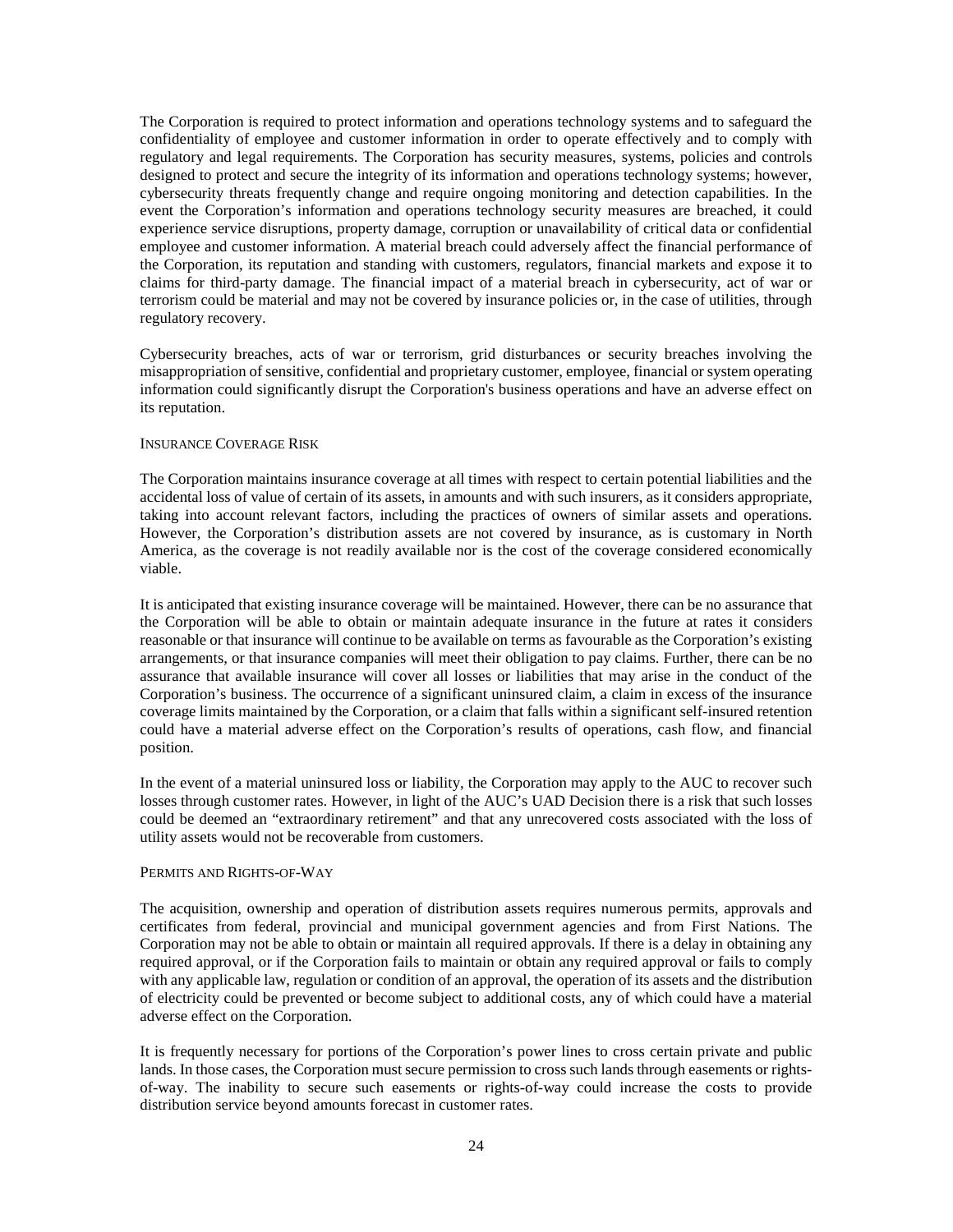Certain of the Corporation's distribution assets may be located on land that is not known to be deeded and for which it has not acquired appropriate rights. In addition, the Corporation has distribution assets on First Nations' lands, for which access permits are held by TransAlta. In order for the Corporation to acquire these access permits, both the individual First Nations and the Department of Aboriginal Affairs and Northern Development Canada must grant approval. The Corporation may not be able to acquire the access permits from TransAlta and may be unable to negotiate land usage agreements with property owners or, if negotiated, such agreements may be on terms that are less than favourable to the Corporation and, therefore, may have a material adverse effect on the Corporation.

### <span id="page-24-0"></span>LABOUR RELATIONS

Approximately 80% of the employees of the Corporation are members of the UUWA. The Corporation considers its relationships with the UUWA to be satisfactory; however, there can be no assurance that current relations will continue in future negotiations or that the terms under the new agreement will, upon its expiry, be renewed at all or on terms favourable to the Corporation. The inability to maintain a collective bargaining agreement on acceptable terms could result in increased labour costs or costs associated with service interruptions arising from labour disputes not provided for in customer rates, which could have a material adverse effect on the Corporation's results of operations, cash flow, and financial position.

The Corporation's four-year Collective Agreement with the UUWA expired on December 31, 2017. Prior to the end of 2017, the Corporation and the UUWA negotiated a new three-year collective agreement. In February 2018, the agreement was ratified by 86% of the members who voted. The collective agreement expires on December 31, 2020.

### <span id="page-24-1"></span>HUMAN RESOURCES

The Corporation's ability to deliver service in a cost-effective manner is dependent on the ability of the Corporation to attract, develop and retain a skilled workforce. Given the demographics of the Corporation's workforce, there will likely be an increase in retirement from the critical workforce segments in future years. Meeting the capital program and customer expectations could be challenging if the Corporation does not continue to attract and retain qualified personnel.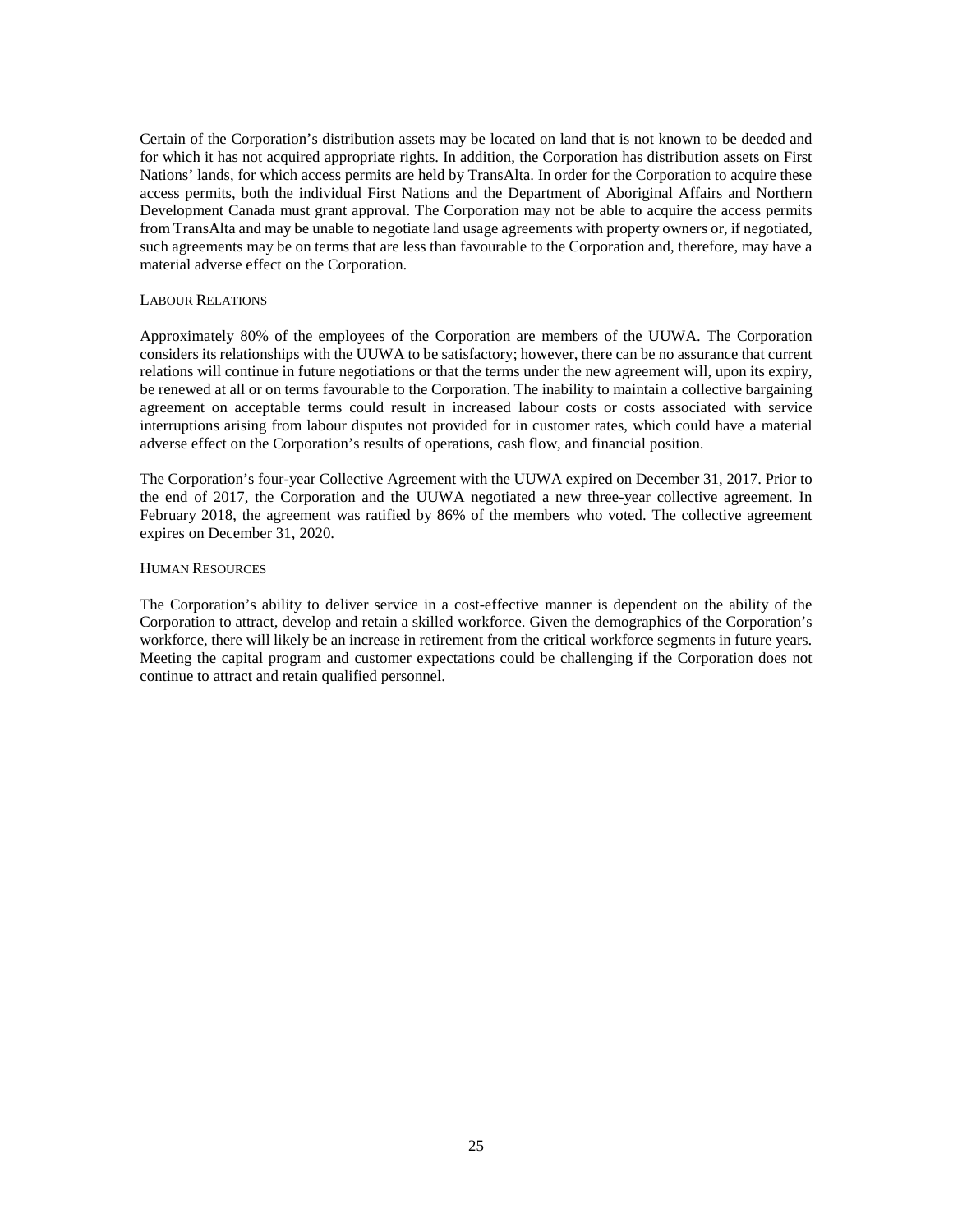# <span id="page-25-0"></span>**DIRECTORS AND OFFICERS**

# <span id="page-25-1"></span>DIRECTORS

The following table sets out the name, municipality of residence, term of office and number of Fortis shares beneficially owned, directly or indirectly, or controlled or directed, for each of the directors of FortisAlberta as at December 31, 2017. Also included are principal occupations within the five preceding years from the date hereof. All directors are elected annually.

| Name and<br><b>Municipality of</b><br><b>Residence</b> | <b>Director</b><br><b>Since</b> | <b>Fortis Shares</b><br><b>Beneficially Owned,</b><br>Directly or Indirectly, or<br><b>Controlled or Directed</b> | Principal Occupation or Employment for Past<br><b>Five Years</b>                      |                                                                   |
|--------------------------------------------------------|---------------------------------|-------------------------------------------------------------------------------------------------------------------|---------------------------------------------------------------------------------------|-------------------------------------------------------------------|
| Linda Apsey<br>Brighton, Michigan<br><b>USA</b>        | 2017                            | 43,889 shares                                                                                                     | <b>ITC Holding Corp.</b><br>(An independent electricity<br>transmission company)      | President and Chief<br><b>Executive Officer</b>                   |
|                                                        |                                 |                                                                                                                   | November 2016 to Present                                                              |                                                                   |
|                                                        |                                 |                                                                                                                   | <b>ITC Holding Corp.</b><br>(An independent electricity<br>transmission company)      | <b>Executive Vice President</b>                                   |
|                                                        |                                 |                                                                                                                   | June 2007 to November<br>2016                                                         |                                                                   |
| Tracey C. Ball<br>Victoria, BC<br>Canada               | 2011                            | 4,950 shares                                                                                                      | <b>Corporate Director</b><br>September 2014 to Present                                |                                                                   |
|                                                        |                                 |                                                                                                                   | <b>Canadian Western Bank</b><br>(A chartered bank.<br>insurance and trust<br>company) | <b>Executive Vice President</b><br>and Chief Financial<br>Officer |
|                                                        |                                 |                                                                                                                   | June 2004 to September<br>2014                                                        |                                                                   |
| Karl Bomhof<br>Calgary, AB<br>Canada                   | 2017                            | 9,818 shares                                                                                                      | FortisAlberta<br>June 2017 to Present                                                 | President and Chief<br><b>Executive Officer</b>                   |
|                                                        |                                 |                                                                                                                   | FortisAlberta<br>July 2016 to June 2017                                               | Vice President, Corporate<br>and Customer Service                 |
|                                                        |                                 |                                                                                                                   | FortisAlberta<br>January 2015 to July 2016                                            | Vice President, Corporate<br><b>Services</b>                      |
|                                                        |                                 |                                                                                                                   | FortisAlberta<br>April 2013 to January 2015                                           | Vice President, General<br>Counsel and Corporate<br>Secretary     |
|                                                        |                                 |                                                                                                                   | FortisAlberta<br>July 2010 to April 2013                                              | General Counsel and<br>Corporate Secretary                        |
| Ross Bricker<br>Disbury, AB<br>Canada                  | 2017                            | 925 shares                                                                                                        | <b>Westcott Ventures Inc.</b><br>(A business management<br>consulting company)        | <b>Managing Partner</b>                                           |
|                                                        |                                 |                                                                                                                   | June 2016 to Present                                                                  |                                                                   |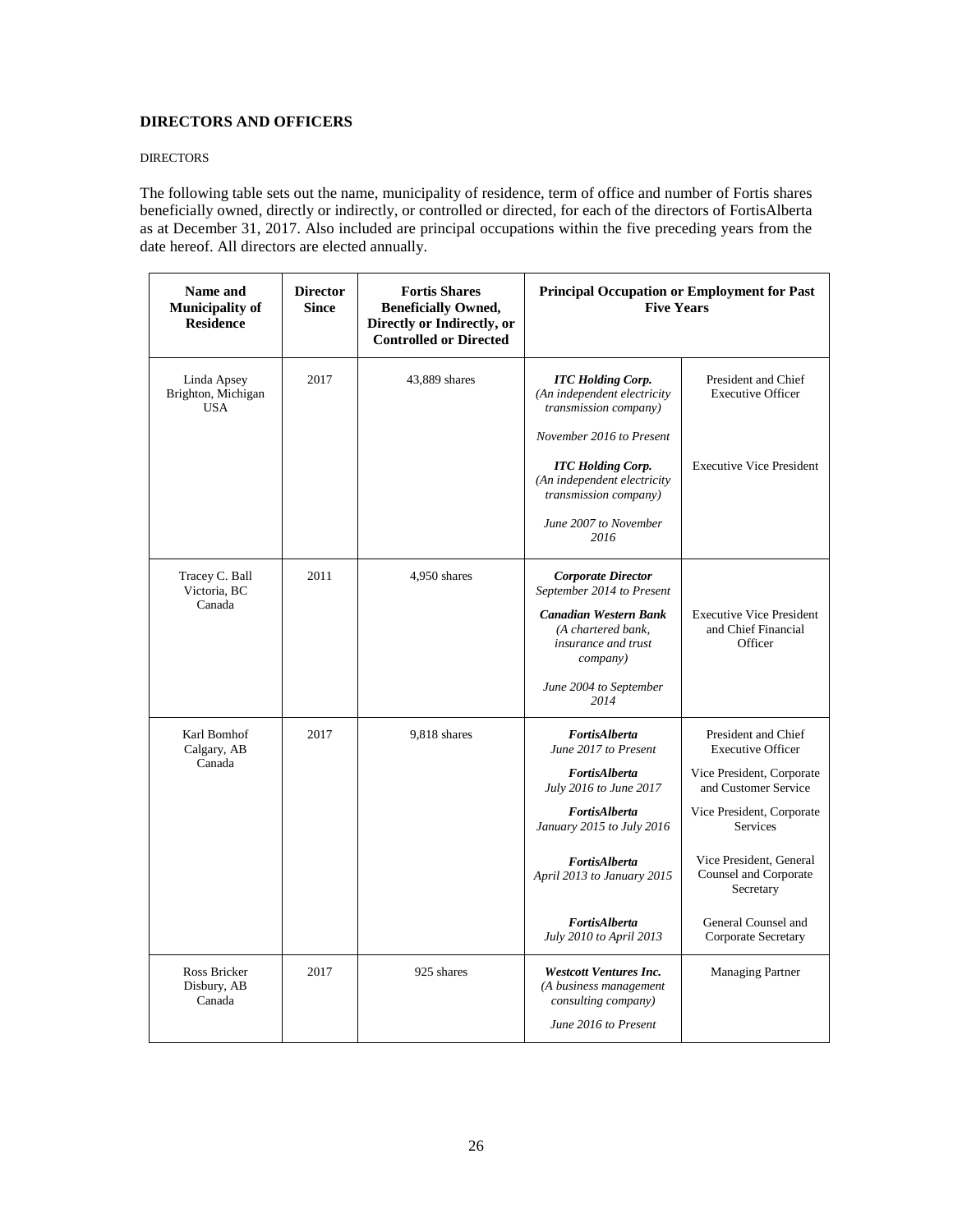| Name and<br><b>Municipality of</b><br><b>Residence</b> | <b>Director</b><br><b>Since</b> | <b>Fortis Shares</b><br><b>Beneficially Owned,</b><br>Directly or Indirectly, or<br><b>Controlled or Directed</b> | <b>Principal Occupation or Employment for Past</b><br><b>Five Years</b>                                                                            |                                                                                               |
|--------------------------------------------------------|---------------------------------|-------------------------------------------------------------------------------------------------------------------|----------------------------------------------------------------------------------------------------------------------------------------------------|-----------------------------------------------------------------------------------------------|
| Nora Duke<br>Fox Harbour,<br>Newfoundland<br>Canada    | 2017                            | 101,562 shares                                                                                                    | Fortis Inc.<br>(A gas and electric<br>distribution utility holding<br>company)                                                                     | Executive Vice President,<br>Sustainability and Chief<br>Human Resource Officer               |
|                                                        |                                 |                                                                                                                   | December 2017 to Present                                                                                                                           |                                                                                               |
|                                                        |                                 |                                                                                                                   | Fortis Inc.<br>(A gas and electric<br>distribution utility holding<br>company)                                                                     | Executive Vice President,<br>Corporate Services and<br><b>Chief Human Resource</b><br>Officer |
|                                                        |                                 |                                                                                                                   | August 2015 to December<br>2017                                                                                                                    |                                                                                               |
|                                                        |                                 |                                                                                                                   | <b>Fortis Properties</b><br>Corporation<br>(A diversified company<br>with operations in hotels<br>and commercial real estate<br><i>until</i> 2015) | President and Chief<br><b>Executive Officer</b>                                               |
|                                                        |                                 |                                                                                                                   | May 2007 to August 2015                                                                                                                            |                                                                                               |
| Bill H. Giebelhaus<br>Sherwood Park, AB                | 2013                            | $1,200$ shares                                                                                                    | <b>Corporate Director</b><br>April 2013 to Present                                                                                                 |                                                                                               |
| Canada                                                 |                                 |                                                                                                                   | <b>WHG</b> Investments Ltd.<br>(An investment and real<br>estate development<br>company)                                                           | Director                                                                                      |
|                                                        |                                 |                                                                                                                   | 1985 to Present                                                                                                                                    |                                                                                               |
|                                                        |                                 |                                                                                                                   | <b>Clark Builders</b><br>(An international<br>construction services<br>company)                                                                    | Chief Operating Officer                                                                       |
|                                                        |                                 |                                                                                                                   | 1978 to March 2016                                                                                                                                 |                                                                                               |
| Mona Hale<br>Edmonton, AB<br>Canada                    | 2016                            | $1,000$ shares                                                                                                    | <b>Finning Canada</b><br>(A Distributor of<br>Caterpillar products and<br>support services company)                                                | Senior Vice President<br>Finance                                                              |
|                                                        |                                 |                                                                                                                   | 2011 to Present                                                                                                                                    |                                                                                               |
| David G. Hutchens<br>Tucson, Arizona<br><b>USA</b>     | 2016                            | 8,888 shares                                                                                                      | <b>Tucson Electric Power</b><br>(TEP) and its parent<br>Company, UNS Energy<br>Corporation<br>(An electric utility<br>company)                     | President and Chief<br><b>Executive Officer</b>                                               |
|                                                        |                                 |                                                                                                                   | 2011 to Present                                                                                                                                    |                                                                                               |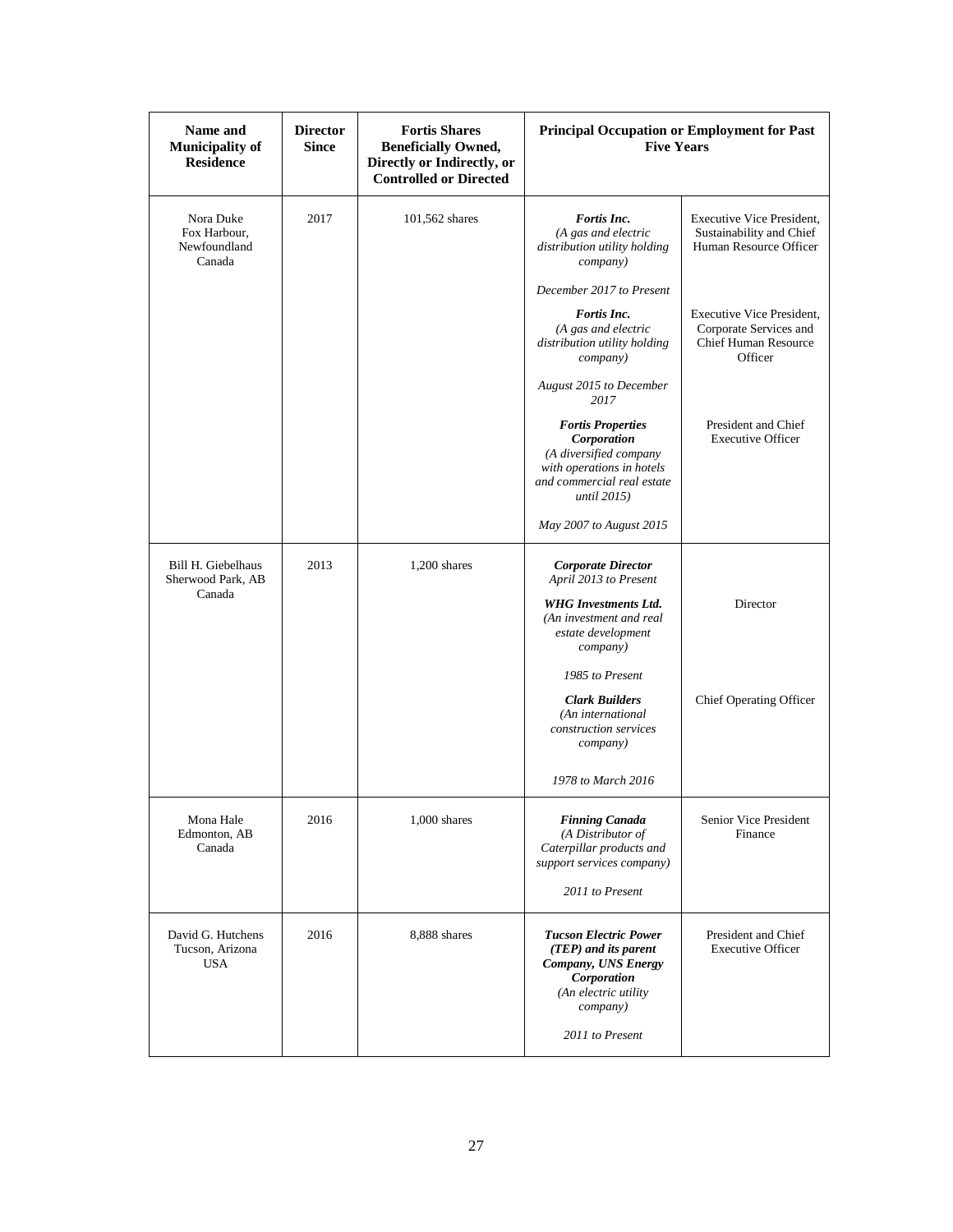| Name and<br><b>Municipality of</b><br><b>Residence</b>  | <b>Director</b><br><b>Since</b> | <b>Fortis Shares</b><br><b>Beneficially Owned,</b><br>Directly or Indirectly, or<br><b>Controlled or Directed</b> | <b>Principal Occupation or Employment for Past</b><br><b>Five Years</b>                                                                                                                             |                                                                |
|---------------------------------------------------------|---------------------------------|-------------------------------------------------------------------------------------------------------------------|-----------------------------------------------------------------------------------------------------------------------------------------------------------------------------------------------------|----------------------------------------------------------------|
| Susan M. MacKenzie<br>Calgary, AB<br>Canada             | 2014                            | $1.465$ shares                                                                                                    | <b>Corporate Director</b><br>2011 to Present<br><b>Independent Consultant</b><br>September 2010 to Present                                                                                          |                                                                |
| <b>Shelley Ralston</b><br>Red Deer County, AB<br>Canada | 2015                            | Ni1                                                                                                               | <b>Red Deer College</b><br>(A public comprehensive<br>community college)<br>November 2017 to Present<br>Xerox Canada<br>(A document technology<br>and services company)<br>March 2010 to March 2017 | Vice President, Corporate<br>Director of Talent and<br>Culture |
| Roger D. Thomas<br>Calgary, AB<br>Canada                | 2013                            | 1,500 shares                                                                                                      | <b>Corporate Director</b><br>July 2009 to Present                                                                                                                                                   |                                                                |

# <span id="page-27-0"></span>**OFFICERS**

The following table sets out the name and municipality of residence of each of the officers of FortisAlberta as at December 31, 2017 and indicates the office(s) held and principal occupations within the five preceding years from the date hereof.

| Name and<br><b>Municipality of</b><br><b>Residence</b> | <b>Office Held</b>                              |                                                    | <b>Principal Occupation or Employment for Past Five Years</b> |
|--------------------------------------------------------|-------------------------------------------------|----------------------------------------------------|---------------------------------------------------------------|
| Cam Aplin<br>Calgary, AB<br>Canada                     | Vice President.<br>Operations                   | <b>FortisAlberta</b><br>May 2011 to Present        | Vice President, Operations                                    |
| Karl Bomhof<br>Calgary, AB<br>Canada                   | President and Chief<br><b>Executive Officer</b> | <b>FortisAlberta</b><br>June 2017 to Present       | President and Chief Executive Officer                         |
|                                                        |                                                 | <b>FortisAlberta</b><br>July 2016 to June 2017     | Vice President, Corporate and<br><b>Customer Service</b>      |
|                                                        |                                                 | <b>FortisAlberta</b><br>January 2015 to July 2016  | Vice President, Corporate Service                             |
|                                                        |                                                 | <b>FortisAlberta</b><br>April 2013 to January 2015 | Vice President, General Counsel and<br>Corporate Secretary    |
|                                                        |                                                 | <b>FortisAlberta</b><br>July 2010 to April 2013    | General Counsel and Corporate<br>Secretary                    |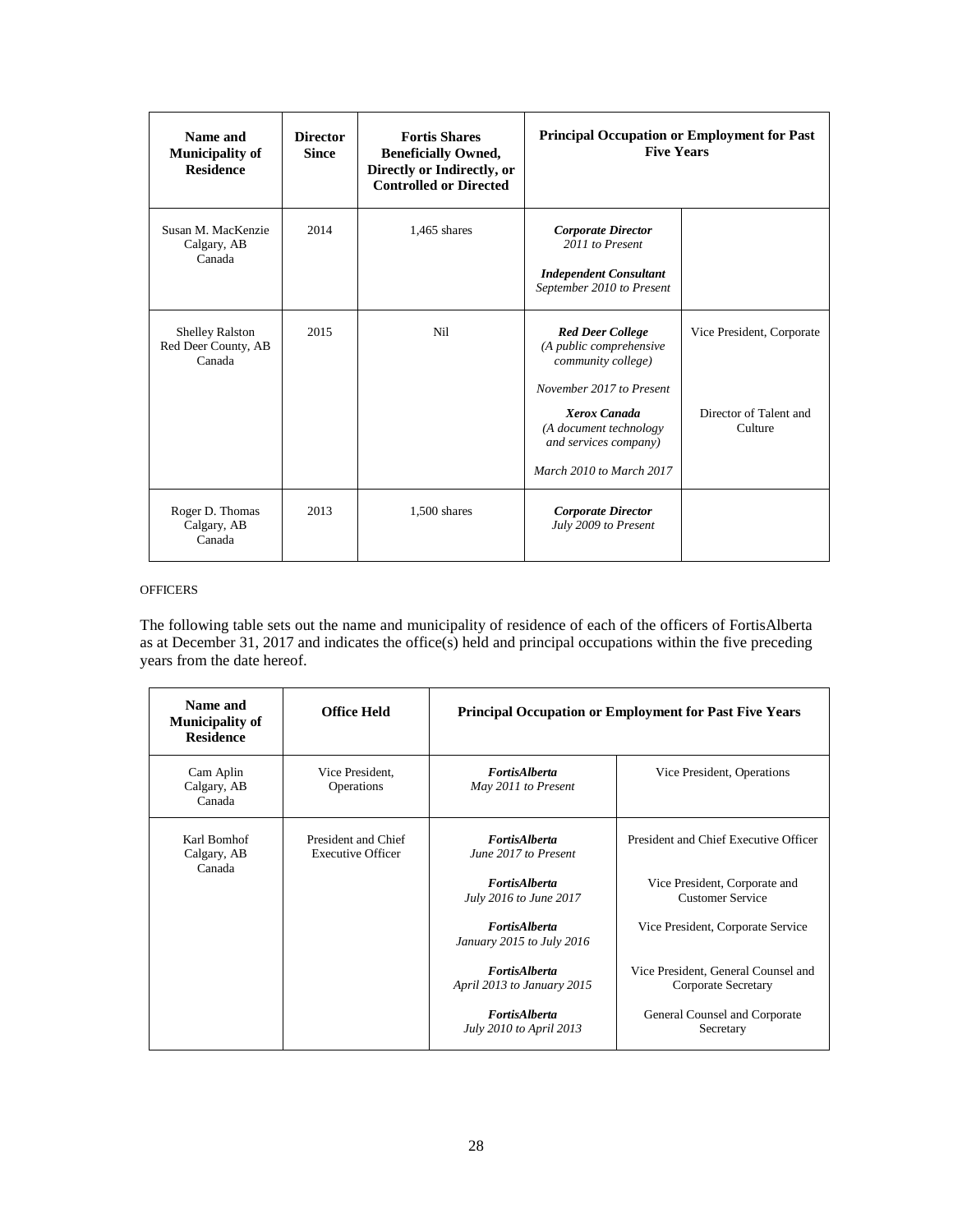| Name and<br><b>Municipality of</b><br><b>Residence</b> | <b>Office Held</b>                                                         | Principal Occupation or Employment for Past Five Years                                                                                                                          |                                                                                                                                              |  |
|--------------------------------------------------------|----------------------------------------------------------------------------|---------------------------------------------------------------------------------------------------------------------------------------------------------------------------------|----------------------------------------------------------------------------------------------------------------------------------------------|--|
| Tamara Day<br>Calgary, AB<br>Canada                    | Director, Legal Services,<br>Compliance Officer and<br>Corporate Secretary | <b>FortisAlberta</b><br>November 2015 to Present<br><b>BHP Billiton Ltd.</b><br>(A multinational mining, metals<br>and petroleum company)<br>September 2011 to November<br>2016 | Director, Legal Services, Compliance<br>Officer and Corporate Secretary<br><b>Associate General Counsel</b>                                  |  |
| <b>Todd Dettling</b><br>Airdrie, AB<br>Canada          | Vice President, Customer<br>Service                                        | <b>FortisAlberta</b><br>July 2017 to Present<br>FortisAlberta<br>July 2016 to July 2017<br><b>FortisAlberta</b><br>January 2012 to July 2016                                    | Vice President, Customer Service<br>Director, Grid Connections<br>Director, Project Management                                               |  |
| Curtis Eck<br>Calgary, AB<br>Canada                    | Vice President.<br>Engineering                                             | FortisAlberta<br>July 2014 to Present<br>FortisAlberta<br>April 2014 to June 2014<br>FortisAlberta<br>January 2012 to March 2014                                                | Vice President, Engineering<br>Director, Engineering<br>Director, Operations                                                                 |  |
| Janine Sullivan<br>Calgary, AB<br>Canada               | Vice President, Finance<br>and Chief Financial<br>Officer                  | <b>FortisAlberta</b><br>June 2015 to Present<br><b>FortisAlberta</b><br>September 2006 to June 2015                                                                             | Vice President. Finance and Chief<br><b>Financial Officer</b><br>Director, Regulatory & Financial<br>Planning                                |  |
| Rob Tisdale<br>Calgary, AB<br>Canada                   | Vice President, Customer<br>and Information Services                       | <b>FortisAlberta</b><br>June 2015 to Present<br><b>FortisAlberta</b><br>July 2014 to June 2015<br>FortisAlberta<br>December 2008 to July 2014                                   | Vice President, Customer and<br><b>Information Services</b><br>Vice President, Information<br>Technology<br>Director, Information Technology |  |

The directors and officers of FortisAlberta, as a group, do not beneficially own, directly or indirectly, or exercise control or direction over any issued and outstanding shares of the Corporation. The directors and officers of FortisAlberta, as a group, beneficially own, directly or indirectly, or exercise control or direction over less than 1% of the issued and outstanding Fortis shares.

# <span id="page-28-0"></span>**COMMITTEES**

The Board has two standing committees: the Audit, Risk and Environment Committee and the Governance and Human Resources Committee.

*Audit, Risk and Environment Committee* – The ARE Committee's mandate is to assist the Board in discharging its fiduciary duties to the Corporation relating to financial reporting and disclosure. The Committee is charged with: (i) reviewing all published financial statements and reports that require Board approval; (ii) the operation of the pension plan and the financial performance of the pension plan assets; (iii) the adequacy of the Corporation's internal control systems, and corporate policies relating to code of conduct; (iv) the environment and risk/insurance management; and (v) the preservation of assets.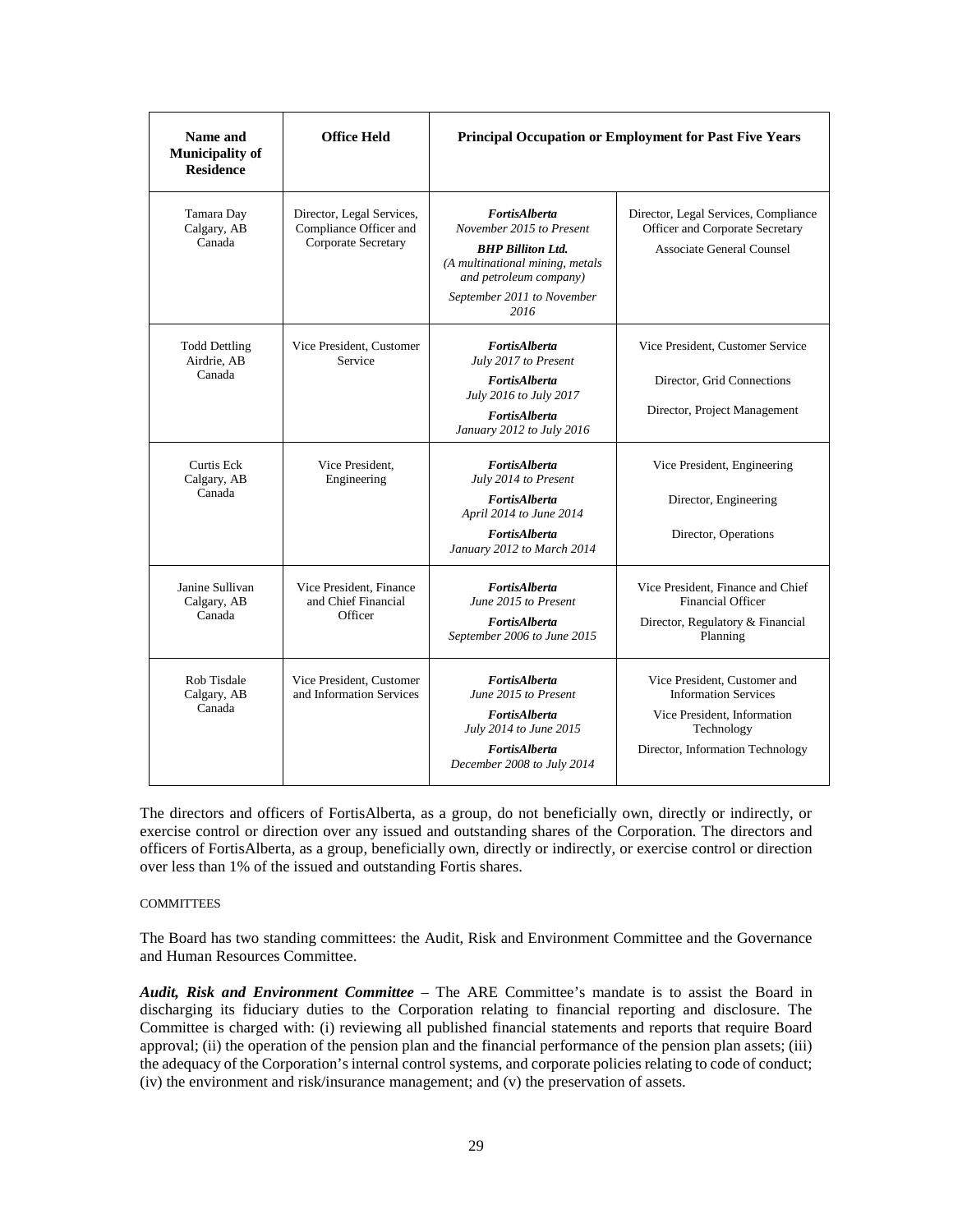The members of the ARE Committee as at December 31, 2017 were Roger Thomas (Chair), Tracey Ball, David Hutchens, Mona Hale, and Ross Bricker.

The Corporation recognizes the importance of appointing knowledgeable and experienced individuals to the ARE Committee. Committee composition includes members that have the necessary background and skills to provide effective oversight of external audit and the accounting, financial reporting and disclosure processes on behalf of the Board. All Committee members have significant senior leadership experience. More specifically, Mr. Thomas, Ms. Ball, Mr. Bricker, Ms. Hale and Mr. Hutchens each have direct operational or functional experience overseeing accounting and finances at organizations similar in complexity to FortisAlberta.

In fulfilling its duties and responsibilities with respect to external audit and accounting matters, the ARE Committee seeks periodic input, advice, and recommendations from various sources, including the Board, Executive Officers, the Internal Auditor and external auditors. The ARE Committee retains discretion in its decisions and is not bound by the input, advice, or recommendations received from the external independent consultants.

*Governance and Human Resources Committee* – The GHR Committee's mandate is to review, report and make recommendations to the Board on: (i) corporate governance policies; (ii) compensation, benefits and perquisites of Executive Officers of the Corporation; (iii) the respective duties of the Chair of the Board, the Chief Executive Officer, the Board and other officers of the Corporation; (iv) assessing the effectiveness of the Board and proposing new nominees for election or appointment to the Board; and (v) reporting to the Corporation's shareholders regarding corporate governance and executive compensation matters.

The members of the GHR Committee as at December 31, 2017 were Bill Giebelhaus (Chair), Shelley Ralston, Susan MacKenzie, Linda Apsey and Nora Duke.

The Corporation recognizes the importance of appointing knowledgeable and experienced individuals to the GHR Committee. Committee composition includes members that have the necessary background and skills to provide effective oversight of corporate governance and executive compensation, including adherence with sound risk management principles. All Committee members have significant senior leadership experience. More specifically, Mr. Giebelhaus, Ms. MacKenzie, Ms. Apsey, Ms. Duke and Ms. Ralston each have direct operational or functional experience overseeing compensation at organizations similar in complexity to FortisAlberta.

In fulfilling its duties and responsibilities with respect to executive compensation, the GHR Committee seeks periodic input, advice, and recommendations from various sources, including the Board, Executive Officers, and the executive compensation consultants. The GHR Committee retains discretion in its executive compensation decisions and is not bound by the input, advice, or recommendations received from the external independent consultants.

# <span id="page-29-0"></span>CONFLICTS OF INTEREST

The directors and officers of Corporation are engaged in, and will continue to engage in, other activities in the industries in which the Corporation operates and, as a result of these and other activities, the directors and officers of the Corporation may become subject to conflicts of interest. The *ABCA* provides that in the event that a director has an interest in a contract or proposed contract or agreement, the director shall disclose his or her interest in such contract or agreement and shall refrain from voting on any matter in respect of such contract or agreement unless otherwise provided under the *ABCA*. To the extent that conflicts of interest arise, such conflicts will be resolved in accordance with the provisions of the *ABCA*. As at the date hereof, the Corporation is not aware of any existing or potential material conflicts of interest between the Corporation and any director or officer of the Corporation.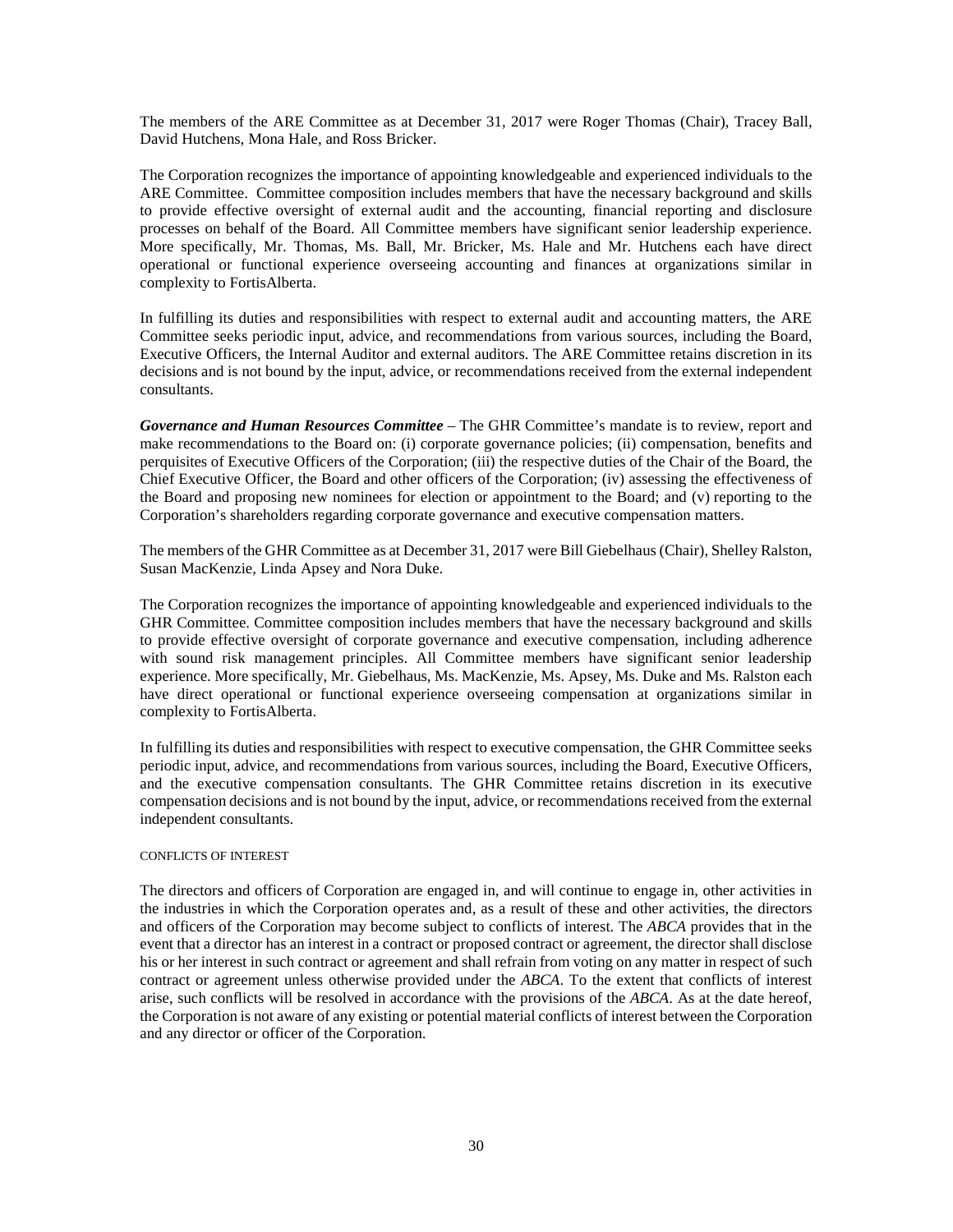# <span id="page-30-0"></span>**REPORT ON EXECUTIVE COMPENSATION**

It is the responsibility of the GHR Committee to review, recommend and administer the compensation policies in respect of the Corporation's Executive Officers. The GHR Committee's recommendations as to annual base salary, short-term incentives, grants under the Performance Share Unit (PSU) Plan and grants under the Restricted Share Unit (RSU) Plan are submitted to the Board of the Corporation for approval. Proposed grants of stock options to the Corporation's Executive Officers under the Stock Option Plan of Fortis are submitted by the Corporation's Board to the Human Resources Committee of the Board of Directors of Fortis for approval.

The Corporation's executive compensation policies are designed to provide competitive levels of compensation, a significant portion of which is dependent upon individual and corporate performance. The GHR Committee recognizes the need to provide a total compensation package that will attract and retain qualified and experienced Executive Officers as well as align the compensation level of each Executive Officer to that officer's level of responsibility. The GHR Committee regularly reviews survey data gathered by independent professional compensation consultants in respect of a wide group of comparable Canadian commercial industrial companies.

The Corporation has a policy of compensating Executive Officers at approximately the median, 50th percentile of comparable Canadian commercial industrial companies. For clarity, this reference group does not include organizations in the financial service and broader public sectors, and includes organizations from the energy, mining and manufacturing sectors. Annually, the GHR Committee uses the compensation data from this reference group to compare each Executive Officer to corresponding positions within the reference group. This framework serves as a guide for the GHR Committee's deliberations. The actual total compensation or amount of each compensation component for an individual Executive Officer may be more or less than the median amount.

Total annual compensation for the Executive Officers is composed primarily of the following components:

- annual base salary;
- an annual incentive plan that provides the opportunity to earn a cash bonus;
- share-based awards that provide the opportunity to earn cash based on performance metrics at the end of a three-year period (PSU Plan);
- share-based awards that provide the opportunity to earn cash at the end of a three-year period (RSU) Plan);
- options-based awards to purchase Common Shares of Fortis; and
- pension arrangements.

Total annual compensation for the Executive Officers involves a significant proportion that is at-risk due to the use of short-term, medium-term and long-term incentive components. In 2017, approximately 65% of the President and Chief Executive Officer's total annual compensation, 50% of the Vice President, Finance and Chief Financial Officer, 50% of the Vice President, Operations and approximately 45% of the other Vice Presidents' total annual compensation was to be at-risk. Total annual compensation includes both the cash compensation paid to the Executive Officers in the year and the estimated compensation for the medium and long-term incentive components. The estimated value of the option-based long-term incentive component is determined using the Black-Scholes pricing model at the date of grant of options.

The executive compensation regime is structured in a manner that recognizes the greater ability of the President and Chief Executive Officer to affect corporate performance by making a greater portion of that individual's compensation dependent upon corporate performance.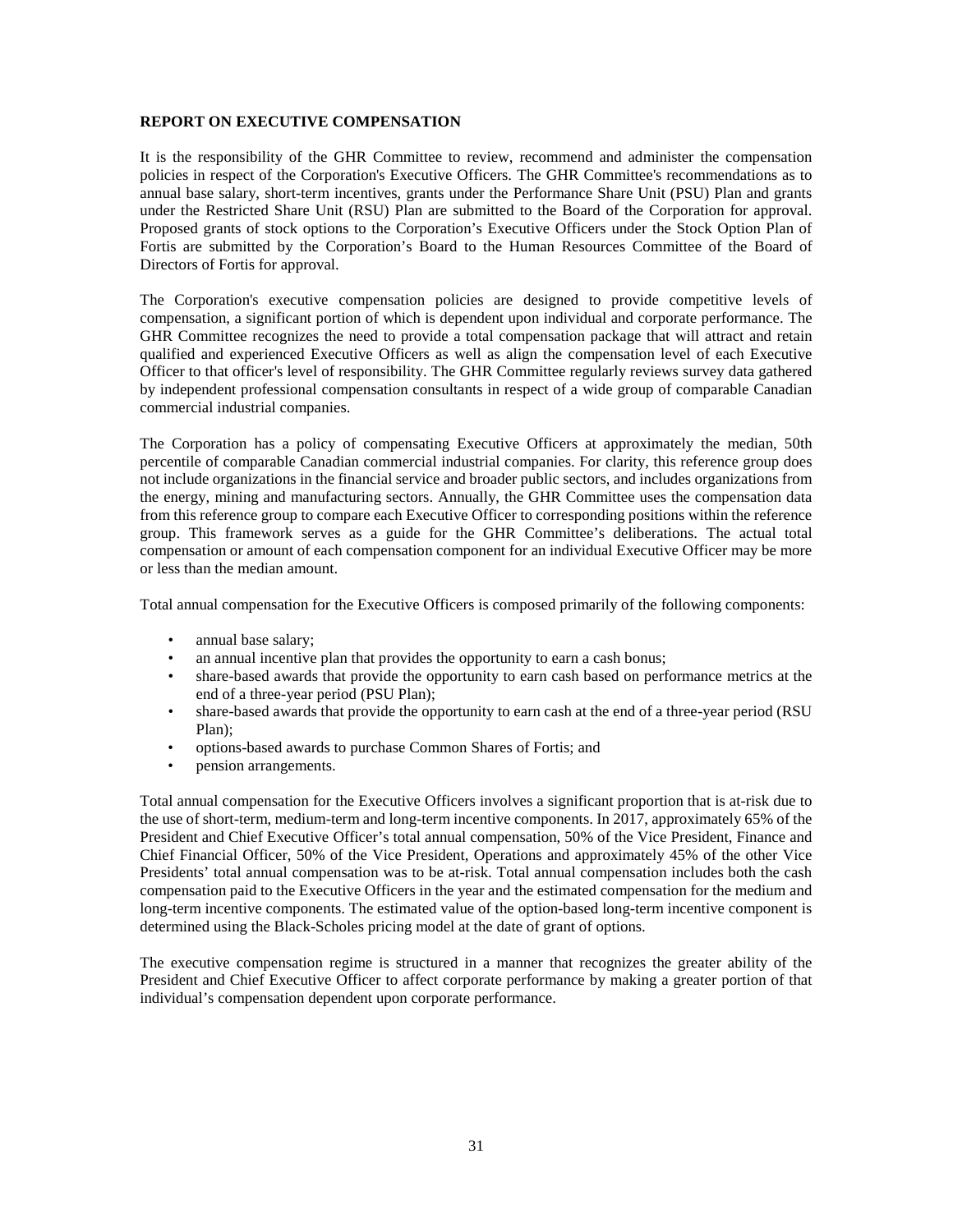#### <span id="page-31-0"></span>COMPENSATION REVIEW FRAMEWORK

#### *Annual Review*

FortisAlberta monitors, reviews, and evaluates its executive compensation program annually to ensure that it provides reasonable compensation ranges at appropriate levels and remains competitive and effective.

As part of the annual review process, the Corporation engages Hay Group, its primary compensation consultant, to provide comparative analyses of market compensation data reflecting the pay levels and practices of Canadian commercial industrial companies. Using this data, a detailed review of FortisAlberta's competitive compensation positioning against its peer group is undertaken. Hay Group provides Fortis and its subsidiaries' management preliminary recommendations on the basis of pay competitiveness, emerging market trends and best practices. From time to time, the Corporation also receives general market and job specific compensation data from Towers Watson for its officers, as well as recommendations from Towers Watson on executive compensation.

Management then takes into account the corporate performance against pre-determined objectives and together with the Chief Executive Officer, recommends a set of new performance objectives for the following year. Individual performance reviews, incentive award payouts, and compensation adjustments, if any, are also determined at this stage. The Chief Executive Officer does not make recommendations to the GHR Committee with respect to his own compensation.

In the final step, the GHR Committee reviews the recommendations set forward by management and the compensation consultants prior to seeking approval from the Board regarding the current year's compensation payouts and the succeeding year's performance objectives. The GHR Committee and the Board may exercise discretion when making compensation decisions in appropriate circumstances and make deviations from the prescribed incentive award formulas, if necessary.

#### <span id="page-31-1"></span>COMPENSATION RISK CONSIDERATIONS

Risk is considered throughout FortisAlberta's annual compensation review processes to ensure that effective control systems are in place to mitigate the perceived risks inherent in the compensation structure. The GHR Committee has identified the following external and internal risk controls within the Corporation's executive compensation program:

# *External Compensation Risk Mitigating Controls*

With respect to the Corporation's regulatory environment, there exists an extensive regulatory framework as well as reporting and approval mechanisms. FortisAlberta's ongoing compliance with existing regulatory requirements and emerging best practices ensure that risks within its compensation program are being continually monitored and controlled.

# *Internal Compensation Risk Mitigating Controls*

The compensation program is designed such that risk is taken into consideration throughout the compensation review process:

| Annual Salary                | Annual salaries are targeted approximately at market median levels and, as<br>such, do not encourage excessive risk-taking.                                                                                                                                                                                                                                                                                                  |
|------------------------------|------------------------------------------------------------------------------------------------------------------------------------------------------------------------------------------------------------------------------------------------------------------------------------------------------------------------------------------------------------------------------------------------------------------------------|
| <b>Short-Term Incentives</b> | <i>Board Discretion:</i> The GHR Committee retains the discretion to make<br>upward or downward adjustments to the prescribed incentive payout<br>formulas and actual payouts based on its assessment of the risk assumed to<br>generate financial results, circumstances that may have influenced<br>individual performance, as well as external factors that may have impacted<br>the Corporation's financial performance. |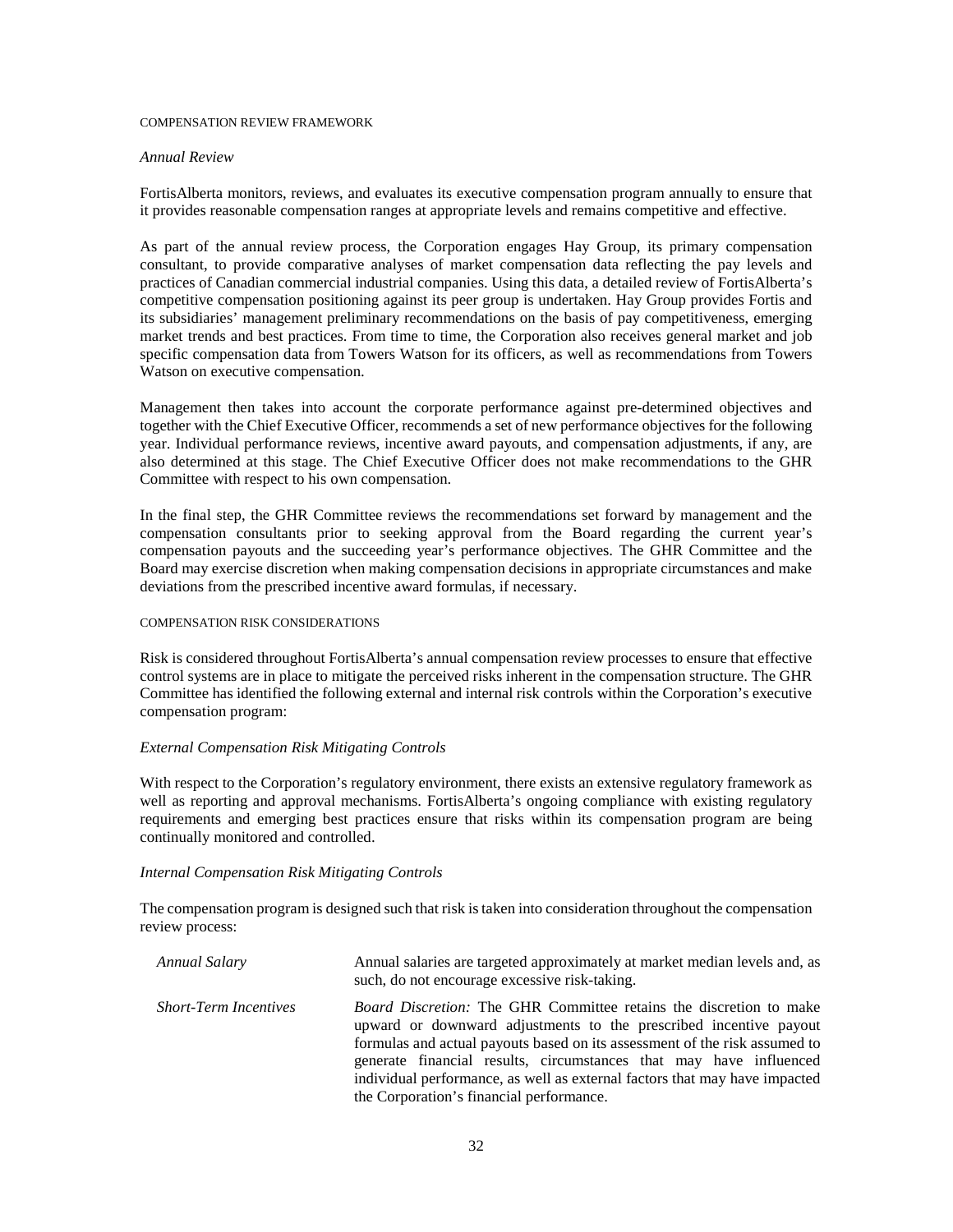*Award Cap:* Short-term incentives awarded to Executive Officers are capped at 150% of target; however, the GHR Committee retains the discretion to award up to a maximum of 200% of target in recognition of individual response to exceptional challenges or opportunities and may make deviations in appropriate circumstances.

*Medium and Long-Term Incentives Share and Option Based Awards:* PSUs are awarded to executives to emphasize their ability to affect overall corporate performance. The deferred component of PSUs, RSUs and Stock Options provides for an appropriate alignment between incentive payouts and the timeline of risks for the Corporation.

> *Stock Ownership Requirements:* Effective January 1, 2015, Executive Officers are required to beneficially own, directly or indirectly, a minimum number of Fortis shares based on position. For the President and Chief Executive Officer, the minimum shareholding amount is two times their annual base salary, and for all other executives the minimum amount is equal to their annual salary. Minimum share ownership must be achieved within five years of appointment to an eligible position.

> Any Executive Officer that fails to comply with share ownership requirements will not be eligible for future equity-based compensation awards until the later of; (i) the end of the one year period commencing on the date of such failure, or (ii) such time as the Executive Officer is again in compliance with the share ownership policy.

> *Anti-Hedging Policy:* The Corporation's Executive Officers are not permitted to hedge against declines in the market value of equity securities received as compensation.

<span id="page-32-0"></span>COMPENSATION CONSULTANTS

As noted above, the Corporation currently engages Hay Group as its primary consultant on matters relating to executive compensation. Hay Group has served as the primary external independent advisor since 2004.

The Corporation also engages Towers Watson to consult on certain compensation issues and to perform certain administrative functions related to the Corporation's compensation program. The Corporation also engages Towers Watson for compensation consulting services related to regulatory rate applications and submissions. The Corporation has engaged Towers Watson for such services since 2006.

The following table sets forth information concerning fees paid by the Corporation to compensation consultants in 2016 and 2017:

| Type of Fee by Consultant                         | 2017<br><b>Consultant Fees (\$)</b> | 2016<br><b>Consultant Fees (\$)</b> |
|---------------------------------------------------|-------------------------------------|-------------------------------------|
| <b>Executive Compensation</b><br>Consulting $(1)$ | 750                                 | 750                                 |
| All Other Fees                                    | 150,177                             | 208,082                             |

(1) Amounts are inclusive of payments to the Hay Group of \$750 (2017 and 2016).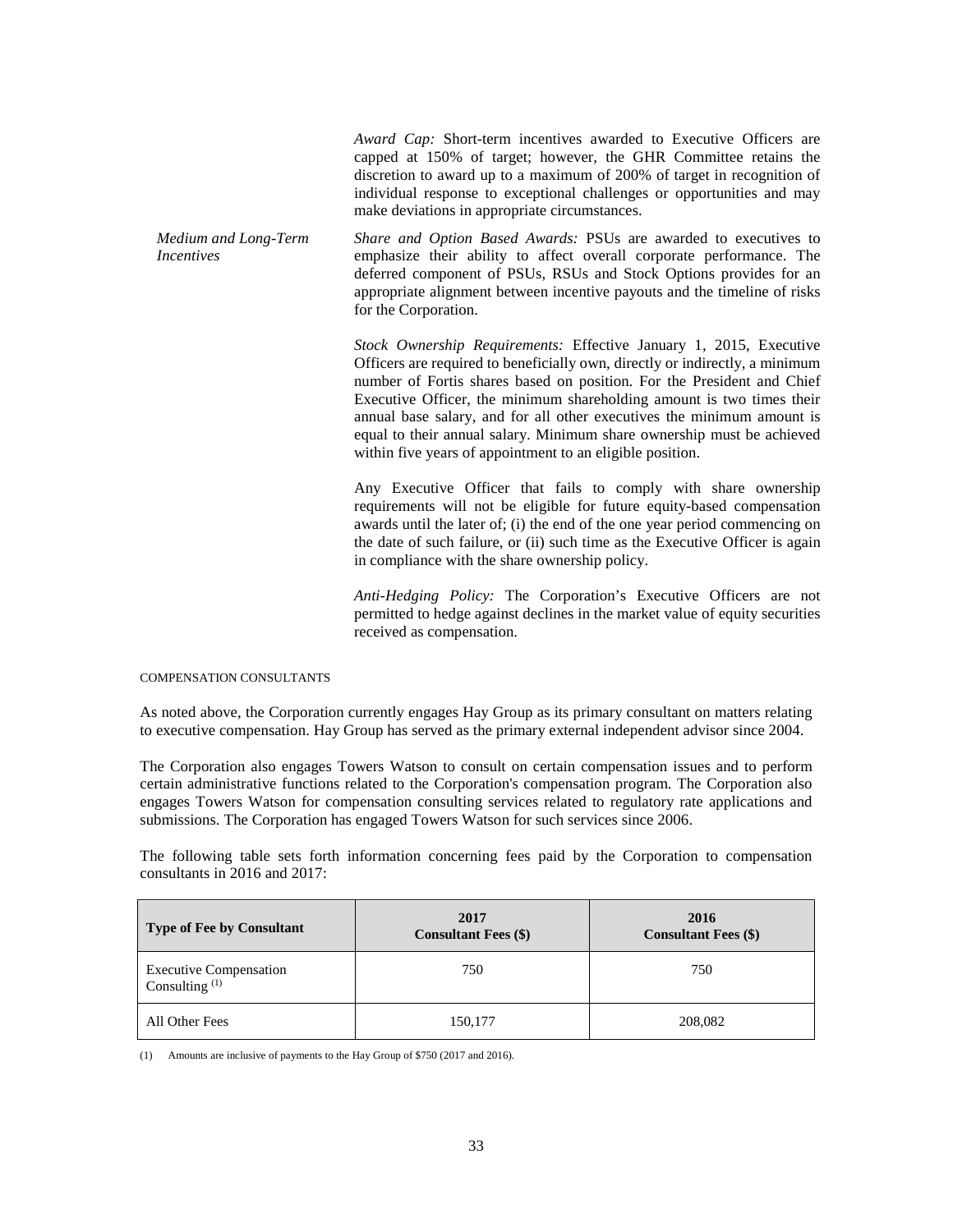The elements of executive compensation, for which all Executive Officers are eligible, and their respective compensation objectives are set out below:

| Compensation<br><b>Element</b>        | <b>Description</b>                                                                                                                                                                                                                                                                                                                                                                                                                                                                                              | <b>Compensation Objectives</b>                                                                                                                                                                                                                                                                                                               |  |  |  |  |  |  |  |
|---------------------------------------|-----------------------------------------------------------------------------------------------------------------------------------------------------------------------------------------------------------------------------------------------------------------------------------------------------------------------------------------------------------------------------------------------------------------------------------------------------------------------------------------------------------------|----------------------------------------------------------------------------------------------------------------------------------------------------------------------------------------------------------------------------------------------------------------------------------------------------------------------------------------------|--|--|--|--|--|--|--|
| Annual Base Salary & Annual Incentive |                                                                                                                                                                                                                                                                                                                                                                                                                                                                                                                 |                                                                                                                                                                                                                                                                                                                                              |  |  |  |  |  |  |  |
| <b>Annual Base Salary</b>             | - Salary is a market-competitive, fixed level of<br>compensation.                                                                                                                                                                                                                                                                                                                                                                                                                                               | - Retain and attract highly qualified<br>leaders.<br>- Motivates strong business<br>performance.                                                                                                                                                                                                                                             |  |  |  |  |  |  |  |
| Annual Incentive                      | - Combined with salary, the target level of<br>annual incentive provides a market-<br>competitive total cash opportunity.<br>- Annual incentive payout depends on individual<br>and corporate performance.                                                                                                                                                                                                                                                                                                      | - Retain and attract highly qualified<br>leaders.<br>- Motivate strong business<br>performance through achievement<br>of short-term objectives.<br>- Simple to communicate and<br>administer.<br>- Compensation dependent on<br>individual and corporate<br>performance.                                                                     |  |  |  |  |  |  |  |
|                                       | <b>Mid-term Equity Based Incentive</b>                                                                                                                                                                                                                                                                                                                                                                                                                                                                          |                                                                                                                                                                                                                                                                                                                                              |  |  |  |  |  |  |  |
| <b>Share-Based Awards</b><br>(PSUs)   | - Incentive is based on Fortis' performance over<br>a three-year period against predetermined<br>measures.<br>- The amount of annual grant is determined as a<br>specified percentage of the participant's annual<br>base salary divided by the volume-weighted<br>average price of Fortis' common shares for the<br>five trading days immediately preceding the<br>date of the grant. The grant date is January 1st<br>of each year.<br>- Cash payout upon completion of the three-year<br>performance period. | - Align executive and shareholder<br>interests.<br>- Attract and retain highly qualified<br>leaders.<br>- Encourage strong long-term<br>business performance.<br>- Balance compensation for short and<br>long-term strategic results.<br>- Compensation dependent on<br>corporate performance.<br>- Simple to communicate and<br>administer. |  |  |  |  |  |  |  |
| <b>Share-Based Awards</b><br>(RSUs)   | - The amount of annual grant is determined as a<br>specified percentage of the participant's annual<br>base salary divided by the volume-weighted<br>average price of Fortis' common shares for the<br>five trading days immediately preceding the<br>date of the grant. The grant date is January 1st<br>of each year.<br>- Cash payout upon completion of the three-year<br>period.                                                                                                                           | - Align executive and shareholder<br>interests.<br>- Attract and retain highly qualified<br>leaders.<br>- Balance compensation for short and<br>long-term strategic results.<br>- Simple to communicate and<br>administer.                                                                                                                   |  |  |  |  |  |  |  |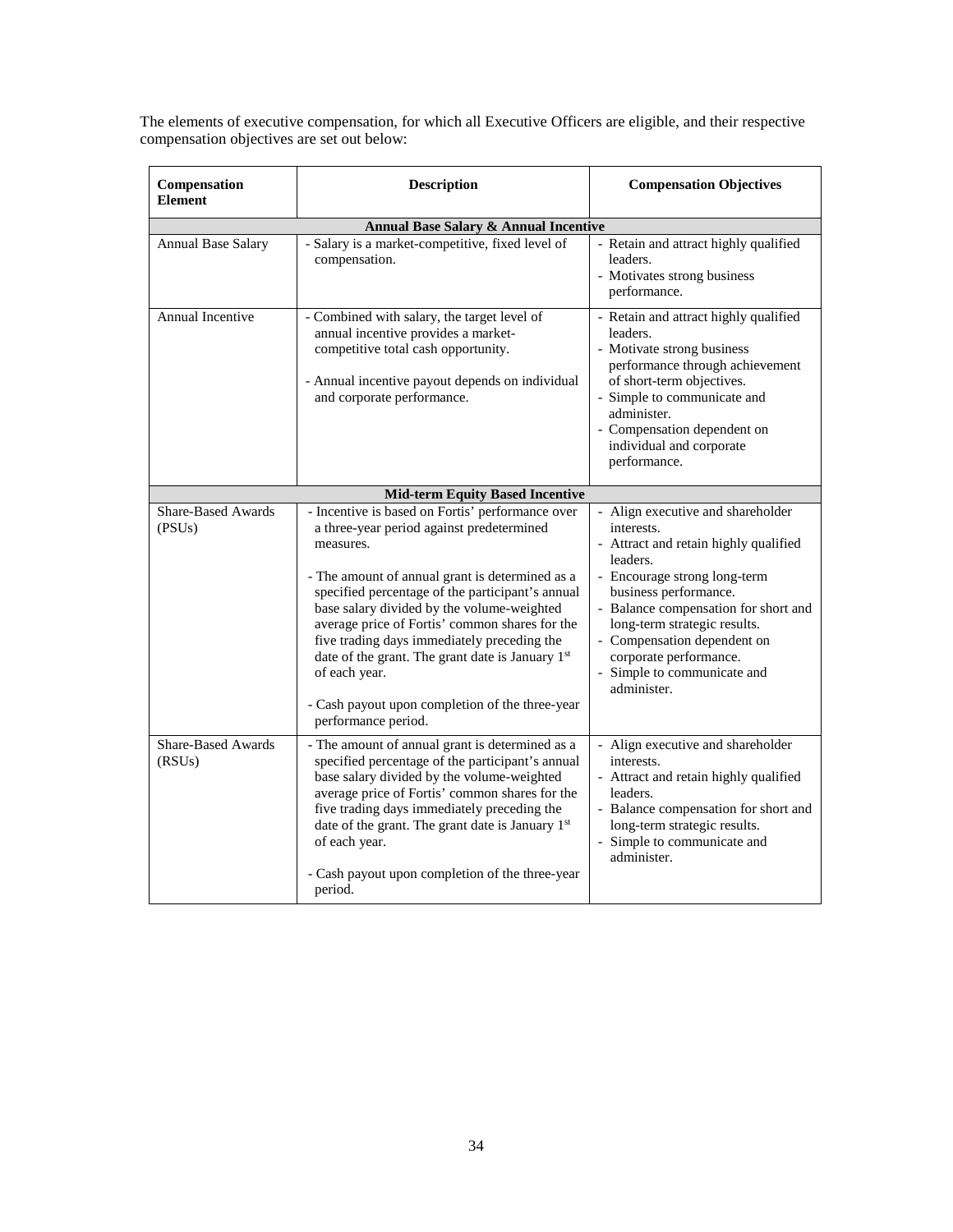|                                                   | <b>Stock Options</b>                                                                                                                                                                                                                                                                                                                                                                                                                                                                      |                                                                                                                                                                                                                                                             |
|---------------------------------------------------|-------------------------------------------------------------------------------------------------------------------------------------------------------------------------------------------------------------------------------------------------------------------------------------------------------------------------------------------------------------------------------------------------------------------------------------------------------------------------------------------|-------------------------------------------------------------------------------------------------------------------------------------------------------------------------------------------------------------------------------------------------------------|
| <b>Option-based Awards</b>                        | - Annual equity grants are made in the form of<br>stock options to purchase common shares of<br>Fortis.                                                                                                                                                                                                                                                                                                                                                                                   | - Align executive and shareholder<br>interests.<br>- Attract and retain highly qualified<br>leaders.                                                                                                                                                        |
|                                                   | - Beginning in 2015, the amount of annual<br>grant is determined as a specified percentage<br>of the participant's annual base salary divided<br>by the binomial valuation of Fortis' share<br>price.<br>- Prior to 2015, the amount of annual grant<br>was dependent on the level of the executive<br>and any applicable share ownership guideline.<br>- Options vest over a 4 year period and expire<br>after 7 years (2006 Stock Option Plan) or 10<br>years (2012 Stock Option Plan). | - Motivate strong long-term business<br>performance.<br>- Align long-term interests of officers<br>with those of Fortis shareholders.<br>- Balance compensation for short and<br>long-term strategic results.<br>- Simple to communicate and<br>administer. |
|                                                   | <b>Pension Arrangements</b>                                                                                                                                                                                                                                                                                                                                                                                                                                                               |                                                                                                                                                                                                                                                             |
| <b>Registered Retirement</b><br>Savings Plan      | - Contribution to a registered retirement savings<br>plan equal to 6.5% of a participant's annual<br>base salary and annual incentive which is<br>matched by the participant up to the maximum<br>annual contribution limit allowed by the<br>Canada Revenue Agency.                                                                                                                                                                                                                      | - Retain highly qualified leaders.<br>- Simple to communicate and<br>administer.<br>- Motivates strong business<br>performance.<br>- Balance compensation for short-,<br>medium- and long-term strategic<br>results.                                        |
| Defined Contribution<br>Pension Plan (DC<br>SERP) | - Accrual of 13% of annual base salary and<br>annual incentive in excess of the allowed<br>Canada Revenue Agency annual limit.<br>- At time of retirement, paid in one lump sum or<br>in equal payments over a period not greater<br>than 15 years.                                                                                                                                                                                                                                       | - Retain highly qualified leaders.<br>- Simple to communicate and<br>administer.                                                                                                                                                                            |

# *Annual Base Salary*

Base salaries for the Executive Officers are established annually by reference to the range of salaries paid generally by comparable Canadian commercial industrial companies and are targeted to the median of the comparator group.

# *Annual Incentive Plan*

The Executive Officers of the Corporation participate in a short-term incentive plan which provides for annual cash bonuses. The amount of each bonus is determined by way of an annual assessment of corporate and personal performance in relation to targets approved by the Board and is expressed as a percentage of each Executive Officer's base salary. The Corporation's annual net earnings must reach a minimum threshold level before any payout is made under the plan. For competitive reasons the minimum threshold level is not disclosed.

Corporate performance is determined with reference to the performance of the Corporation relative to weighted targets in respect of customer satisfaction, productivity, reliability and safety. For 2017, there were four corporate targets: (i) a customer satisfaction index as measured by quarterly customer surveys (15% weighting); (ii) a measure of annual net income (55% weighting); (iii) electrical system average interruption duration index of 1.86 calculated in accordance with national industry standards (15% weighting); and (iv) an all injury frequency rate of 0.80 calculated in accordance with national industry standards (15% weighting).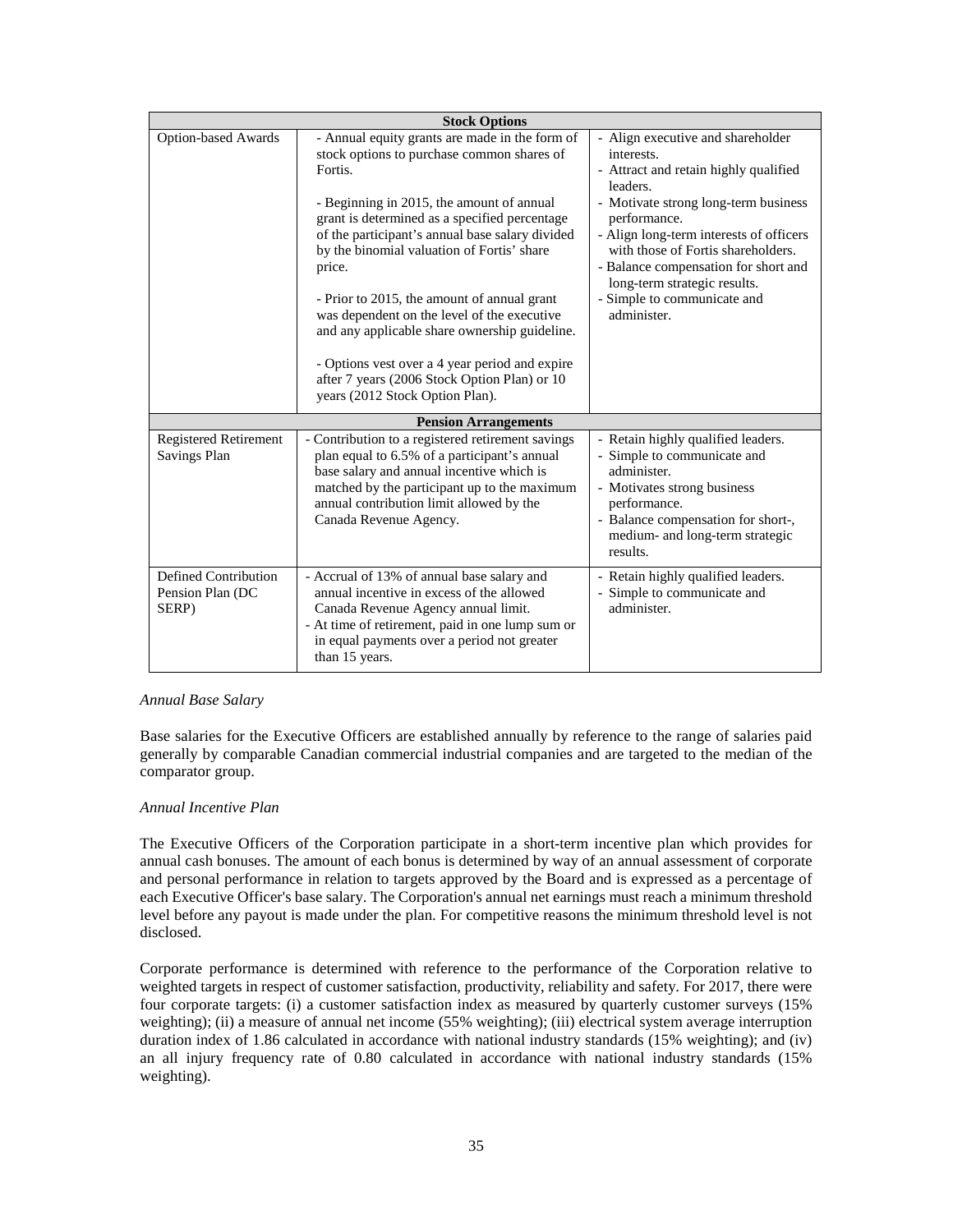Personal performance is determined with reference to individual contribution to corporate objectives. For the President and Chief Executive Officer, 70% of the annual cash bonus is based on corporate targets and 30% is based upon personal targets. For each of the other Executive Officers, 50% of the annual cash bonus is based upon corporate targets and 50% is based upon personal targets.

In 2017, the target cash bonus, which is payable upon the achievement of 100% of corporate and personal targets, was 60% of base salary for the President and Chief Executive Officer, 40% for Vice President, Finance and Chief Financial Officer, 40% for Vice President, Operations and 35% of base salary for all other Vice Presidents. At the discretion of the Board, Executive Officers may be awarded up to an additional 50 per cent of target incentive pay in recognition of exceptional performance contributions.

# *Medium- and Long-term Incentive Plan*

Effective January 1, 2015, the Corporation changed its medium and long-term incentive granting practices to provide a target long-term incentive (LTI) value, expressed as a percentage of base salary, which is then granted in pre-determined proportions of PSUs, RSUs and stock options. The LTI value for the President and Chief Executive Officer is 140% of his base salary. The Vice President, Finance and Chief Financial Officer is granted LTI having a market value at the time of grant equal to 50% of her base salary. The Vice President, Operations is granted LTI having a market value at the time of grant equal to 50% of his base salary. Each of the other NEOs is granted LTI having a market value at the time of grant equal to 40% of their base salary. The LTI value is granted to all the Executive Officers through a combination of 50% in PSUs, 25% in RSUs and 25% in Stock Options.

# *Share-Based Awards*

PSUs: Effective January 1, 2013, the Corporation adopted a PSU plan (2013 PSU Plan). Each PSU represents a unit with an underlying value equivalent to the value of a Fortis common share. Grants of PSUs are determined as a specified percentage of the participant's annual base salary divided by the volume-weighted average trading price of Fortis common shares for the five trading days immediately preceding the date of the grant. Notional dividends are assumed to accrue to the holder of the PSU and to be reinvested on the quarterly dividend payment dates of the common shares. Payment is made three years after the grant in an amount of 0-200% of the number of PSUs accumulated, including reinvestment of notional dividends, times the volume-weighted average trading price of Fortis common shares, as determined appropriate by the GHR Committee upon measurement of Fortis' performance, as compared to a comparable group of utility holding companies, over such three-year period against predetermined measures. Previous grants of PSUs are not taken into consideration when new PSUs are awarded. Effective January 1, 2015, the Corporation adopted a 2015 PSU Plan. The terms of the plan are largely consistent with the 2013 PSU Plan, with modifications related to the criteria by which Fortis' performance is measured and the maximum payment amount extended to 200%.

RSUs: Effective January 1, 2015, the Corporation adopted a RSU plan. Each RSU represents a unit with an underlying value equivalent to the value of a Fortis common share. Grants of RSUs and the accumulation of notional dividends are consistent with the PSU plan. Payment will be made three years after the grant in an amount of the number of RSUs accumulated, including reinvestment of notional dividends, times the volumeweighted average trading price of Fortis common shares.

# *Option-Based Awards*

Long-term incentives take the form of grants of options under a Fortis Stock Option Plan, pursuant to which options to acquire Fortis common shares may be granted to Executive Officers, in order to encourage increased share ownership to participants as an incentive to maximize shareholder value. Beginning in 2015, the amount of annual grant is determined as a specified percentage of the participant's annual base salary divided by the binomial valuation of Fortis' share price. In February 2017, the President and Chief Executive Officer of the Corporation was granted options entitling him to purchase that number of common shares of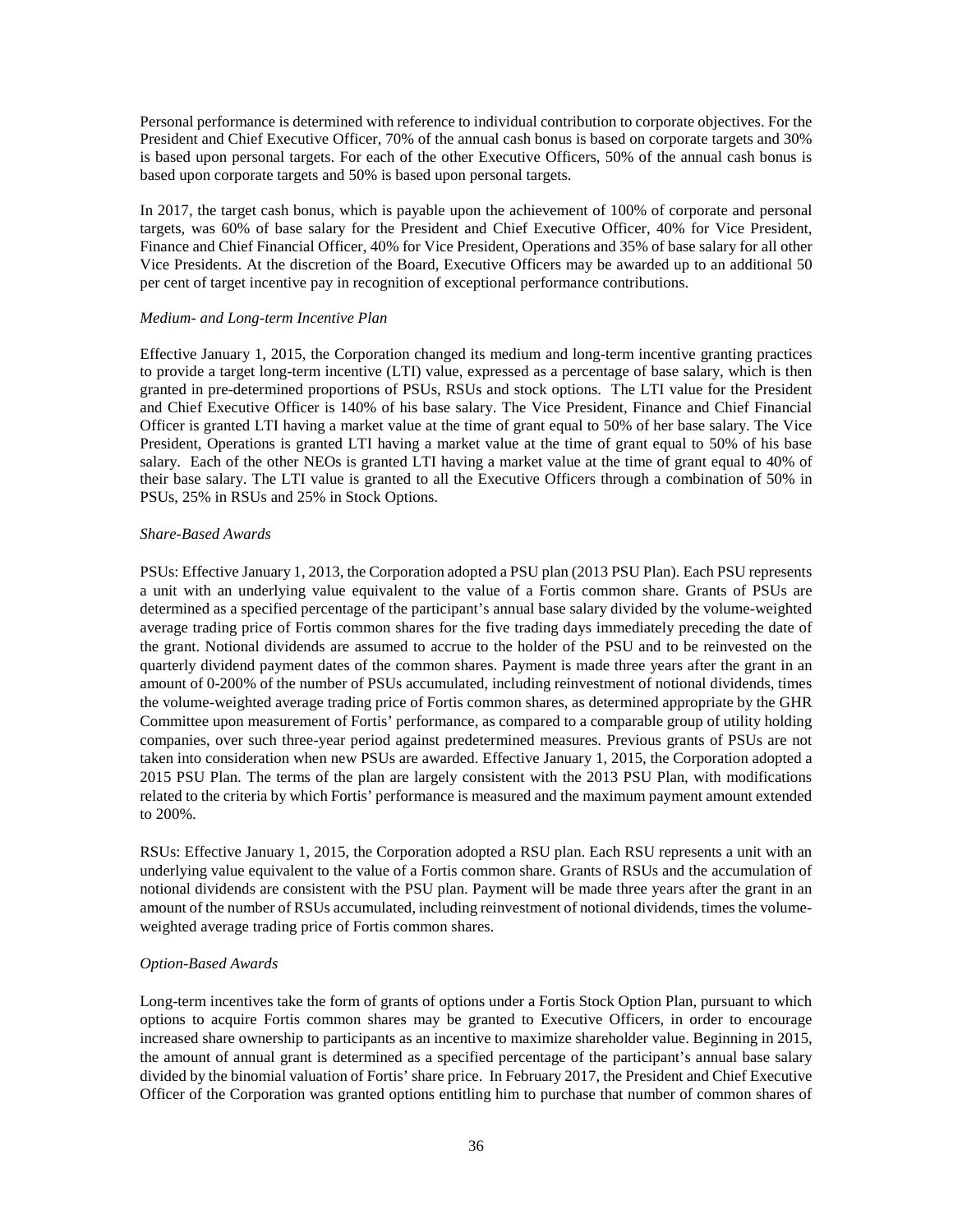Fortis having a market value at the time of grant equal to 35% of his base salary. The Vice President, Finance and Chief Financial Officer, the Vice President, Corporate Service and Customer Service, and the Vice President, Operations were granted options entitling each executive to purchase that number of common shares of Fortis having a market value at the time of grant equal to 12.5% of such executive's salary. Each of the other executives were granted options entitling them to purchase that number of common shares having a market value at the time of grant equal to 10% of such executive's base salary. Previous grants of stock options are not taken into consideration when new options are awarded.

The 2006 Stock Option Plan became effective on May 2, 2006. Under this plan, options are subject to a vesting requirement whereby options vest at a rate of 25% per year over the four year period commencing on the first anniversary of the date of grant. The options granted prior to 2012 are exercisable for seven years from the grant date.

The stock option plan in place for 2017 was the 2012 Stock Option Plan. The 2012 Stock Option Plan became effective May 4, 2012. The provisions of the 2012 Stock Option Plan dealing with the eligibility, grant, terms of options, and vesting period are similar to the 2006 Stock Option Plan. The options granted in 2012 and subsequent years are exercisable for 10 years from the grant date.

# *Pension Arrangements*

Executive Officers also participate in various pension arrangements as outlined on pages 41 and 42 of this AIF.

The GHR Committee believes that the Corporation's compensation regime appropriately takes into account the performance of the Corporation and the contribution of the President and Chief Executive Officer and other Executive Officers of the Corporation toward that performance.

### <span id="page-36-0"></span>COMPENSATION OF NEOS

The following table sets forth information concerning the annual and long-term compensation earned for services rendered in respect of each of the individuals who were, for the year ended December 31, 2017, the President and Chief Executive Officer, the Vice President, Finance and Chief Financial Officer and the Corporation's one other most highly paid Executive Officer. This table also details individual director compensation.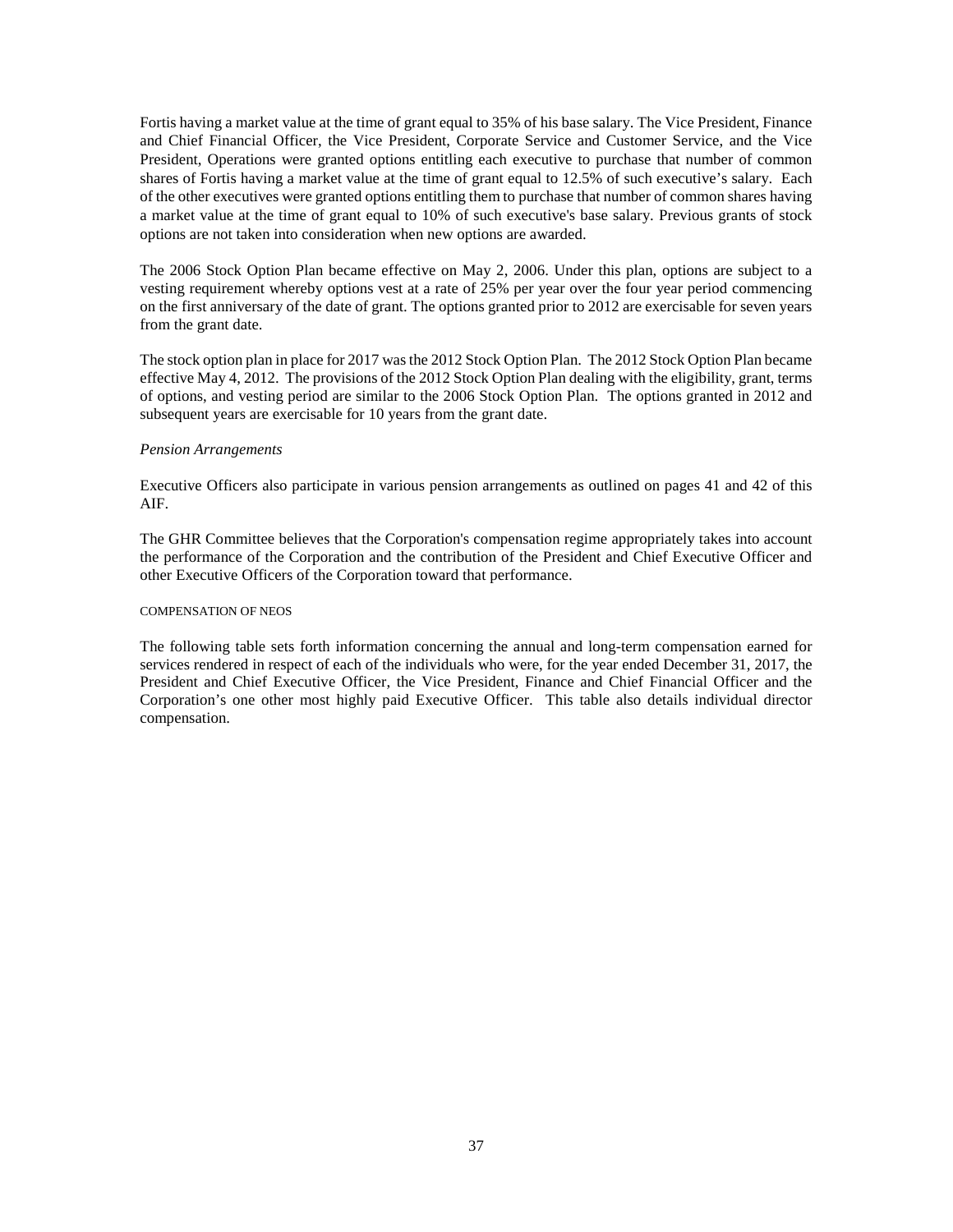| Name and<br><b>Position</b>                                         | Year | Salary or<br><b>Retainer</b><br>$(3)^{(1)}$ | <b>Annual</b><br><b>Bonus</b> $(\$)$<br>(2) | Performance<br><b>Share Units</b><br>Payment <sup>(3)</sup> | Committee<br>or Meeting<br><b>Fees</b> (\$) $(4)$ | Value of<br><b>Perquisites</b><br>$({\bf 3})^{(5)}$ | Value of all<br>Other<br>Compensation<br>$\left( \text{\$}\right)$ $(6,7,8)$ | <b>Total</b><br>Compensation<br>$($ \$ |
|---------------------------------------------------------------------|------|---------------------------------------------|---------------------------------------------|-------------------------------------------------------------|---------------------------------------------------|-----------------------------------------------------|------------------------------------------------------------------------------|----------------------------------------|
| Phonse Delaney<br>(9,10)                                            | 2017 | 196,981                                     | 139,000                                     | 113,203                                                     | $\overline{\phantom{a}}$                          | ٠                                                   | 152,820                                                                      | 602,004                                |
| President and<br><b>Chief Executive</b><br>Officer<br>Director      | 2016 | 415,000                                     | 375,000                                     | 75,484                                                      |                                                   | ٠                                                   | 129,683                                                                      | 995,167                                |
| Karl Bomhof<br>(11, 12, 13, 14)                                     | 2017 | 344,100                                     | $\overline{\phantom{a}}$                    | 38,107                                                      | $\overline{\phantom{a}}$                          | $\sim$                                              | 70,436                                                                       | 452,643                                |
| President and<br><b>Chief Executive</b><br>Officer                  | 2016 | 258,000                                     | 155,000                                     | 25,675                                                      |                                                   | $\overline{a}$                                      | 57,302                                                                       | 495,977                                |
| Janine Sullivan<br>(15)                                             | 2017 | 269,870                                     | 150,000                                     | $\overline{a}$                                              | $\overline{a}$                                    | $\overline{a}$                                      | 49,886                                                                       | 469,756                                |
| Vice President,<br>Finance and<br><b>Chief Financial</b><br>Officer | 2016 | 244,000                                     | 145,000                                     |                                                             |                                                   |                                                     | 41,645                                                                       | 430,645                                |
| Cam Aplin <sup>(16)</sup>                                           | 2017 | 266,000                                     | 190,000                                     | 37,849                                                      | $\overline{\phantom{a}}$                          | $\overline{\phantom{a}}$                            | 50.180                                                                       | 544,029                                |
| Vice President,<br>Operations                                       | 2016 | 242,787                                     | 130,000                                     | 23,728                                                      | $\overline{\phantom{a}}$                          | $\sim$                                              | 19,094                                                                       | 415,609                                |
| Linda Apsey <sup>(17)</sup>                                         | 2017 | 25,000                                      | $\overline{\phantom{a}}$                    | $\frac{1}{2}$                                               | 16,250                                            | $\overline{\phantom{a}}$                            | 5,000                                                                        | 46,250                                 |
| Director                                                            | 2016 | $\overline{\phantom{a}}$                    | $\overline{\phantom{a}}$                    | $\frac{1}{2}$                                               | $\overline{\phantom{a}}$                          | $\sim$                                              | ÷,                                                                           | $\blacksquare$                         |
| Tracey C. Ball                                                      | 2017 | 60,000                                      | $\overline{\phantom{a}}$                    | $\overline{\phantom{0}}$                                    | 13,750                                            | $\overline{\phantom{a}}$                            | 7,500                                                                        | 81,250                                 |
| Director                                                            | 2016 | 52,750                                      | $\mathcal{L}$                               | $\overline{a}$                                              | 12,500                                            | $\mathcal{L}_{\mathcal{A}}$                         | 5,000                                                                        | 70,250                                 |
| Ross Bricker <sup>(18)</sup>                                        | 2017 | 18,750                                      | $\overline{\phantom{a}}$                    | $\overline{\phantom{a}}$                                    | 13,750                                            | $\overline{\phantom{a}}$                            | $\overline{\phantom{m}}$                                                     | 32,500                                 |
| Director                                                            | 2016 | $\overline{\phantom{0}}$                    | $\overline{\phantom{a}}$                    | $\overline{\phantom{0}}$                                    |                                                   | $\overline{\phantom{a}}$                            | -                                                                            |                                        |
| Nora Duke <sup>(19)</sup>                                           | 2017 | 25,000                                      | $\overline{\phantom{a}}$                    | $\overline{\phantom{0}}$                                    | 16,250                                            | $\overline{\phantom{a}}$                            | 5,000                                                                        | 46,250                                 |
| Director                                                            | 2016 | $\bar{\phantom{a}}$                         | ÷,                                          | $\overline{a}$                                              | $\overline{\phantom{a}}$                          | $\overline{\phantom{a}}$                            | ÷,                                                                           |                                        |
| Bill H.                                                             | 2017 | 28,000                                      | $\overline{\phantom{a}}$                    | L.                                                          | 16,250                                            | ٠                                                   | 6,250                                                                        | 50,500                                 |
| Giebelhaus<br>Director                                              | 2016 | 28,000                                      | $\overline{\phantom{a}}$                    | $\overline{a}$                                              | 15,000                                            | $\overline{\phantom{a}}$                            | 3,750                                                                        | 46,750                                 |
| Mona Hale                                                           | 2017 | 25,000                                      | $\overline{\phantom{a}}$                    | $\frac{1}{2}$                                               | 12,500                                            | $\mathcal{L}_{\mathcal{A}}$                         | 5,000                                                                        | 42,500                                 |
| Director                                                            | 2016 | 18,750                                      | $\blacksquare$                              | $\overline{a}$                                              | 10,000                                            | $\overline{\phantom{a}}$                            | 1,250                                                                        | 30,000                                 |
| David G.                                                            | 2017 | 25,000                                      |                                             |                                                             | 11,250                                            | ٠                                                   | 5,000                                                                        | 41,250                                 |
| Hutchens<br>Director                                                | 2016 | 12,500                                      | $\blacksquare$                              | $\overline{\phantom{a}}$                                    | 6,250                                             | $\overline{\phantom{a}}$                            | 2,500                                                                        | 21,250                                 |
| Susan M.                                                            | 2017 | 25,000                                      | $\Box$                                      | $\overline{\phantom{a}}$                                    | 13,750                                            | $\Box$                                              | $\overline{\phantom{a}}$                                                     | 38,750                                 |
| MacKenzie<br>Director                                               | 2016 | 25,000                                      | $\Box$                                      | $\overline{\phantom{0}}$                                    | 12,500                                            | $\blacksquare$                                      | ÷,                                                                           | 37,500                                 |
| <b>Shelley Ralston</b><br>Director                                  | 2017 | 25,000                                      | $\overline{\phantom{a}}$                    | $\overline{\phantom{a}}$                                    | 16,250                                            | $\blacksquare$                                      | 5000                                                                         | 46,250                                 |
|                                                                     | 2016 | 25,000                                      | $\overline{\phantom{a}}$                    | $\overline{\phantom{m}}$                                    | 15,000                                            | $\blacksquare$                                      | 5,000                                                                        | 45,000                                 |
| Roger D.                                                            | 2017 | 31,000                                      | $\overline{\phantom{a}}$                    | $\overline{\phantom{a}}$                                    | 13,750                                            | $\overline{\phantom{a}}$                            | ÷.                                                                           | 44.750                                 |
| Thomas<br>Director                                                  | 2016 | 29,500                                      | $\Box$                                      | $\overline{a}$                                              | 12,500                                            | $\Box$                                              | 1,250                                                                        | 43,250                                 |
| Donald J. (Jim)                                                     | 2017 | 6,250                                       | $\overline{\phantom{a}}$                    | $\frac{1}{2}$                                               | 3,750                                             | $\blacksquare$                                      | $\overline{a}$                                                               | 10,000                                 |
| Turner <sup>(20)</sup><br>Director                                  | 2016 | 25,000                                      | $\overline{\phantom{a}}$                    | $\overline{\phantom{a}}$                                    | 15,000                                            | $\blacksquare$                                      | 1,250                                                                        | 41,250                                 |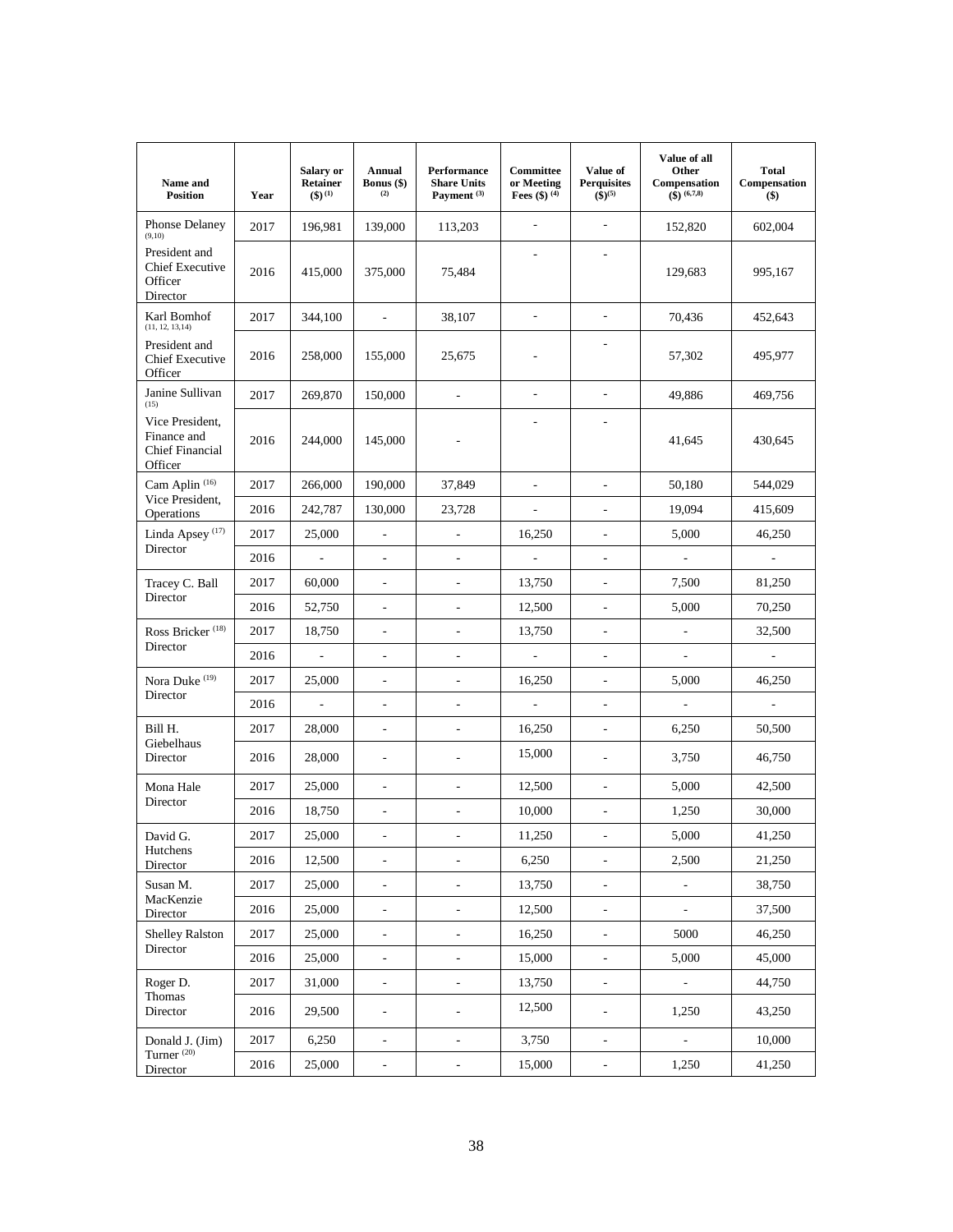#### **Footnotes to Compensation Table:**

- (1) Represents the annual salary for the NEOs and the annual retainer of \$25,000 paid to each of the Directors, the annual retainer of \$60,000 paid to the Chairman of the Board, the annual retainer of \$3,000 paid to the Chairperson of the GHR Committee and the annual retainer of \$6,000 paid to the Chairperson of the Audit, Risk and Environment Committee.
- (2) Represents amounts awarded under the Corporation's short-term non-equity incentive program in recognition of FortisAlberta's respective corporate performances and the individual's performance for the reported year and paid in the following year.
- (3) Represents the payment of vested performance share units (PSUs).
- (4) Represents the remuneration fees of \$1,250 paid to each Director for attending the directors' and committee meetings.
- (5) Perquisites for NEOs are not disclosed as they are less than the threshold of 10% of the total annual salary.
- (6) Represents all compensation paid or accrued to NEOs relating to the defined contribution supplemental employee retirement plan. See REPORT ON EXECUTIVE COMPENSATION – Pension Arrangements.
- (7) Includes: (i) the dollar value on imputed interest benefits from loans provided to the NEOs and the dollar value of insurance premiums paid by the Corporation with respect to term life insurance; (ii) 10% match by the Corporation on contributions made to purchase Fortis shares through the Employee Share Purchase Plan; (iii) payment in lieu of vacation; and (iv) contributions made by the Corporation to RRSP and SERP for the NEOs.
- (8) Represents the director's compensation in the amount of \$1,250 for travel time to meetings located in a city outside of the location of their primary residence, if applicable.
- (9) All of Mr. Delaney's compensation was received in his capacity as an officer of the Corporation. Mr. Delaney was not compensated for serving as a director of the Corporation while he was President and CEO.
- (10) Mr. Delaney resigned as President and CEO effective May 31, 2017.
- (11) All of Mr. Bomhof's compensation is received in his capacity as an officer of the Corporation. Mr. Bomhof is not compensated for serving as a director of the Corporation while he is President and CEO.
- (12) Mr. Bomhof was appointed President and CEO effective June 1, 2017.
- (13) Mr. Bomhof's base salary effective January 1, 2017 was \$272,000 and was increased to \$400,000 effective June 1, 2017.
- (14) The Board of Directors exercised its discretion and awarded Mr. Bomhof no bonus for the 2017 year.
- (15) Ms. Sullivan's base salary effective January 1, 2017 was \$266,000 and was increased to \$275,000 effective July 4, 2017.
- (16) Mr. Aplin was awarded an additional bonus of \$50,000 by Fortis Inc. in relation to his leadership role in hurricane recovery efforts in the Turks and Caicos in 2017.
- (17) Ms. Apsey joined the Board of Directors effective January 1, 2017.
- (18) Mr. Bricker joined the Board of Directors effective April 27, 2017.
- (19) Ms. Duke joined the Board of Directors effective January 1, 2017.
- (20) Mr. Turner resigned from the Board of Directors effective February 28, 2017.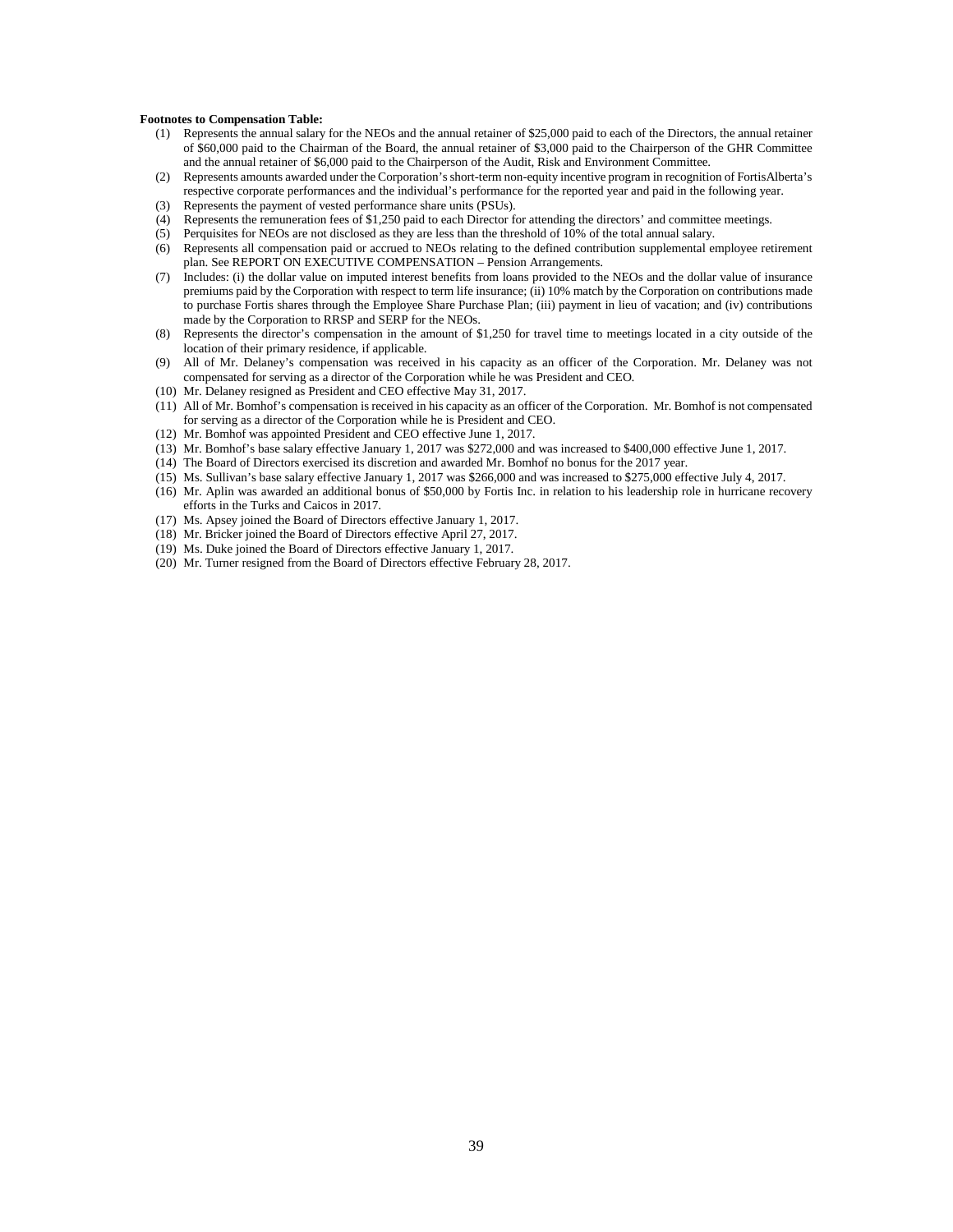#### <span id="page-39-0"></span>COMPENSATION SECURITIES

The following table sets forth details of the securities granted to each NEO in the most recently completed financial year.

| Name &<br><b>Position</b>                                          | Type of<br>Compensation<br><b>Security</b> | Number of<br>Compensation<br>Securities $(1)$ | <b>Date</b><br>of<br>Grant | <b>Issue or</b><br><b>Exercise</b><br>Price <sup>(2)</sup><br>\$) | <b>Closing Price</b><br>of<br>Underlying<br><b>Security on</b><br>Date of Grant<br>(3)<br>\$) | <b>Closing Price</b><br>of Underlying<br><b>Security at</b><br>Year End $(3)$<br>\$) | <b>Expiry</b><br>Date <sup>(4)</sup> |
|--------------------------------------------------------------------|--------------------------------------------|-----------------------------------------------|----------------------------|-------------------------------------------------------------------|-----------------------------------------------------------------------------------------------|--------------------------------------------------------------------------------------|--------------------------------------|
| Phonse<br>Delaney $(5,9)$                                          | <b>Stock Options</b>                       | 34,176                                        | Feb 15,<br>2017            | 42.36                                                             | 41.93                                                                                         | 46.11                                                                                | Feb 15,<br>2027                      |
| President and<br>Chief<br>Executive                                | <b>PSU</b>                                 | 7,682.159                                     | Jan 1,<br>2017             | 41.4597                                                           | 41.15                                                                                         | 46.11                                                                                | Dec 31.<br>2019                      |
| Officer                                                            | <b>RSU</b>                                 | 3,841.079                                     | Jan 1,<br>2017             | 41.4597                                                           | 41.15                                                                                         | 46.11                                                                                | Dec 31.<br>2019                      |
| Karl<br>Bomhof <sup>(7,10)</sup>                                   | <b>Stock Options</b>                       | 7,296                                         | Feb 15,<br>2017            | 42.36                                                             | 41.93                                                                                         | 46.11                                                                                | Feb 15,<br>2027                      |
| President and<br>Chief<br>Executive<br>Officer                     | <b>PSU</b>                                 | 1,640.147                                     | Jan 1,<br>2017             | 41.4597                                                           | 41.15                                                                                         | 46.11                                                                                | Dec 31.<br>2019                      |
|                                                                    | <b>RSU</b>                                 | 820.073                                       | Jan $1$ .<br>2017          | 41.4597                                                           | 41.15                                                                                         | 46.11                                                                                | Dec 31.<br>2019                      |
| Janine<br>Sullivan <sup>(6)</sup>                                  | <b>Stock Options</b>                       | 7.136                                         | Feb 15.<br>2017            | 42.36                                                             | 41.93                                                                                         | 46.11                                                                                | Feb 15,<br>2027                      |
| Vice<br>President.<br>Finance and<br>Chief<br>Financial<br>Officer | <b>PSU</b>                                 | 1,603.967                                     | Jan $1$ .<br>2017          | 41.4597                                                           | 41.15                                                                                         | 46.11                                                                                | Dec 31.<br>2019                      |
|                                                                    | <b>RSU</b>                                 | 801.984                                       | Jan 1,<br>2017             | 41.4597                                                           | 41.15                                                                                         | 46.11                                                                                | Dec 31.<br>2019                      |
| Cam Aplin <sup>(8)</sup><br>Vice<br>President.<br>Operations       | <b>Stock Options</b>                       | 7,136                                         | Feb 15,<br>2017            | 42.36                                                             | 41.93                                                                                         | 46.11                                                                                | Feb 15,<br>2027                      |
|                                                                    | <b>PSU</b>                                 | 1,603.967                                     | Jan 1,<br>2017             | 41.4597                                                           | 41.15                                                                                         | 46.11                                                                                | Dec 31,<br>2019                      |
|                                                                    | <b>RSU</b>                                 | 801.984                                       | Jan 1,<br>2017             | 41.4597                                                           | 41.15                                                                                         | 46.11                                                                                | Dec 31,<br>2019                      |

(1) Each unit of Stock Option, PSU and RSU are equivalent to one common share of Fortis. The compensation securities granted in 2017 represent less than 1 per cent of the total number of common shares issued and outstanding of Fortis.

(2) The exercise price for Stock Options and issue price for PSUs and RSUs is the volume weighted average price of the common shares of Fortis traded on the Toronto Stock Exchange for the five (5) trading days immediately preceding the date of grant.

(3) Represents the closing price of Fortis Common Shares on the TSX on the applicable dates.

(4) PSUs and RSUs granted in 2017 will be fully vested on December 31, 2019.

(5) At May 31, 2017, Mr. Delaney held 126,864 unexercised stock options, of which 43,809 were fully vested. Options vest at a rate of 25 per cent, per year over the four year period commencing on the first anniversary of the date of grant. Mr. Delaney also held 27,568 PSUs and RSUs, of which 7,105 were fully vested on December 31,2017.

(6) At December 31, 2017, Ms. Sullivan held 15,316 unexercised stock options, of which 2,045 were fully vested. Options vest at a rate of 25 per cent, per year over the four year period commencing on the first anniversary of the date of grant. Ms. Sullivan also held 5,105 PSUs and RSUs, of which none were fully vested. PSUs and RSUs vest upon the completion of the three-year period from the date of grant.

(7) At December 31, 2017, Mr. Bomhof held 43,348 unexercised stock options, of which 15,898 were fully vested. Options vest at a rate of 25 per cent, per year over the four year period commencing on the first anniversary of the date of grant. Mr. Bomhof also held 6,816 PSUs and RSUs, of which 1,505 were fully vested. PSUs and RSUs vest upon the completion of the three-year period from the date of grant.

(8) At December 31, 2017, Mr. Aplin held 32,346 unexercised stock options, of which 15,102 were fully vested. Options vest at a rate of 25 per cent, per year over the four year period commencing on the first anniversary of the date of grant. Mr. Aplin also held 6,051 PSUs and RSUs, of which 1,486 were fully vested. PSUs and RSUs vest upon the completion of the three-year period from the date of grant.

(9) Mr. Delaney resigned as President and CEO effective May 31, 2017.

(10) Mr. Bomhof was appointed as President and CEO effective June 1, 2017.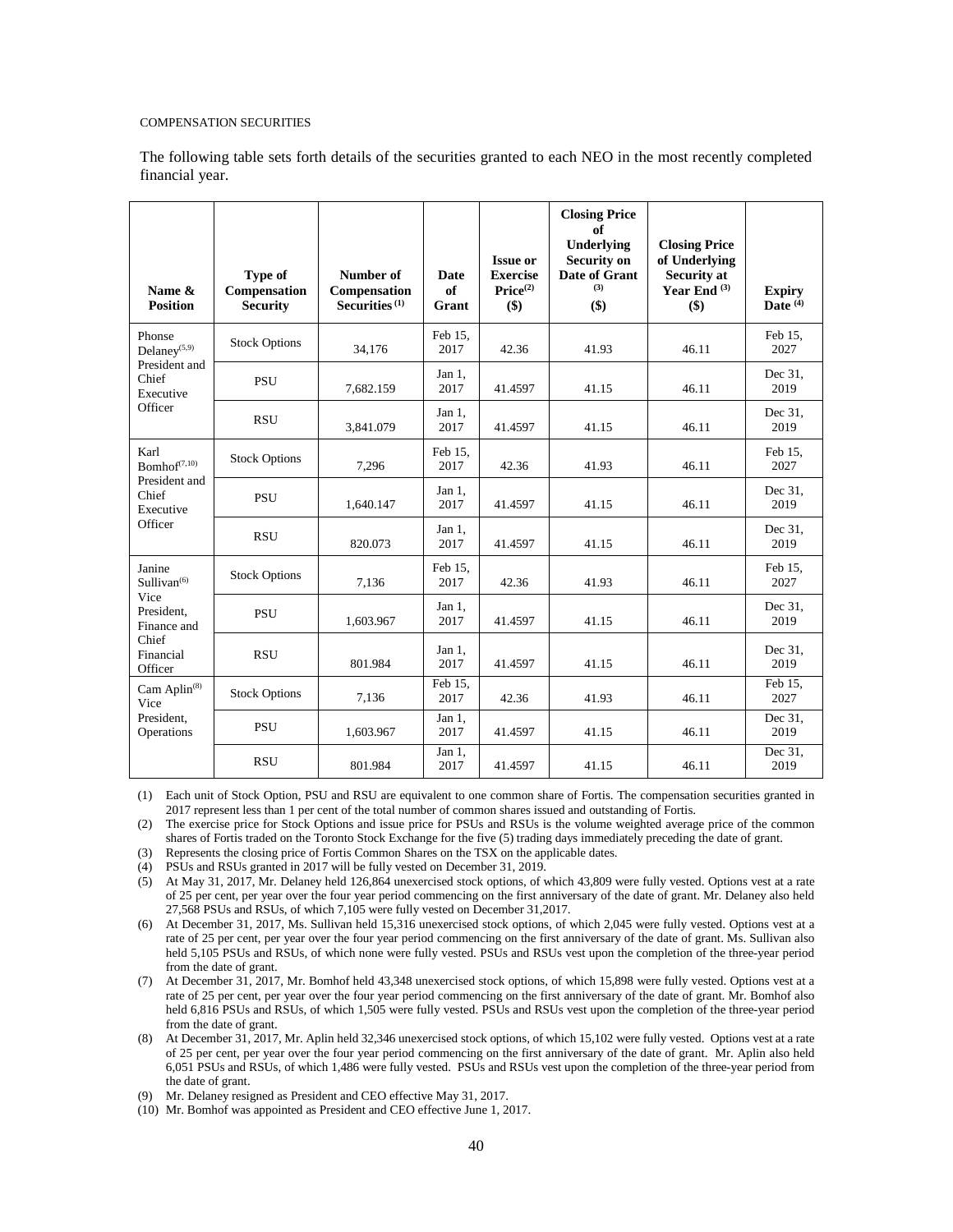The following table sets forth details of the securities exercised by each NEO in the most recently completed financial year. PSUs that fully vested on December 31, 2017 will be reviewed and approved for payment by the Governance and Human Resources Committee during the second quarter of 2018.

| Name &<br><b>Position</b>                                                                | Type of<br>Compensation<br>Security <sup>(1)</sup> | Number of<br>Underlying<br><b>Securities</b><br><b>Exercised</b> | <b>Exercise</b><br>Price per<br>Security (\$) | Date of<br><b>Exercise</b> | <b>Closing</b><br>Price per<br><b>Security on</b><br>Date of<br><b>Exercise</b> (\$) | <b>Difference</b><br><b>Between</b><br><b>Exercise Price</b><br>and Closing<br><b>Price on Date</b><br>of Exercise (\$) | <b>Total</b><br>Value on<br><b>Exercise</b><br>Date $(\$)$ |
|------------------------------------------------------------------------------------------|----------------------------------------------------|------------------------------------------------------------------|-----------------------------------------------|----------------------------|--------------------------------------------------------------------------------------|-------------------------------------------------------------------------------------------------------------------------|------------------------------------------------------------|
| Phonse<br>Delaney<br>President<br>and Chief<br>Executive<br>Officer                      | <b>PSUs</b>                                        | 2,421                                                            | 41.46                                         | Jan 1, 2017                |                                                                                      |                                                                                                                         | 113,203                                                    |
| Karl<br><b>Bomhof</b><br>President<br>and Chief<br>Executive<br>Officer                  | <b>PSUs</b>                                        | 815                                                              | 41.46                                         | Jan 1, 2017                |                                                                                      |                                                                                                                         | 38,107                                                     |
| Janine<br>Sullivan<br>Vice<br>President.<br>Finance<br>and Chief<br>Financial<br>Officer |                                                    |                                                                  |                                               |                            |                                                                                      |                                                                                                                         |                                                            |
| Cam<br>Aplin<br>Vice<br>President,<br>Operations                                         | <b>PSUs</b>                                        | 809                                                              | 41.46                                         | Jan 1, 2017                |                                                                                      |                                                                                                                         | 37,849                                                     |

(1) PSUs represent the 2014 PSU values that were realized and paid in 2017 in respect of the three-year period. The actual value of the PSUs at the payment date is dependent on meeting the payment criteria and corporate performance.

### <span id="page-40-0"></span>PENSION ARRANGEMENTS

In 2017, the Corporation contributed to an RRSP for all of the NEOs at an amount equal to 6.5% of their annual base salary, which contributions were matched by the NEOs up to a maximum RRSP contribution limit of \$26,010 as allowed by the Canada Revenue Agency. In 2017, the Corporation contributed \$13,055 for each of Mr. Delaney, Mr. Bomhof, Ms. Sullivan, and Mr. Aplin.

All of the NEOs participate in a non-contributory DC SERP. In 2017, the DC SERP provided for the contribution by the Corporation of an amount equal to 13% of the annual base salary plus annual paid cash bonus of Mr. Delaney, Mr. Bomhof, Ms. Sullivan, and Mr. Aplin in excess of \$200,077 to a notional account upon which interest will accrue at the interest rate of a 10-year Government of Canada bond, plus a premium of 0% to 3%, dependent upon years of service.

Prior to joining the Corporation, Mr. Delaney participated in a defined benefit pension plan with Newfoundland Power Inc., an affiliate of the Corporation. To avoid a disincentive to Mr. Delaney's acceptance of employment, the Corporation agreed to compensate him for loss of benefits forfeited upon termination from the Newfoundland Power Inc. defined benefit plan. Under the agreement, the Corporation will contribute an amount equivalent to his pension loss to Mr. Delaney's DC SERP after his retirement from the Corporation. This DC SERP benefit payable to Mr. Delaney varies by his age at retirement or termination,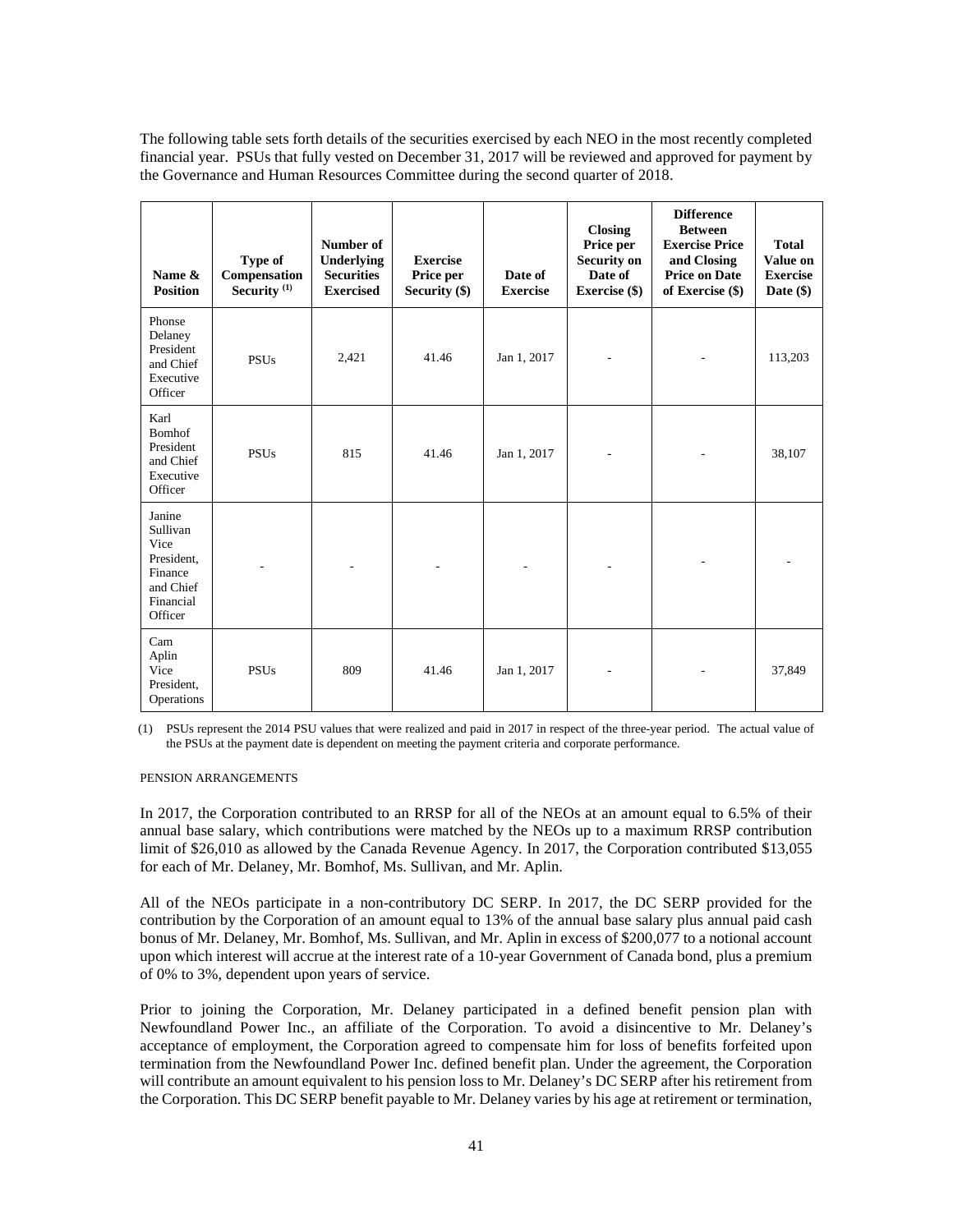starting at nil, increasing in steps to \$747,000, and decreasing back to nil. On May 31, 2017, Mr. Delaney resigned from his position at FortisAlberta and transferred employment to Fortis, which then assumed the obligations of the agreement from the date of transfer. Any entitlement accrued during Mr. Delaney's employment with FortisAlberta will be attributed to FortisAlberta upon Mr. Delaney's retirement or termination. The benefit payable to Mr. Delaney with respect to this payment is required to be paid over a period of ten years or longer in equal monthly installments.

The following table sets forth details of the balances accrued due to the NEOs pursuant to the DC SERP for the year ended December 31, 2017.

| <b>Name and Principal Position</b>                                     | Accumulated<br>Value at Start of<br>Year $(\$)$ | <b>Compensatory</b><br>$\left( \mathbb{S}\right)$ | <b>Accumulated Value</b><br>at Year-end<br>(\$) |
|------------------------------------------------------------------------|-------------------------------------------------|---------------------------------------------------|-------------------------------------------------|
| Phonse Delaney<br>President and Chief Executive Officer                | 652,004                                         | 120,615                                           | 772,619                                         |
| Karl Bomhof<br>President and Chief Executive Officer                   | 130,507                                         | 44,073                                            | 174.580                                         |
| Janine Sullivan<br>Vice President, Finance and Chief Financial Officer | 82,954                                          | 31,379                                            | 114,333                                         |
| Cam Aplin<br>Vice President, Operations                                | 104,641                                         | 32,076                                            | 136,717                                         |

<span id="page-41-0"></span>INDEBTEDNESS OF DIRECTORS AND EXECUTIVE OFFICERS

None of the directors or officers are indebted to the Corporation other than routine indebtedness.

#### <span id="page-41-1"></span>TERMINATION OF EMPLOYMENT, CHANGE IN RESPONSIBILITIES AND EMPLOYMENT CONTRACTS

Other than the agreement for Mr. Delaney, disclosed in this document under Pension Arrangements, there are no employment contracts between the Corporation and its NEOs that provide for payments at, following or in connection with any termination, resignation, retirement, change in control of the Corporation or a change in the NEOs' responsibilities.

# <span id="page-41-2"></span>COMPENSATION OF DIRECTORS

The Corporation pays an annual retainer to each of its directors of \$25,000. In addition to the annual retainer, each director receives remuneration of \$1,250 for each directors' meeting attended, \$1,250 for each committee meeting attended, and each director that was not resident in the community in which a meeting is held receives an additional \$1,250 of remuneration if they travel to the community to attend the meeting.

The Chairman of the Board is not entitled to receive the annual retainer paid to directors as described above. Instead, the Chairman receives a separate annual retainer of \$60,000. The Chairpersons of each Board Committee receive remuneration in addition to the annual retainer paid to directors described above. The Chairperson of the GHR Committee receives an additional annual retainer of \$3,000. The Chairperson of the Audit, Risk and Environment Committee receives an additional annual retainer of \$6,000.

The directors are also reimbursed for miscellaneous out-of-pocket expenses incurred in carrying out their duties as directors of the Corporation. Mr. Delaney and Mr. Bomhof were not paid any remuneration for services rendered in their capacity as a director in accordance with the Corporation's policy of not compensating a director that is also a member of the management of the Corporation.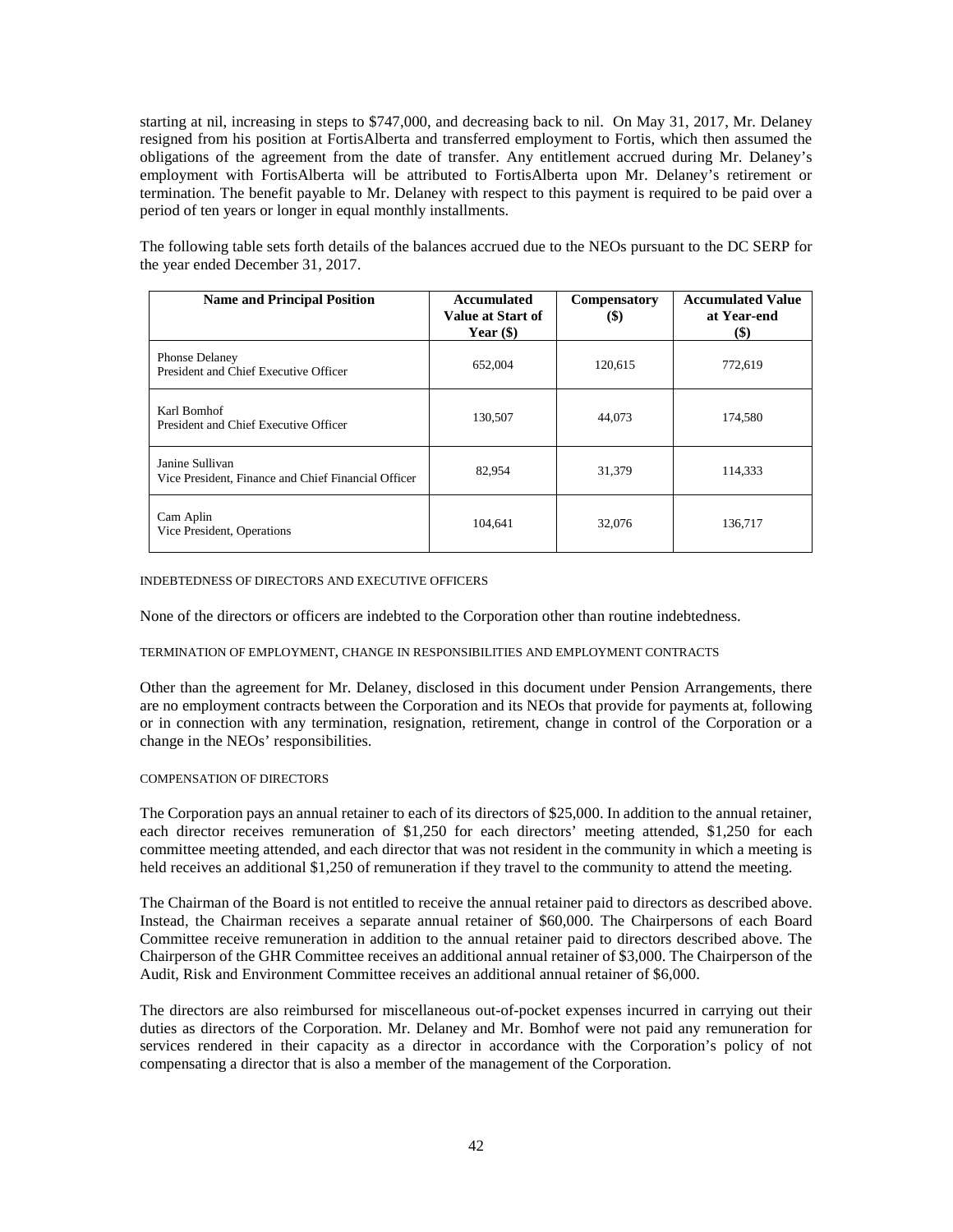# <span id="page-42-0"></span>**MATERIAL CONTRACTS**

Other than contracts entered into in the ordinary course of business, there are no material contracts which have been entered into by the Corporation.

# <span id="page-42-1"></span>**LEGAL PROCEEDINGS**

The Corporation is subject to various legal proceedings and claims that arise in the ordinary course of business operations, none of which are currently material to the Corporation.

# <span id="page-42-2"></span>**FORWARD-LOOKING INFORMATION**

The Corporation includes forward-looking information in the Annual Information Form within the meaning of applicable securities laws in Canada (forward-looking information). The purpose of the forward-looking information is to provide management's expectations regarding the Corporation's future growth, results of operations, performance, business prospects and opportunities and may not be appropriate for other purposes. All forward-looking information is given pursuant to the "safe harbour" provisions of applicable Canadian securities legislation. The words "anticipates", "believes", "budgets", "could", "estimates", "expects", "forecasts", "intends", "may", "might", "plans", "projects", "schedule", "should", "will", "would" and similar expressions are often intended to identify forward-looking information, although not all forwardlooking information contains these identifying words. The forward-looking information reflects management's current beliefs and is based on information currently available to the Corporation's management.

The forward-looking information in the Annual Information Form includes, but is not limited to statements regarding: the Corporation's expectation on remaining a regulated electric utility; the Corporation's expectations relating to the conduct, outcome and timing of regulatory hearings and other litigation matters; the Corporation's expectation to generate sufficient cash required to complete planned capital programs from a combination of long-term debt and short-term borrowings, internally generated funds and equity contributions; and the Corporation's belief that it does not anticipate any difficulties in accessing the required capital on reasonable market terms. The forecasts and projections that make up the forward-looking information are based on assumptions that include, but are not limited to: the Corporation's current business plans; the Corporation's understanding of the regulatory environment; the advice provided to the Corporation by its advisors; the receipt of applicable regulatory approvals and requested rate orders; no significant operational disruptions or environmental liability due to a catastrophic event or environmental upset caused by severe weather, other acts of nature or other major events; the Corporation's ability to maintain its electricity systems to ensure their continued performance; favourable economic conditions; the level of interest rates; access to capital; maintenance of adequate insurance coverage; the ability to obtain licenses and permits; retention of existing service areas; favourable labour relations; and sufficient human resources to deliver service and execute the capital program. The forward-looking information is subject to risks, uncertainties and other factors that could cause actual results to differ materially from historical results or results anticipated by the forward-looking information. The factors which could cause results or events to differ from current expectations include, but are not limited to: legislative and regulatory developments that could affect costs, revenues and the speed and degree of competition entering the electricity distribution market; loss of service areas; costs associated with environmental compliance and liabilities; costs associated with labour disputes; adverse results from litigation; timing and extent of changes in prevailing interest rates; inflation levels; and weather and general economic conditions in geographic areas where the Corporation operates; results of financing efforts.

All forward-looking information in the AIF is qualified in its entirety by the above cautionary statements and, except as required by law, the Corporation undertakes no obligation to revise or update any forwardlooking information as a result of new information, future events or otherwise after the date hereof.